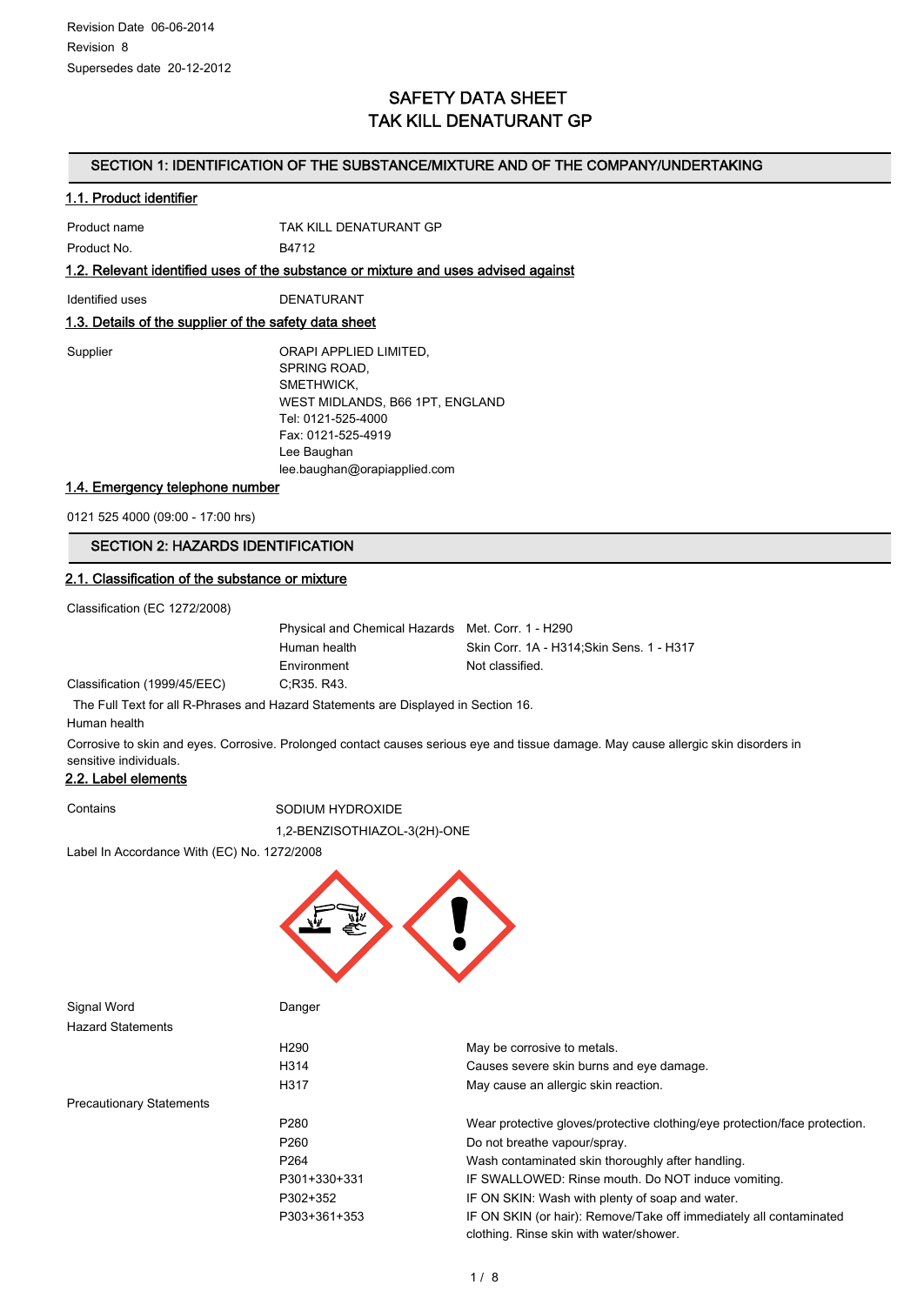Supplementary Precautionary Statements

P304+340 IF INHALED: Remove victim to fresh air and keep at rest in a position comfortable for breathing. P305+351+338 IF IN EYES: Rinse cautiously with water for several minutes. Remove

P501 Dispose of contents/container in accordance with local regulations.

contact lenses, if present and easy to do. Continue rinsing.

#### 2.3. Other hazards

#### SECTION 3: COMPOSITION/INFORMATION ON INGREDIENTS

#### 3.2. Mixtures

| SODIUM HYDROXIDE                                                                                                                                   |                   | 10-30%                                                              |
|----------------------------------------------------------------------------------------------------------------------------------------------------|-------------------|---------------------------------------------------------------------|
| CAS-No.: 1310-73-2                                                                                                                                 | EC No.: 215-185-5 | Registration Number: 01-2119-457892-27-xxxx                         |
| Classification (EC 1272/2008)<br>Met. Corr. 1 - H290<br>Skin Corr. 1A - H314                                                                       |                   | Classification (67/548/EEC)<br>C, R35                               |
| 1,2-BENZISOTHIAZOL-3(2H)-ONE                                                                                                                       |                   | $0 - 0.1%$                                                          |
| CAS-No.: 2634-33-5                                                                                                                                 | EC No.: 220-120-9 |                                                                     |
| Classification (EC 1272/2008)<br>Acute Tox. 4 - H302<br>Skin Irrit. 2 - H315<br>Eye Dam. 1 - H318<br>Skin Sens. 1 - H317<br>Aquatic Acute 1 - H400 |                   | Classification (67/548/EEC)<br>Xn;R22<br>R43<br>Xi;R38,R41<br>N;R50 |
| MONOPROPYLENE DIGLYCOL                                                                                                                             |                   | $0 - 0.1\%$                                                         |
| CAS-No.: 57-55-6                                                                                                                                   | EC No.: 200-338-0 | Registration Number: 01-2119456809-23-xxxx                          |
| Classification (EC 1272/2008)<br>Not classified.                                                                                                   |                   | Classification (67/548/EEC)<br>Not classified.                      |
| 1,2,3-PROPANE TRIOL                                                                                                                                |                   | $0 - 0.1\%$                                                         |
| CAS-No.: 56-81-5                                                                                                                                   | EC No.: 200-289-5 | Registration Number: 01-2119471987-18-XXXX                          |
| Classification (EC 1272/2008)<br>Not classified.                                                                                                   |                   | Classification (67/548/EEC)<br>Not classified.                      |

The Full Text for all R-Phrases and Hazard Statements are Displayed in Section 16.

#### SECTION 4: FIRST AID MEASURES

#### 4.1. Description of first aid measures

General information

If medical attention is required present a copy of this datasheet to the physician.

Inhalation

Move the exposed person to fresh air at once. Get medical attention if any discomfort continues.

Ingestion

Rinse mouth thoroughly. DO NOT induce vomiting. Get medical attention immediately. Promptly get affected person to drink large volumes of water to dilute the swallowed chemical. Give milk instead of water if readily available.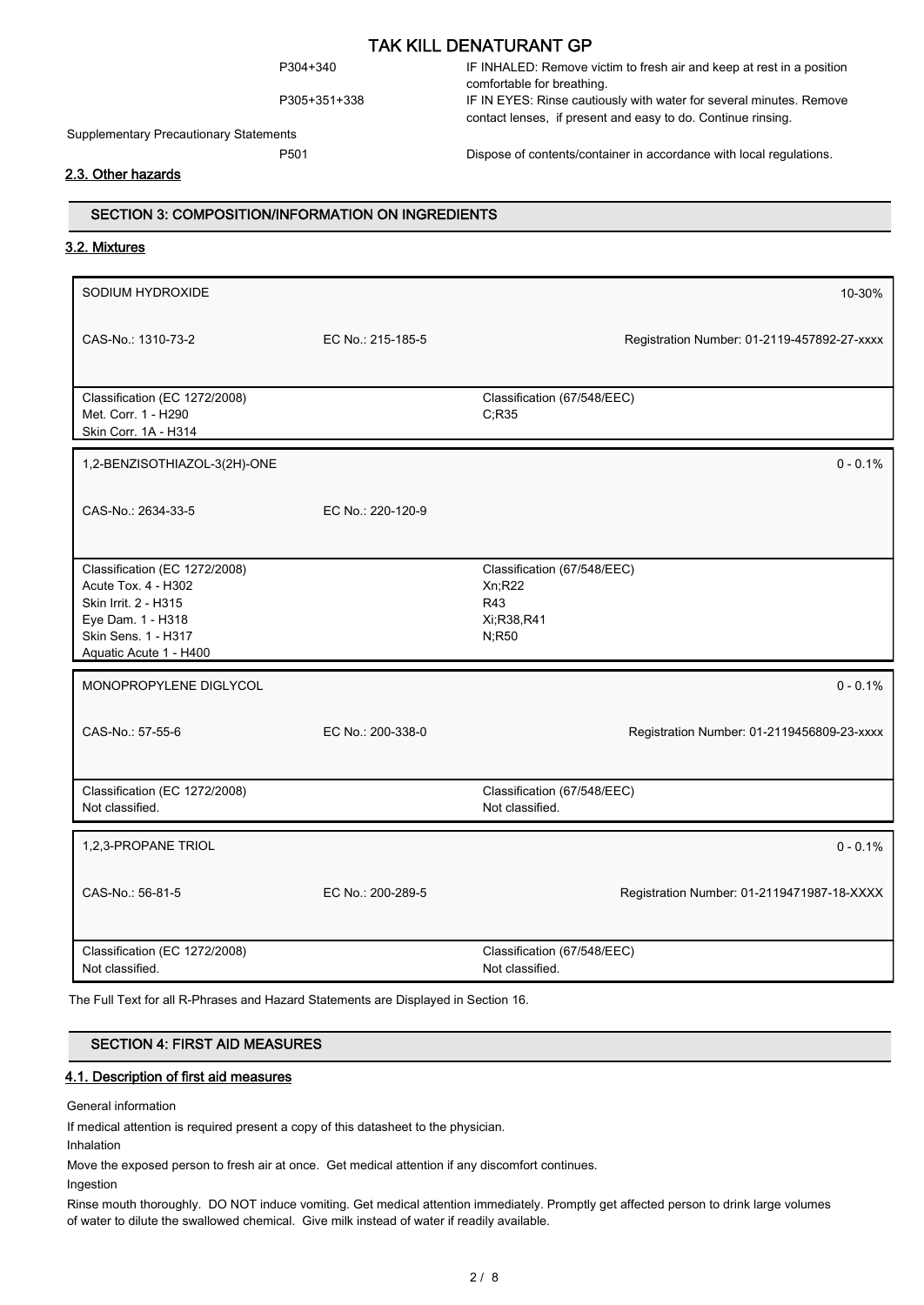Skin contact

Promptly wash contaminated skin with soap or mild detergent and water. Promptly remove clothing if soaked through and wash as above. Get medical attention if irritation persists after washing.

Eye contact

Promptly wash eyes with plenty of water while lifting the eye lids. Get medical attention immediately. Continue to rinse.

#### 4.2. Most important symptoms and effects, both acute and delayed

Inhalation.

No specific symptoms noted.

Ingestion

Chemical burns. May cause chemical burns in mouth and throat. May cause discomfort if swallowed. May cause stomach pain or vomiting.

Skin contact

Chemical burns. Burning pain and severe corrosive skin damage.

Eye contact

Extreme irritation of eyes and mucous membranes, including burning and tearing.

#### 4.3. Indication of any immediate medical attention and special treatment needed

No specific first aid measures noted.

#### SECTION 5: FIREFIGHTING MEASURES

#### 5.1. Extinguishing media

Extinguishing media

The product is non-combustible. Use fire-extinguishing media appropriate for surrounding materials.

#### 5.2. Special hazards arising from the substance or mixture

Hazardous combustion products During fire, toxic gases (CO, CO2) are formed. Unusual Fire & Explosion Hazards No unusual fire or explosion hazards noted. Specific hazards Not relevant 5.3. Advice for firefighters

Special Fire Fighting Procedures

Move container from fire area if it can be done without risk. Use water to keep fire exposed containers cool and disperse vapours. Protective equipment for fire-fighters

Wear breathing apparatus

#### SECTION 6: ACCIDENTAL RELEASE MEASURES

#### 6.1. Personal precautions, protective equipment and emergency procedures

Avoid contact with skin, eyes and clothing. Wear protective clothing when dealing with spillages.

#### 6.2. Environmental precautions

Prevent products access into water courses. Notify authorities if large amounts of the material have entered a watercourse.

#### 6.3. Methods and material for containment and cleaning up

GENERAL. Stop leak if possible without risk. DO NOT touch spilled material! Inform Authorities if large amounts are involved. COLLECT. Collect with non-combustible absorbent material. Flush with water. Dike for large spills.

#### 6.4. Reference to other sections

#### SECTION 7: HANDLING AND STORAGE

#### 7.1. Precautions for safe handling

Read and follow manufacturer's recommendations. Avoid spilling, skin and eye contact. Wear full protective clothing for prolonged exposure and/or high concentrations. Protect from frost.

#### 7.2. Conditions for safe storage, including any incompatibilities

Store in tightly closed original container in a dry, cool and well-ventilated place. Keep in original container. Keep upright. Keep separate from food, feedstuffs, fertilisers and other sensitive material. Keep above the chemical's freezing point to avoid rupturing the container. Storage Class

Corrosive storage.

#### 7.3. Specific end use(s)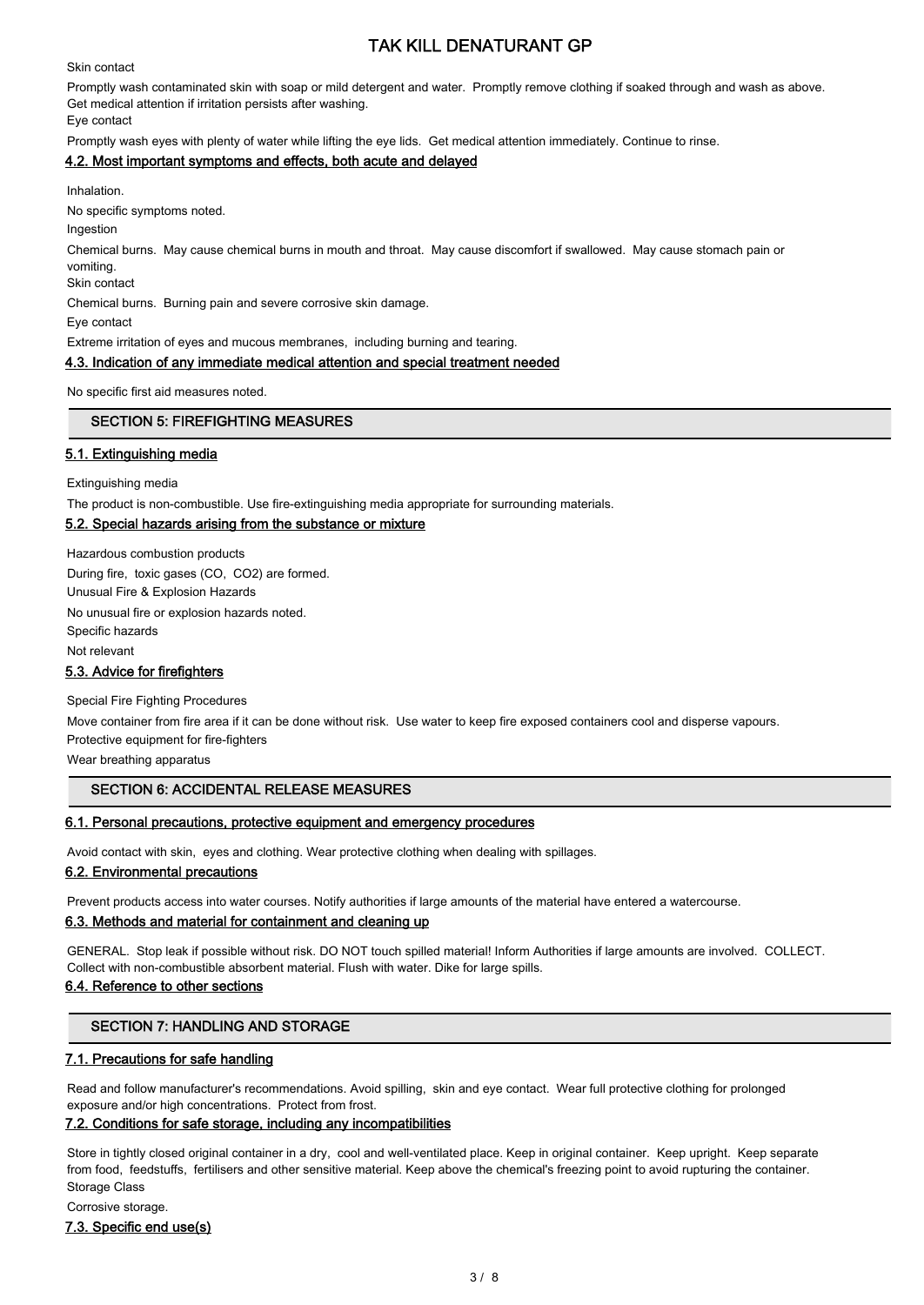#### SECTION 8: EXPOSURE CONTROLS/PERSONAL PROTECTION

#### 8.1. Control parameters

| Name                           | <b>STD</b> |           | TWA - 8 Hrs | STEL - 15 Min | <b>Notes</b> |
|--------------------------------|------------|-----------|-------------|---------------|--------------|
| 1.2.3-PROPANE TRIOL            | ' WEL      |           | 10 $mg/m3$  |               |              |
| <b>IMONOPROPYLENE DIGLYCOL</b> | <b>WEL</b> | $150$ ppm | 10 $mg/m3$  |               |              |
| <b>ISODIUM HYDROXIDE</b>       | <b>WEL</b> |           |             | 2 $mg/m3$     |              |

WEL = Workplace Exposure Limit.

DNEL

#### SODIUM HYDROXIDE (CAS: 1310-73-2)

| Industry               | Inhalation. | Long Term                                                |                         | mg/m3                |
|------------------------|-------------|----------------------------------------------------------|-------------------------|----------------------|
| Industry               | Inhalation. | Short Term                                               |                         | mq/m3                |
| Consumer               | Inhalation. | Long Term                                                |                         | mg/m3                |
|                        |             | TETRASODIUM ETHYLENE DIAMINE TETRAACETATE (CAS: 64-02-8) |                         |                      |
| <b>DNEL</b>            |             |                                                          |                         |                      |
| Industry               | Inhalation. | Short Term                                               | <b>Systemic Effects</b> | $2.5 \text{ mg/m}$ 3 |
| Industry               | Inhalation. | Short Term                                               | Local Effects           | $2.5 \text{ mg/m}$ 3 |
| Consumer               | Inhalation. | Short Term                                               | <b>Systemic Effects</b> | $1.5$ mg/m $3$       |
| Consumer               | Inhalation. | Short Term                                               | <b>Local Effects</b>    | $1.5 \text{ mg/m}$ 3 |
| Consumer               | Oral        | Long Term                                                | <b>Systemic Effects</b> | 25 mg/kg/day         |
| PNEC                   |             |                                                          |                         |                      |
| Freshwater             | 2.2         | mg/l                                                     |                         |                      |
| Marinewater            | 0.22        | mg/l                                                     |                         |                      |
| Intermittent release   | 1.2         | mg/l                                                     |                         |                      |
| <b>STP</b>             | 43          | mg/l                                                     |                         |                      |
| Soil                   | 0.72        | mg/kg                                                    |                         |                      |
|                        |             | <b>MONOPROPYLENE DIGLYCOL (CAS: 57-55-6)</b>             |                         |                      |
| <b>DNEL</b>            |             |                                                          |                         |                      |
| Industry               | Inhalation. | Long Term                                                | 168                     | mg/m3                |
| Consumer               | Inhalation. | Long Term                                                | 50                      | mg/m3                |
| <b>PNEC</b>            |             |                                                          |                         |                      |
| Freshwater             | 260         | mg/l                                                     |                         |                      |
| Marinewater            | 26          | mg/l                                                     |                         |                      |
| <b>STP</b>             | 20000       | mg/l                                                     |                         |                      |
| Sediment (Freshwater)  | 572         | mg/kg                                                    |                         |                      |
| Sediment (Marinewater) | 57.2        | mg/kg                                                    |                         |                      |
| Soil                   | 50          | mg/kg                                                    |                         |                      |
| .aa.usa aantsala       |             |                                                          |                         |                      |

### 8.2. Exposure controls

Protective equipment









Engineering measures

Provide corrosion-resistant local exhaust ventilation.

Respiratory equipment

Respiratory protection may be required.

Hand protection

Protective gloves must be used if there is a risk of direct contact or splash.

Eye protection

Wear splash-proof eye goggles to prevent any possibility of eye contact. Use face shield in case of splash risk.

Other Protection

Wear appropriate clothing to prevent reasonably probable skin contact.

Hygiene measures

Wash hands at the end of each work shift and before eating, smoking and using the toilet. Wash promptly if skin becomes wet or contaminated.

Skin protection

Wear apron or protective clothing in case of contact.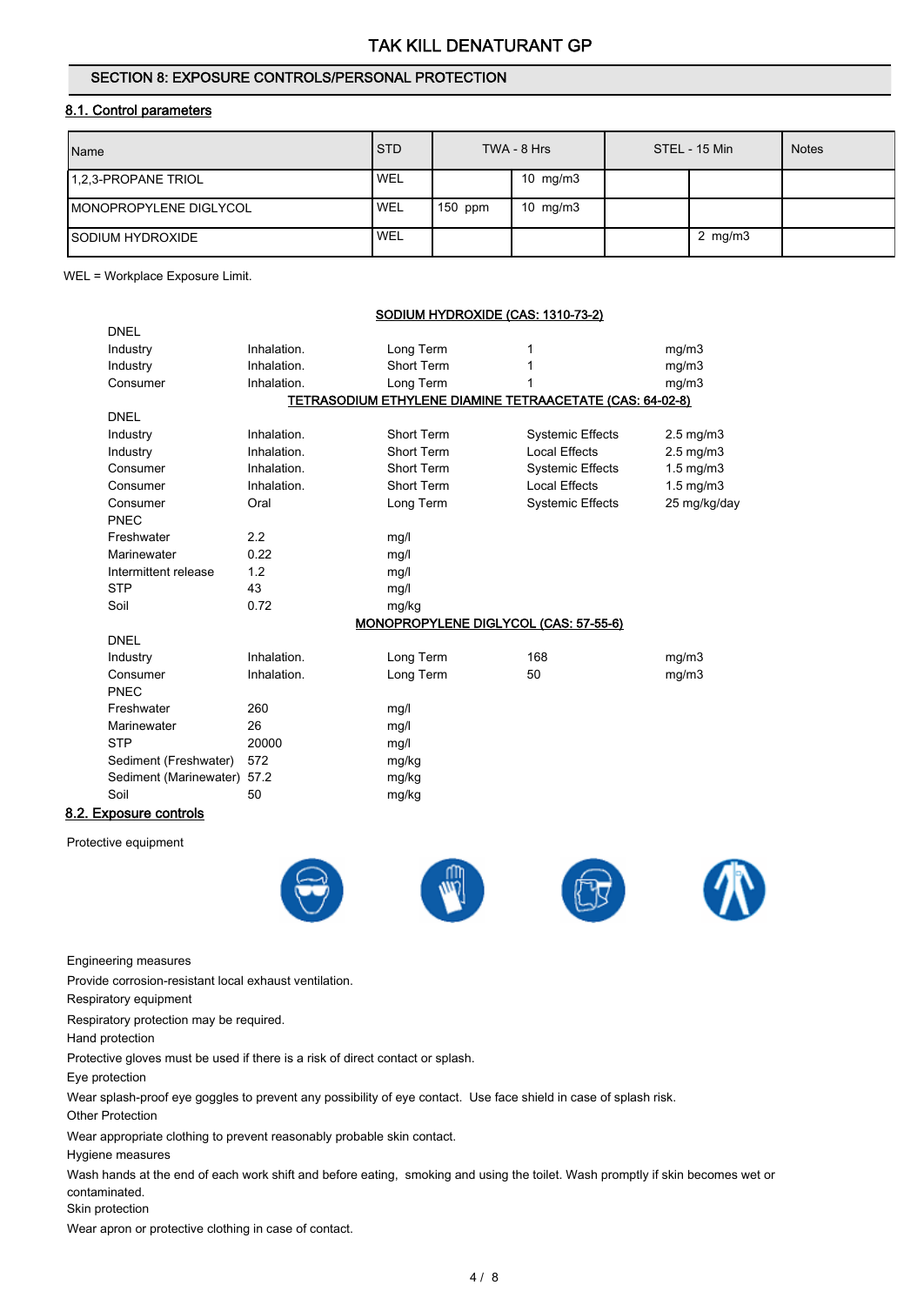#### SECTION 9: PHYSICAL AND CHEMICAL PROPERTIES

#### 9.1. Information on basic physical and chemical properties

| Appearance                              | Clear Liquid             |
|-----------------------------------------|--------------------------|
| Colour                                  | Brown.                   |
| Odour                                   | No characteristic odour. |
| Solubility                              | Miscible with water      |
| Initial boiling point and boiling range | 125 760mmHg              |
| Relative density                        | 1.28 @ 20 °c             |
| pH-Value, Conc. Solution                | 14                       |
|                                         |                          |

#### 9.2. Other information

#### SECTION 10: STABILITY AND REACTIVITY

#### 10.1. Reactivity

In contact with metals generates hydrogen gas, which together with air can form explosive mixtures. The solution is strongly alkaline and reacts with strong acids with heat generation.

#### 10.2. Chemical stability

No particular stability concerns.

#### 10.3. Possibility of hazardous reactions

#### 10.4. Conditions to avoid

Avoid contact with acids. May attack light-alloy metals and liberate hydrogen gas.

#### 10.5. Incompatible materials

Materials To Avoid

Attacks many metals with the liberation of hydrogen gas which is highly flammable and may form an explosive mixture with air.

#### 10.6. Hazardous decomposition products

During fire, toxic gases (CO, CO2, NOx) are formed.

#### SECTION 11: TOXICOLOGICAL INFORMATION

#### 11.1. Information on toxicological effects

Toxicological information No information available.

Inhalation

Vapour may irritate respiratory system or lungs.

#### Ingestion

Causes severe burns. May cause burns in mucous membranes, throat, oesophagus and stomach. Swallowing concentrated chemical may cause severe internal injury.

Skin contact

Causes severe burns. May cause serious chemical burns to the skin. May cause sensitisation by skin contact. Risk of sensitisation or allergic reactions among sensitive individuals.

Eye contact

Causes severe burns. May cause chemical eye burns. Contact with concentrated chemical may very rapidly cause severe eye damage, possibly loss of sight.

#### SECTION 12: ECOLOGICAL INFORMATION

**Ecotoxicity** Not regarded as dangerous for the environment.

#### 12.1. Toxicity

Acute Fish Toxicity Not considered toxic to fish.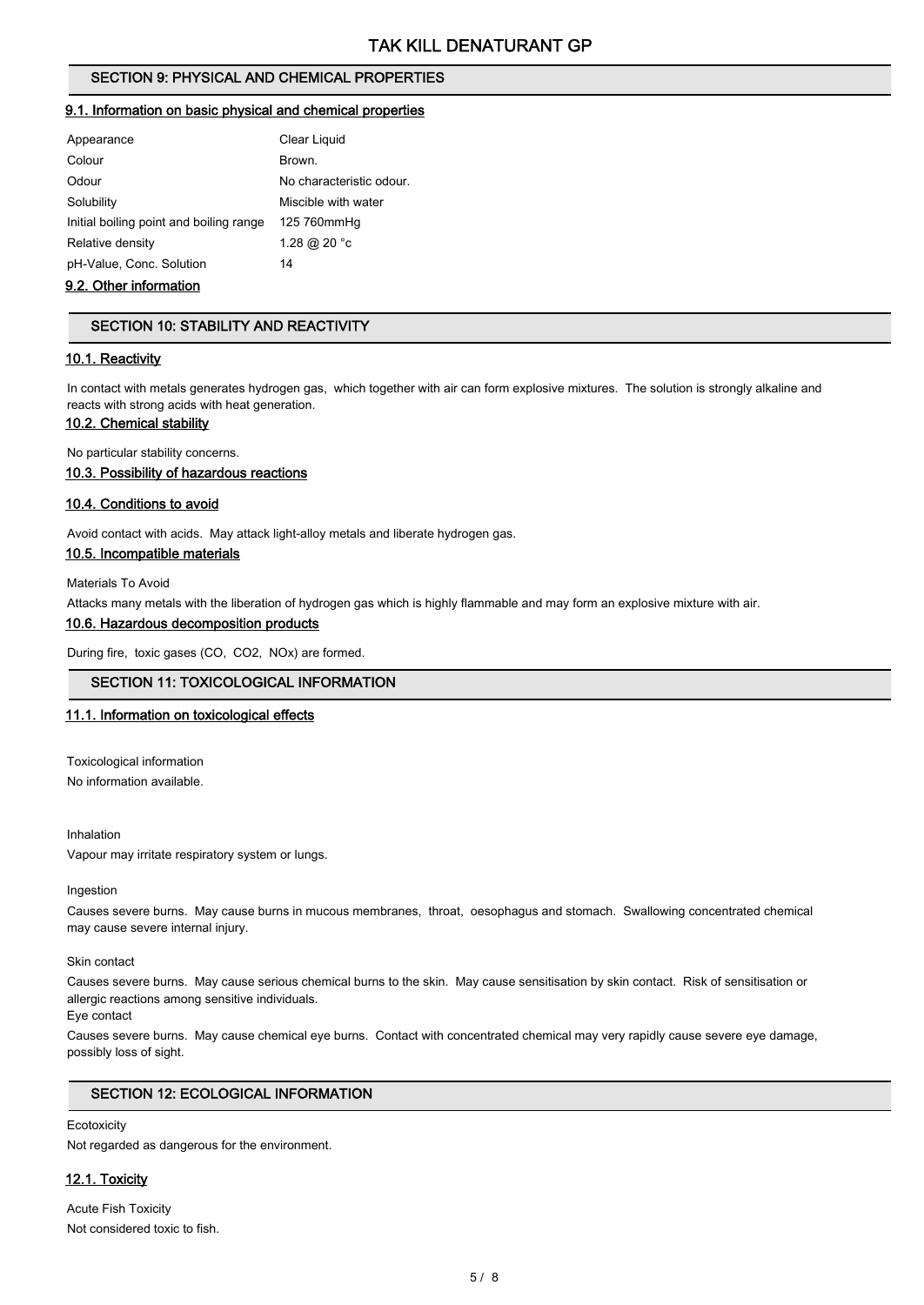#### 12.2. Persistence and degradability

#### **Degradability**

The surfactant(s) contained in this preparation complies(comply) with the biodegradability criteria as laid down in Regulation (EC) No.648/2004 on detergents. Data to support this assertion are held at the disposal of the competent authorities of the Member States and will be made available to them, at their direct request or at the request of a detergent manufacturer.

#### 12.3. Bioaccumulative potential

Bioaccumulative potential No data available on bioaccumulation.

#### 12.4. Mobility in soil

Mobility: The product is soluble in water.

#### 12.5. Results of PBT and vPvB assessment

This product does not contain any PBT or vPvB substances.

#### 12.6. Other adverse effects

#### SECTION 13: DISPOSAL CONSIDERATIONS

#### 13.1. Waste treatment methods

Dispose of waste and residues in accordance with local authority requirements. Contact specialist disposal companies.

#### SECTION 14: TRANSPORT INFORMATION

#### 14.1. UN number

| UN No. (ADR/RID/ADN) | 1719 |
|----------------------|------|
| UN No. (IMDG)        | 1719 |

#### 14.2. UN proper shipping name

Proper Shipping Name Caustic Alkali Liquid, mixture, n.o.s. (contains Sodium Hydroxide)

#### 14.3. Transport hazard class(es)

| <b>ADR/RID/ADN Class</b> | Class 8: Corrosive substances. |
|--------------------------|--------------------------------|
| <b>IMDG Class</b>        | 8                              |
| <b>Transport Labels</b>  |                                |



#### 14.4. Packing group

| ADR/RID/ADN Packing group | Ш |
|---------------------------|---|
| <b>IMDG Packing group</b> | Ш |

#### 14.5. Environmental hazards

#### 14.6. Special precautions for user

| <b>EMS</b>                     | F-A. S-B                                      |
|--------------------------------|-----------------------------------------------|
| <b>Emergency Action Code</b>   | 2R                                            |
| Hazard No. (ADR)               | 80 Corrosive or slightly corrosive substance. |
| <b>Tunnel Restriction Code</b> | (E)                                           |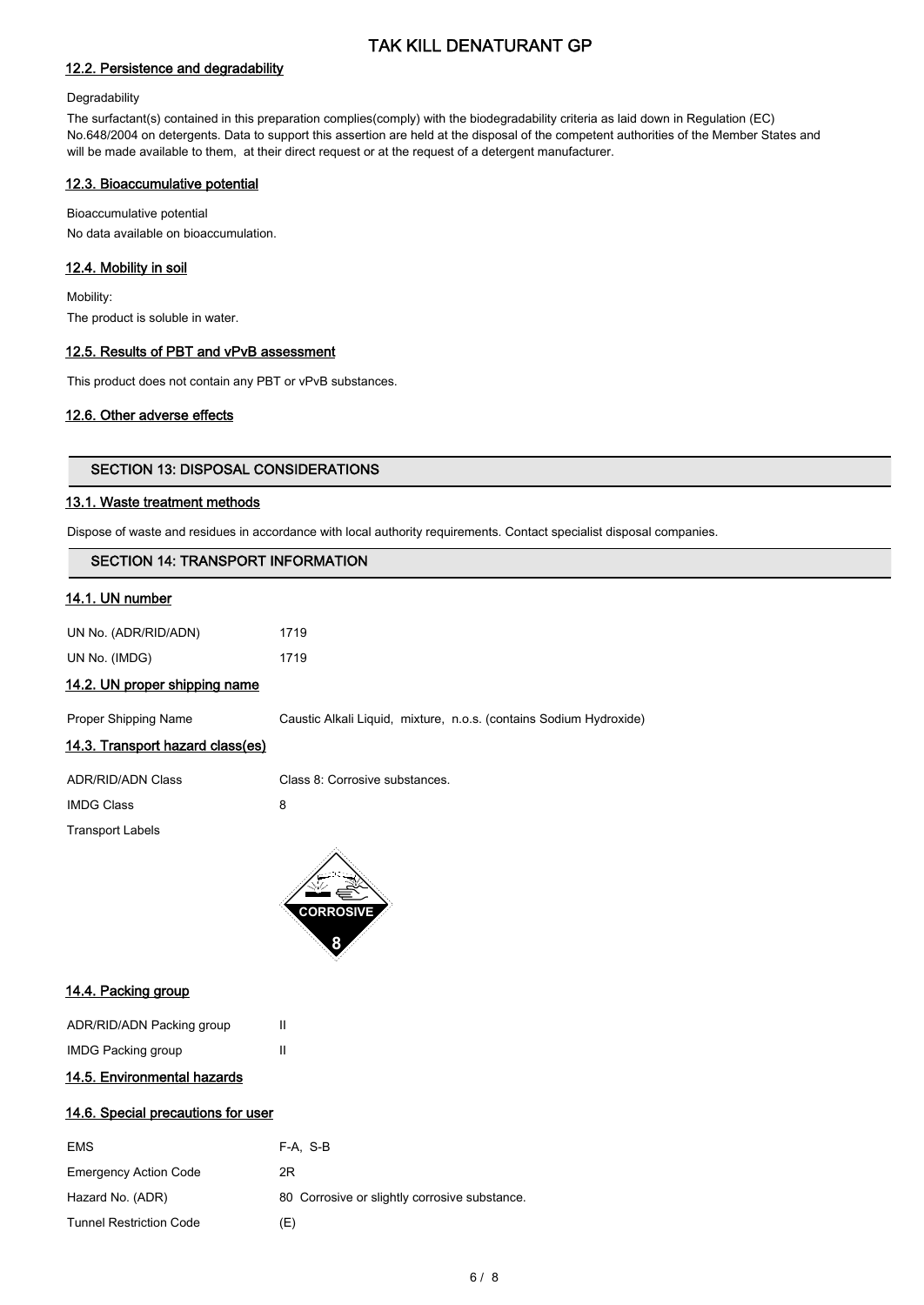#### 14.7. Transport in bulk according to Annex II of MARPOL73/78 and the IBC Code

#### SECTION 15: REGULATORY INFORMATION

#### 15.1. Safety, health and environmental regulations/legislation specific for the substance or mixture

Statutory Instruments

Control of Substances Hazardous to Health. The Chemicals (Hazard Information and Packaging for Supply) Regulations 2009 (S.I 2009 No. 716).

Approved Code Of Practice

Safety Data Sheets for Substances and Preparations. Classification and Labelling of Substances and Preparations Dangerous for Supply. Guidance Notes

Workplace Exposure Limits EH40. CHIP for everyone HSG(108).

EU Legislation

Regulation (EC) No 1907/2006 of the European Parliament and of the Council of 18 December 2006 concerning the Registration, Evaluation, Authorisation and Restriction of Chemicals (REACH), establishing a European Chemicals Agency, amending Directive 1999/45/EC and repealing Council Regulation (EEC) No 793/93 and Commission Regulation (EC) No 1488/94 as well as Council Directive 76/769/EEC and Commission Directives 91/155/EEC, 93/67/EEC, 93/105/EC and 2000/21/EC, including amendments. Regulation (EC) No 1272/2008 of the European Parliament and of the Council of 16 December 2008 on classification, labelling and packaging of substances and mixtures, amending and repealing Directives 67/548/EEC and 1999/45/EC, and amending Regulation (EC) No 1907/2006 with amendments.

National Regulations

The Chemicals (Hazard Information and Packaging for Supply) Regulations 2009 (S.I 2009 No. 716). Control of Substances Hazardous to Health Regulations 2002 (as amended) The Carriage of Dangerous Goods and Use of Transportable Pressure Equipment Regulations 2009 ("CDG 2009"), SI 2009 No 1348

#### 15.2. Chemical Safety Assessment

No chemical safety assessment has been carried out.

#### SECTION 16: OTHER INFORMATION

General information

For further information or advice contact our technical service line during regular office hours on 0121-525-4000.

This safety data sheet has been compiled for the product as supplied, properties and hazards will vary if the product is diluted with water or mixed with any other material.

Revision Comments

The information contained herein is based on known available data believed to be reliable but does not constitute the users own assessment of the work place risk as required by other Health and Safety Legislation.

| <b>Revision Date</b>      | 06-06-2014                               |
|---------------------------|------------------------------------------|
| Revision                  | 8                                        |
| Supersedes date           | 20-12-2012                               |
| Safety Data Sheet Status  | Approved.                                |
| Date                      | 06-06-2014                               |
| Signature                 | Health and Safety Manager                |
| Risk Phrases In Full      |                                          |
| R35                       | Causes severe burns.                     |
| R22                       | Harmful if swallowed.                    |
| R38                       | Irritating to skin.                      |
| R43                       | May cause sensitisation by skin contact. |
| R41                       | Risk of serious damage to eyes.          |
| R50                       | Very toxic to aquatic organisms.         |
| Hazard Statements In Full |                                          |
| H318                      | Causes serious eye damage.               |
| H314                      | Causes severe skin burns and eye damage. |
| H315                      | Causes skin irritation.                  |
| H302                      | Harmful if swallowed.                    |
| H290                      | May be corrosive to metals.              |
| H317                      | May cause an allergic skin reaction.     |
| H400                      | Very toxic to aquatic life.              |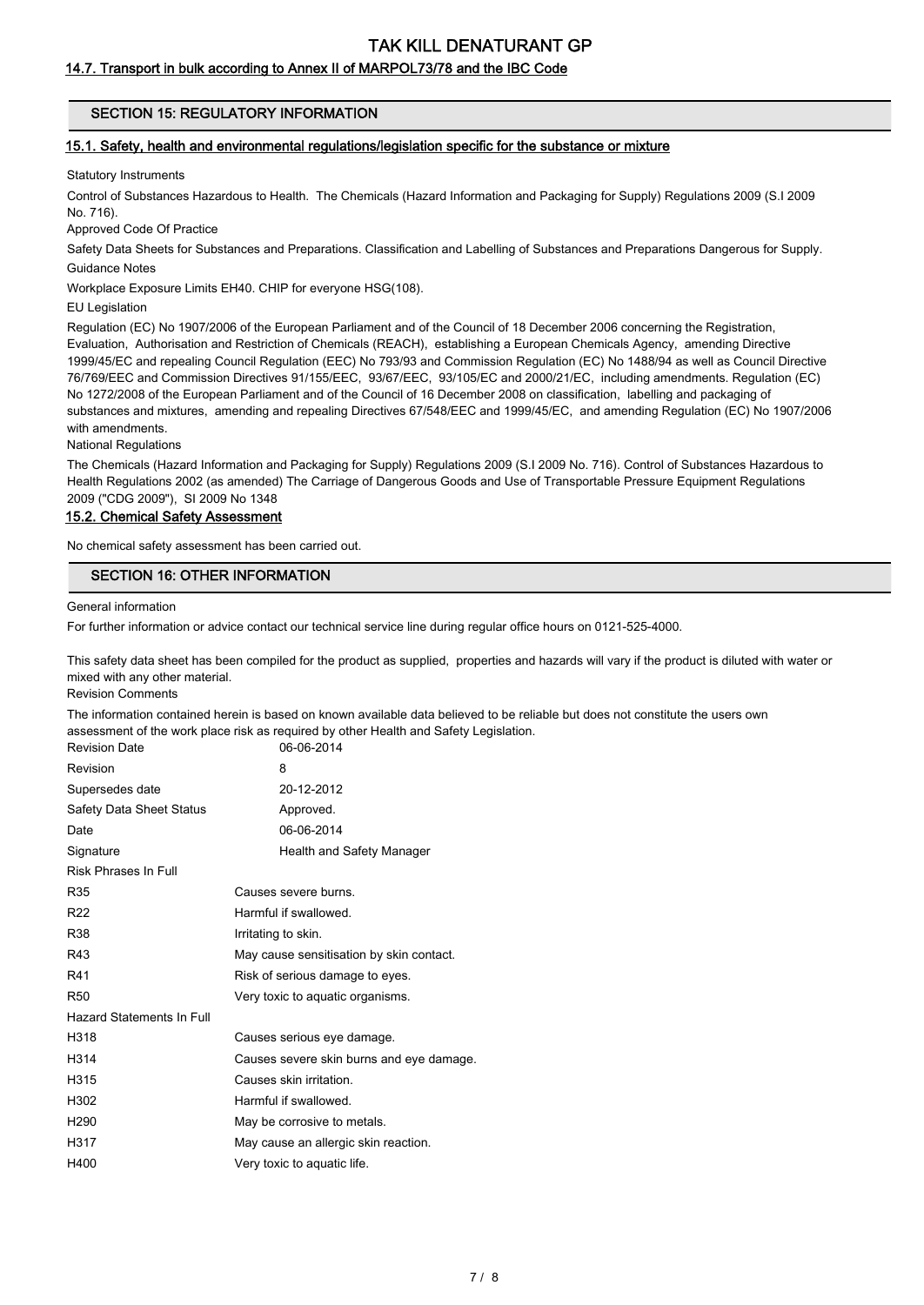#### Disclaimer

This information relates only to the specific material designated and may not be valid for such material used in combination with any other materials or in any process. Such information is, to the best of the company's knowledge and belief, accurate and reliable as of the date indicated. However, no warranty guarantee or representation is made to its accuracy, reliability or completeness. It is the user's responsibility to satisfy himself as to the suitability of such information for his own particular use.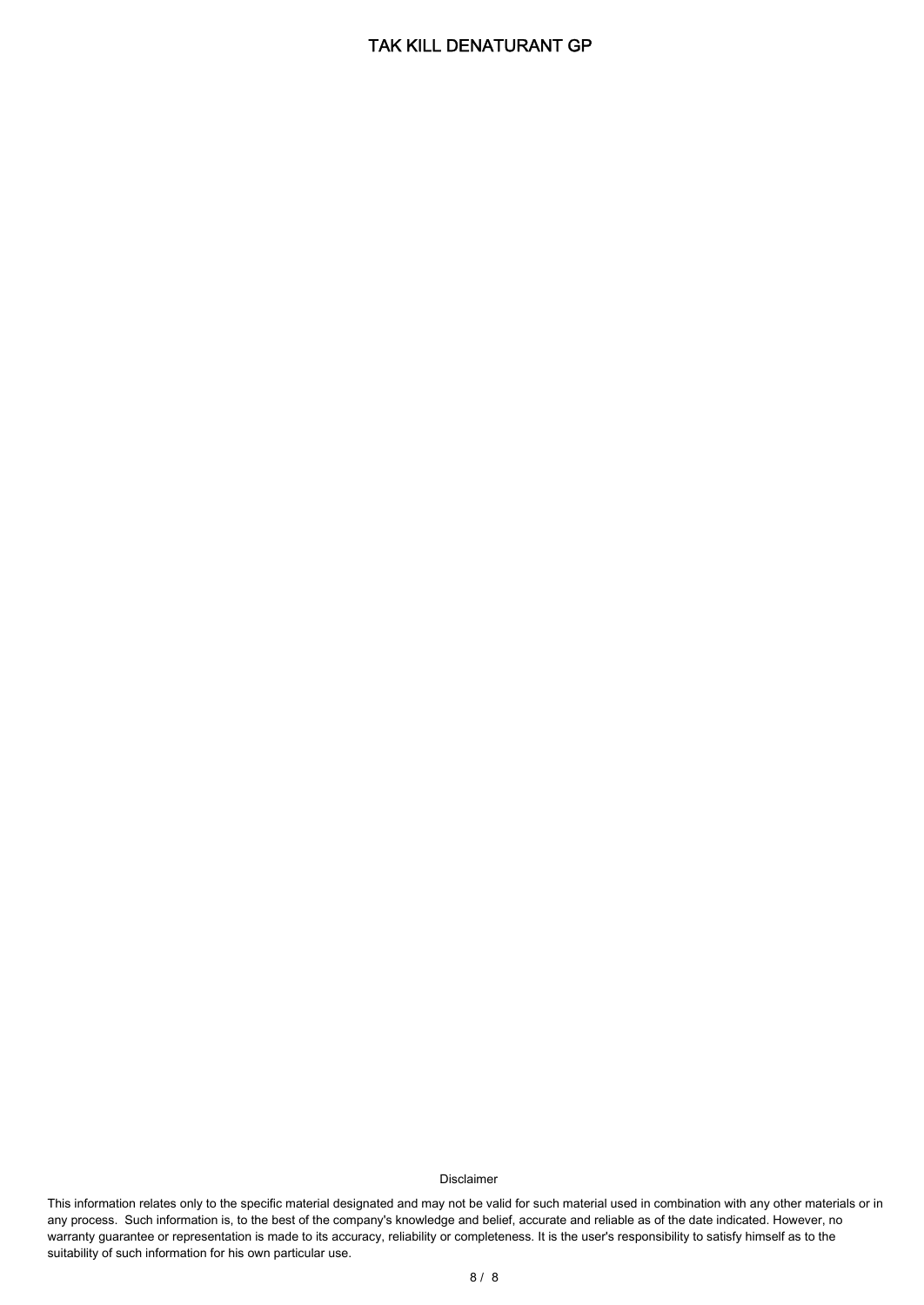

## **Ta Kill Denaturant GP**



## Product code: B4712

Spray Booth Water Treatment

## **PRODUCT DESCRIPTION**

**Tak Kill Denaturant GP** is a liquid preparation consisting of a solution of alkalis formulation for use as an additive for spray booth water treatment. Due to the fact that **Tak Kill Denaturant GP** is a liquid, the disadvantages associated with dissolving powder alternatives are eliminated.

**Tak Kill Denaturant GP** has been designed for the treatment of overspray paint in paint spray booths, particularly of the conventional pump type. Reactive between the overspray paint and the **Tak Kill Denaturant GP** solution in the spray booth will mean less frequent cleaning and the treated paint will float in a convenient denatured non-sticky form for easy removal.

### **METHOD OF USE**

After the spray booth has been cleaned it should be charged with fresh water and the circulation started. **Tak Kill Denaturant GP** should be added preferably to a turbulent area of the reservoir usually at the rate of 8 – 10 grams/litre  $(6 - 7\frac{1}{2}$  mls/litre). An initial pH about 11 will be obtained but this will fall on initial reaction with the paint overspray. In general a pH of 9.5 – 10 should be maintained by frequent small additions of **Tak Kill Denaturant GP**.

**Tak Kill Denaturant GP**, because it is a liquid formulation lends itself ideally to use in conjunction with an automatic dosing system which may in turn be linked to an automatic pH or conductivity measurement meter. In addition, the dosing pump may supply either from a bulk tank or from two conveniently placed barrels equipped with contents measurement probes which will automatically switch the pump feed from one barrel to the other when the first barrel is empty and indicate such a change has taken place.

Such systems may be operated almost maintenance free and eliminate the need for operators to man handle **Tak Kill Denaturant GP** our Technical Sales Representative is available to provide more information.

## **TESTING AND CONTROL**

Where suitable facilities are available more accurate control by titration can be achieved. Pipette 25 ml of the additive solution into a conical flask add an approximately equal volume of distilled water and a few drops of Phenolphthalein indicator. Titrate withN/10 Hydrochloric Acid to first disappearance of the pink colour. For a solution of 10 grams/litres (7.5 mls/litre) **Tak Kill Denaturant GP** the titre should be 18.7 mls of N/10 Hydrochloric Acid.

#### **SPECIAL STORAGE**

**Tak Kill Denaturant GP** should not be stored at temperatures below 0°C as crystallisation of the product may occur.

## **HOW SUPPLIED**

**Ref: B4712-25 Tak Kill Denaturant GP** is supplied in packs of 25 litres.

## **Health and safety information – See separate Material Safety Data Sheet**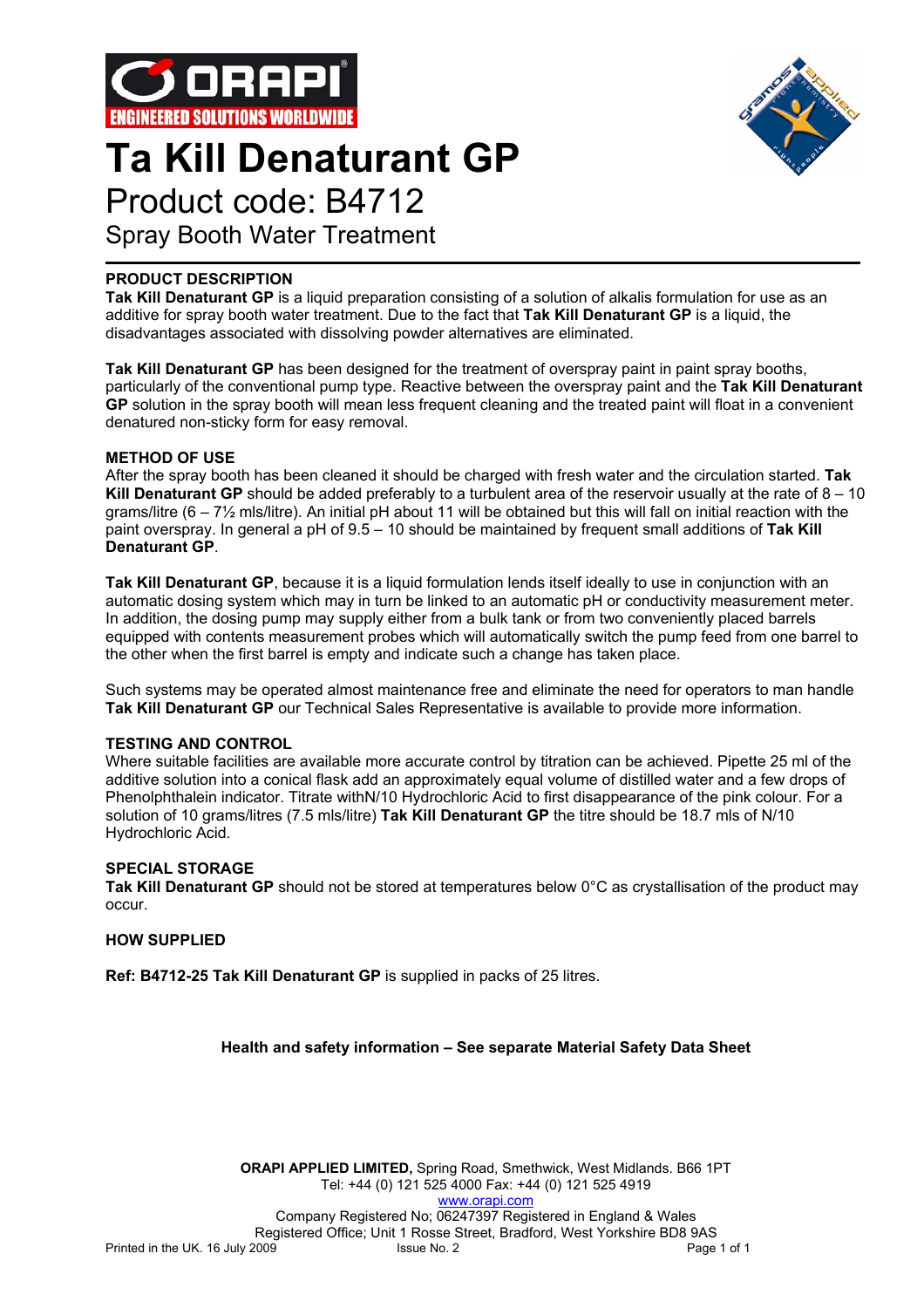## SAFETY DATA SHEET METSTRIP ST3456

#### SECTION 1: IDENTIFICATION OF THE SUBSTANCE/MIXTURE AND OF THE COMPANY/UNDERTAKING

#### 1.1. Product identifier

| Product name | METSTRIP ST3456 |
|--------------|-----------------|
| Product No.  | C3456           |

#### 1.2. Relevant identified uses of the substance or mixture and uses advised against

Identified uses COLD IMMERSION PAINT STRIPPER

#### 1.3. Details of the supplier of the safety data sheet

| Supplier | ORAPI APPLIED LIMITED,          |
|----------|---------------------------------|
|          | SPRING ROAD,                    |
|          | SMETHWICK.                      |
|          | WEST MIDLANDS, B66 1PT, ENGLAND |
|          | Tel: 0121-525-4000              |
|          | Fax: 0121-525-4919              |
|          | Lee Baughan                     |
|          | lee.baughan@orapiapplied.com    |

#### 1.4. Emergency telephone number

0121 525 4000 (09:00 - 17:00 hrs)

## SECTION 2: HAZARDS IDENTIFICATION

#### 2.1. Classification of the substance or mixture

Classification (1999/45/EEC) T;R23/24/25, R39/23/24/25. Carc. Cat. 3;R40. C;R34. Xi;R37.

Human health

Organic solvents may be absorbed into the body by inhalation and ingestion and cause permanent damage to the nervous system, including the brain.

#### 2.2. Label elements

Contains DICHLOROMETHANE METHANOL HYDROFLUORIC ACID 2.9498%

Labelling





Risk Phrases

|                       | R34<br>R37<br>R40<br>R23/24/25<br>R39/23/24/25 | Causes burns.<br>Irritating to respiratory system.<br>Limited evidence of a carcinogenic effect.<br>Toxic by inhalation, in contact with skin and if swallowed.<br>Toxic: danger of very serious irreversible effects through inhalation, in |
|-----------------------|------------------------------------------------|----------------------------------------------------------------------------------------------------------------------------------------------------------------------------------------------------------------------------------------------|
|                       |                                                | contact with skin and if swallowed.                                                                                                                                                                                                          |
| <b>Safety Phrases</b> |                                                |                                                                                                                                                                                                                                              |
|                       | P <sub>16</sub>                                | Can become highly flammable in use.                                                                                                                                                                                                          |
|                       | S24/25                                         | Avoid contact with skin and eyes.                                                                                                                                                                                                            |
|                       | S26                                            | In case of contact with eyes, rinse immediately with plenty of water and seek<br>medical advice.                                                                                                                                             |
|                       | S <sub>27</sub>                                | Take off immediately all contaminated clothing.                                                                                                                                                                                              |
|                       | S36/37/39                                      | Wear suitable protective clothing, gloves and eye/face protection.                                                                                                                                                                           |
|                       | S38                                            | In case of insufficient ventilation, wear suitable respiratory equipment.                                                                                                                                                                    |
|                       | S45                                            | In case of accident or if you feel unwell, seek medical advice immediately<br>(show label where possible).                                                                                                                                   |
|                       | S60                                            | This material and its container must be disposed of as hazardous waste.                                                                                                                                                                      |
|                       |                                                | Restricted to industrial use and to professionals approved in certain EU<br>Member States – verify where use is allowed.                                                                                                                     |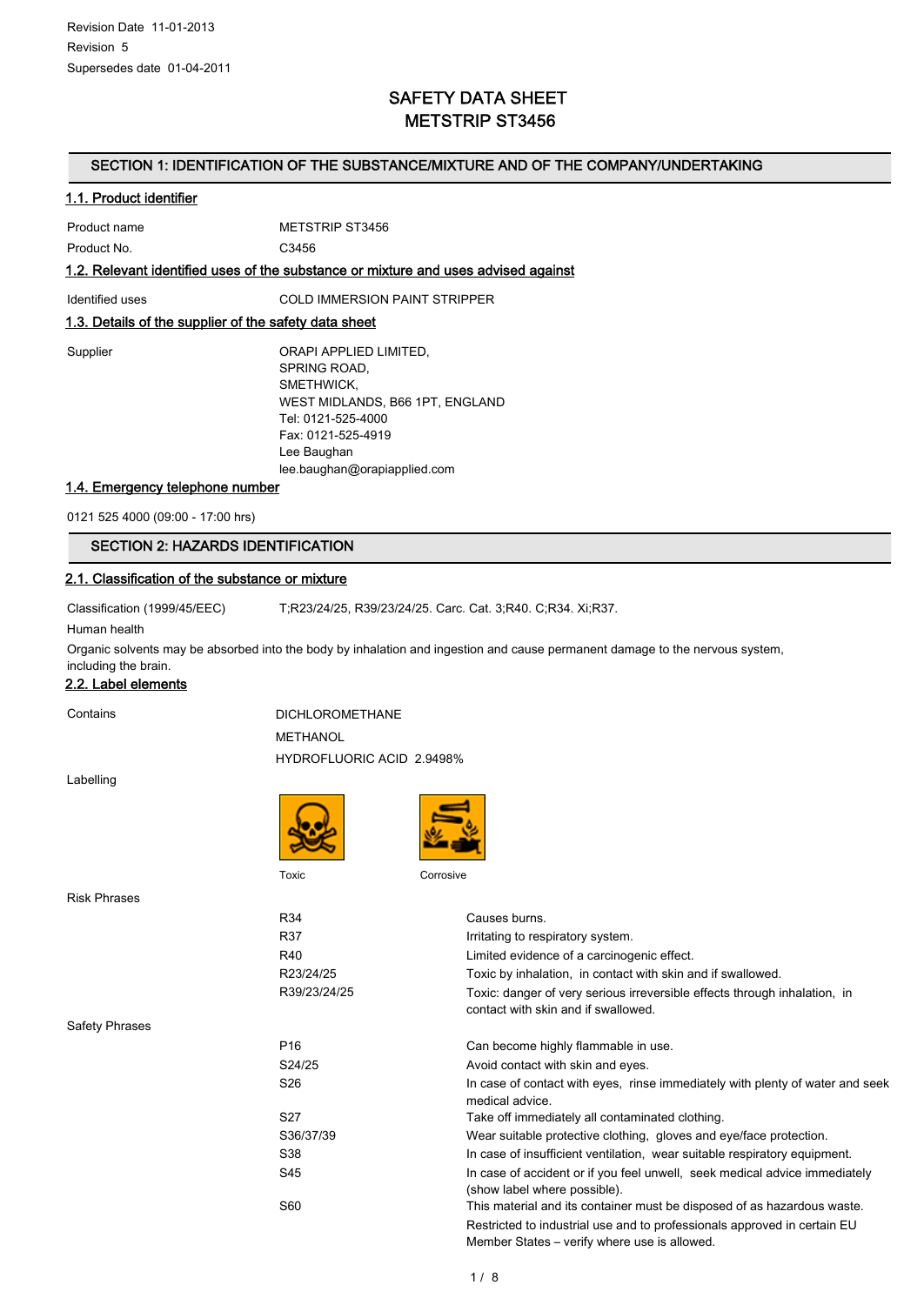### 2.3. Other hazards

#### SECTION 3: COMPOSITION/INFORMATION ON INGREDIENTS

#### 3.2. Mixtures

| <b>DICHLOROMETHANE</b>                                                                                                                        |                   |                                                                                        | 60-100%                                    |
|-----------------------------------------------------------------------------------------------------------------------------------------------|-------------------|----------------------------------------------------------------------------------------|--------------------------------------------|
| CAS-No.: 75-09-2                                                                                                                              | EC No.: 200-838-9 |                                                                                        |                                            |
| Classification (EC 1272/2008)<br>Carc. 2 - H351                                                                                               |                   | Classification (67/548/EEC)<br>Carc. Cat. 3;R40                                        |                                            |
| <b>METHANOL</b>                                                                                                                               |                   |                                                                                        | 10-30%                                     |
| CAS-No.: 67-56-1                                                                                                                              | EC No.: 200-659-6 |                                                                                        |                                            |
| Classification (EC 1272/2008)<br>Flam. Liq. 2 - H225<br>Acute Tox. 3 - H301<br>Acute Tox. 3 - H311<br>Acute Tox. 3 - H331<br>STOT SE 1 - H370 |                   | Classification (67/548/EEC)<br>F; R11<br>T;R23/24/25,R39/23/24/25                      |                                            |
| <b>HYDROFLUORIC ACID %</b>                                                                                                                    |                   |                                                                                        | $1 - 5%$                                   |
| CAS-No.: 7664-39-3                                                                                                                            | EC No.: 231-634-8 |                                                                                        |                                            |
| Classification (EC 1272/2008)<br>Acute Tox. 2 - H300<br>Acute Tox. 1 - H310<br>Acute Tox. 2 - H330<br>Skin Corr. 1A - H314                    |                   | Classification (67/548/EEC)<br>T+;R26/27/28<br>C;R35                                   |                                            |
| DODECYL BENZENE SULPHONIC ACID                                                                                                                |                   |                                                                                        | $1 - 5%$                                   |
| CAS-No.: 85117-49-3                                                                                                                           | EC No.:           |                                                                                        |                                            |
| Classification (EC 1272/2008)<br>Acute Tox. 4 - H302<br>Skin Corr. 1B - H314                                                                  |                   | Classification (67/548/EEC)<br>Xn; R22.<br>C, R34.                                     |                                            |
| Hydrocarbons, C10, aromatics, >1% naphthalene                                                                                                 |                   |                                                                                        | $0.1 - 1\%$                                |
| CAS-No.:                                                                                                                                      | EC No.: 919-284-0 |                                                                                        | Registration Number: 01-2119463588-24-xxxx |
| Classification (EC 1272/2008)<br><b>EUH066</b><br>Carc. 2 - H351<br>STOT SE 3 - H336<br>Asp. Tox. 1 - H304<br>Aquatic Chronic 2 - H411        |                   | Classification (67/548/EEC)<br>Xn; R65.<br>Carc. Cat. 3;R40.<br>N;R51/53.<br>R66, R67. |                                            |

The Full Text for all R-Phrases and Hazard Statements are Displayed in Section 16.

| <b>SECTION 4: FIRST AID MEASURES</b> |
|--------------------------------------|
|--------------------------------------|

#### 4.1. Description of first aid measures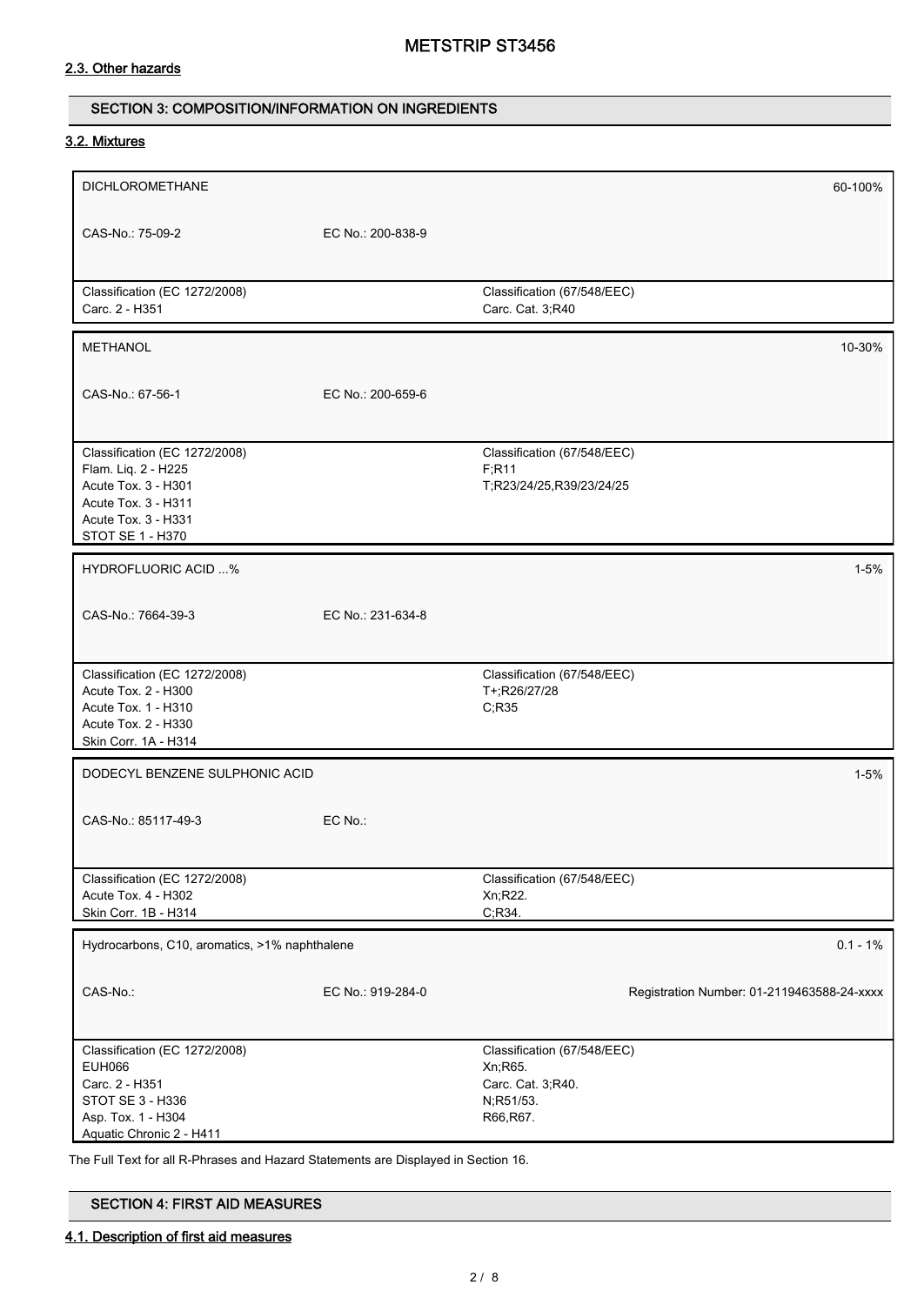General information

If medical attention is required present a copy of this datasheet to the physician.

Inhalation

Move the exposed person to fresh air at once. Keep the affected person warm and at rest. Get prompt medical attention. Ingestion

NEVER MAKE AN UNCONSCIOUS PERSON VOMIT OR DRINK FLUIDS! Promptly get affected person to drink large volumes of water to dilute the swallowed chemical. Give milk instead of water if readily available. Get medical attention immediately! Give repeated large doses of effervescent calcium gluconate tablets (6 sandocal tablets in total). Skin contact

Remove affected person from source of contamination. Promptly wash contaminated skin with soap or mild detergent and water. Promptly remove clothing if soaked through and wash as above. Get medical attention immediately! Apply calcium gluconate gel and massage into affected area, repeat applications until pain from burn is relieved.

Eye contact

Promptly wash eyes with plenty of water while lifting the eye lids. Get medical attention immediately. Continue to rinse. The medical aid should instil several drops of sterile calcium gluconate solution.

#### 4.2. Most important symptoms and effects, both acute and delayed

Inhalation.

Severe irritation in nose and throat.

Ingestion

Chemical burns.

Skin contact

Chemical burns.

Eye contact

Extreme irritation of eyes and mucous membranes, including burning and tearing.

#### 4.3. Indication of any immediate medical attention and special treatment needed

SPECIFIC NOTES FOR FLUORIDE DERIVATIVES: If calcium gluconate gel is available, rub it into affected skin. Massage continuously until pain disappears. DO NOT use this method for treatment of eyes. If ingested give milk or calcium gluconate by mouth.

#### SECTION 5: FIREFIGHTING MEASURES

#### 5.1. Extinguishing media

Extinguishing media

This product is not flammable. Use fire-extinguishing media appropriate for surrounding materials.

#### 5.2. Special hazards arising from the substance or mixture

Hazardous combustion products

Fire or high temperatures create: Hydrogen fluoride (HF). Carbon monoxide (CO). Carbon dioxide (CO2). Hydrogen chloride (HCl). Phosgene (COCl2).

Unusual Fire & Explosion Hazards

May develop highly toxic or corrosive fumes if heated. Can become flammable in use.

Specific hazards

The product is non-combustible. If heated, corrosive and toxic vapours/gases may be formed. Closed containers can burst violently when heated, due to excess pressure build-up. Water used for fire extinguishing, which has been in contact with the product, may be corrosive.

#### 5.3. Advice for firefighters

Special Fire Fighting Procedures

Keep run-off water out of sewers and water sources. Dike for water control. Cool containers exposed to flames with water until well after the fire is out. Move container from fire area if it can be done without risk. If risk of water pollution occurs, notify appropriate authorities. Protective equipment for fire-fighters

Wear self-contained breathing appartus with full face, operated in pressure demand or other positive mode and full protective clothing.

#### SECTION 6: ACCIDENTAL RELEASE MEASURES

#### 6.1. Personal precautions, protective equipment and emergency procedures

Wear suitable protective clothing when dealing with large spillages. Avoid contact with skin, eyes and clothing. Avoid breathing vapours. For large spills wear self contained breathing apparatus.

#### 6.2. Environmental precautions

Spillages or uncontrolled discharges into watercourses must be IMMEDIATELY alerted to the Environmental Agency or other appropriate regulatory body. Do not discharge into drains, water courses or onto the ground.

#### 6.3. Methods and material for containment and cleaning up

Stop leak if possible without risk. DO NOT touch spilled material! Clean-up personnel should use respiratory and/or liquid contact protection. Collect with absorbent, non-combustible material into suitable containers. Flush with plenty of water to clean spillage area. Do not contaminate water sources or sewer.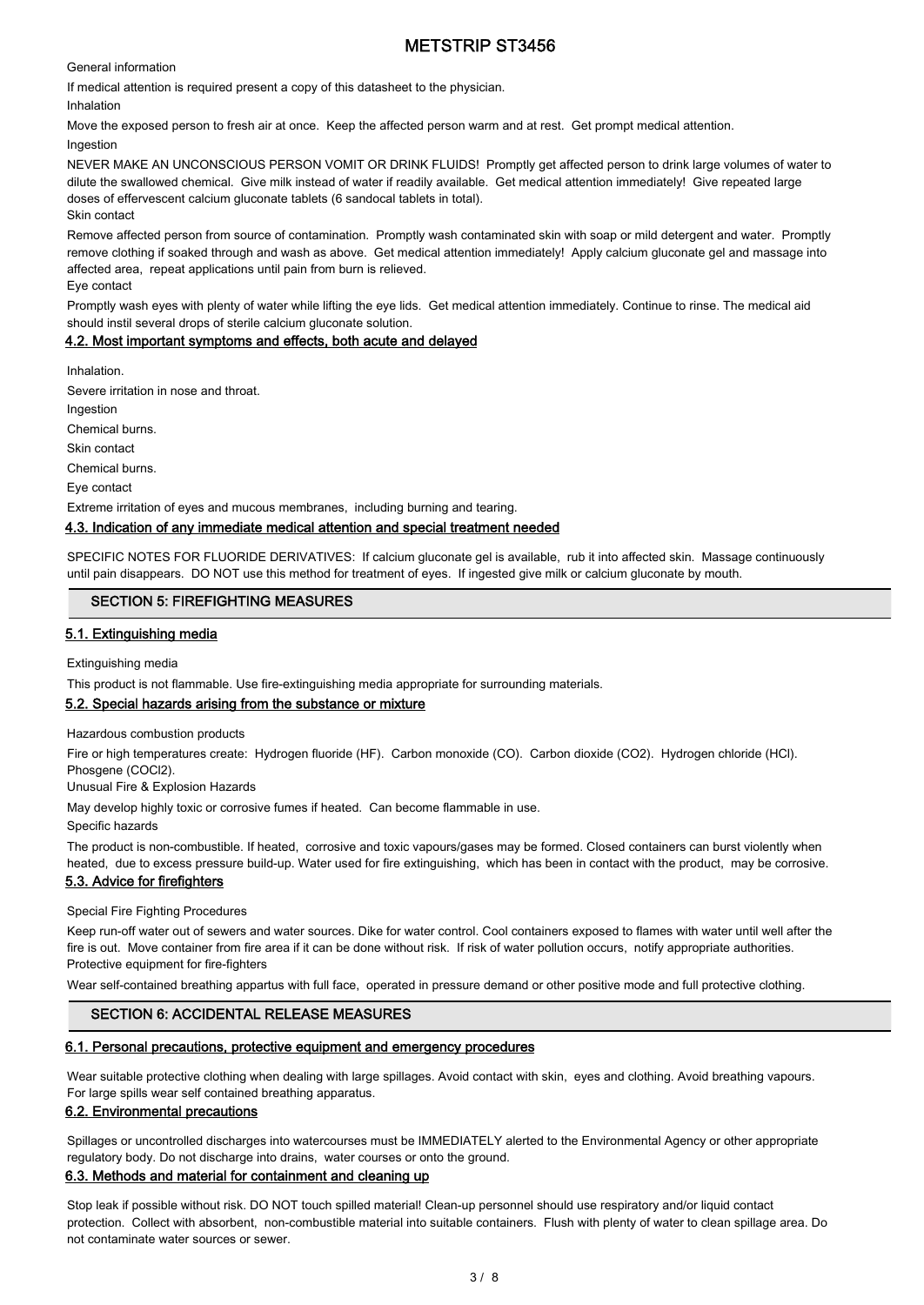#### 6.4. Reference to other sections

Wear protective clothing as described in Section 8 of this safety data sheet.

#### SECTION 7: HANDLING AND STORAGE

#### 7.1. Precautions for safe handling

Avoid spilling, skin and eye contact. Read and follow manufacturer's recommendations. Wear full protective clothing for prolonged exposure and/or high concentrations. Ventilate well, avoid breathing vapours. Use approved respirator if air contamination is above accepted level.

#### 7.2. Conditions for safe storage, including any incompatibilities

Will attack glass and most ceramics and most metals. Store in tightly closed original container in a dry, cool and well-ventilated place. Fluids must not be stored in containers of glass or galvanized materials. Keep away from heat, sparks and open flame. Storage Class

Corrosive storage. Controlled substance storage.

#### 7.3. Specific end use(s)

#### SECTION 8: EXPOSURE CONTROLS/PERSONAL PROTECTION

#### 8.1. Control parameters

| Name                        | <b>STD</b> |                | TWA - 8 Hrs      |                | STEL - 15 Min          | <b>Notes</b> |
|-----------------------------|------------|----------------|------------------|----------------|------------------------|--------------|
| <b>IDICHLOROMETHANE</b>     |            | 100<br>ppm(Sk) | 350<br>mq/m3(Sk) | 300<br>ppm(Sk) | 1060<br>mg/m3(Sk)      |              |
| <b>IHYDROFLUORIC ACID %</b> | ' WEL      | $1.8$ ppm      | $1.5$ mg/m $3$   | ppm            | $2.5 \, \text{mg/m}$ 3 |              |
| <b>IMETHANOL</b>            |            | 200<br>ppm(Sk) | 266<br>mq/m3(Sk) | 250<br>ppm(Sk) | 333<br>mg/m3(Sk)       |              |

WEL = Workplace Exposure Limit.

#### Ingredient Comments

DNEL

WEL = Workplace Exposure Limits

#### Hydrocarbons, C10, aromatics, >1% naphthalene

| -----    |             |           |      |           |
|----------|-------------|-----------|------|-----------|
| Industry | Dermal      | Long Term | 12.5 | mg/kg/day |
| Industry | Inhalation. | Long Term | 151  | mq/m3     |
| Consumer | Dermal      | Long Term | 7.5  | mg/kg/day |
| Consumer | Inhalation. | Long Term | 32   | mg/m3     |
| Consumer | Oral        | Long Term | 7.5  | mg/kg/day |
|          |             |           |      |           |

#### 8.2. Exposure controls

Protective equipment







Engineering measures

All handling to take place in well-ventilated area. Provide corrosion-resistant local exhaust ventilation.

Respiratory equipment

Wear mask supplied with: Gas cartridge suitable for organic substances. Gas cartridge (acid gases).

Hand protection

SPECIFIC RECOMMENDATIONS. Use protective gloves made of: Polyvinyl chloride (PVC).

Eye protection

Wear splash-proof eye goggles to prevent any possibility of eye contact. Use safety goggles and face shield in case of splash risk. Other Protection

Use engineering controls to reduce air contamination to permissible exposure level. Provide eyewash station and safety shower. Wear appropriate clothing to prevent any possibility of skin contact. Impervious clothing, gloves and minimum 8 inches face shield.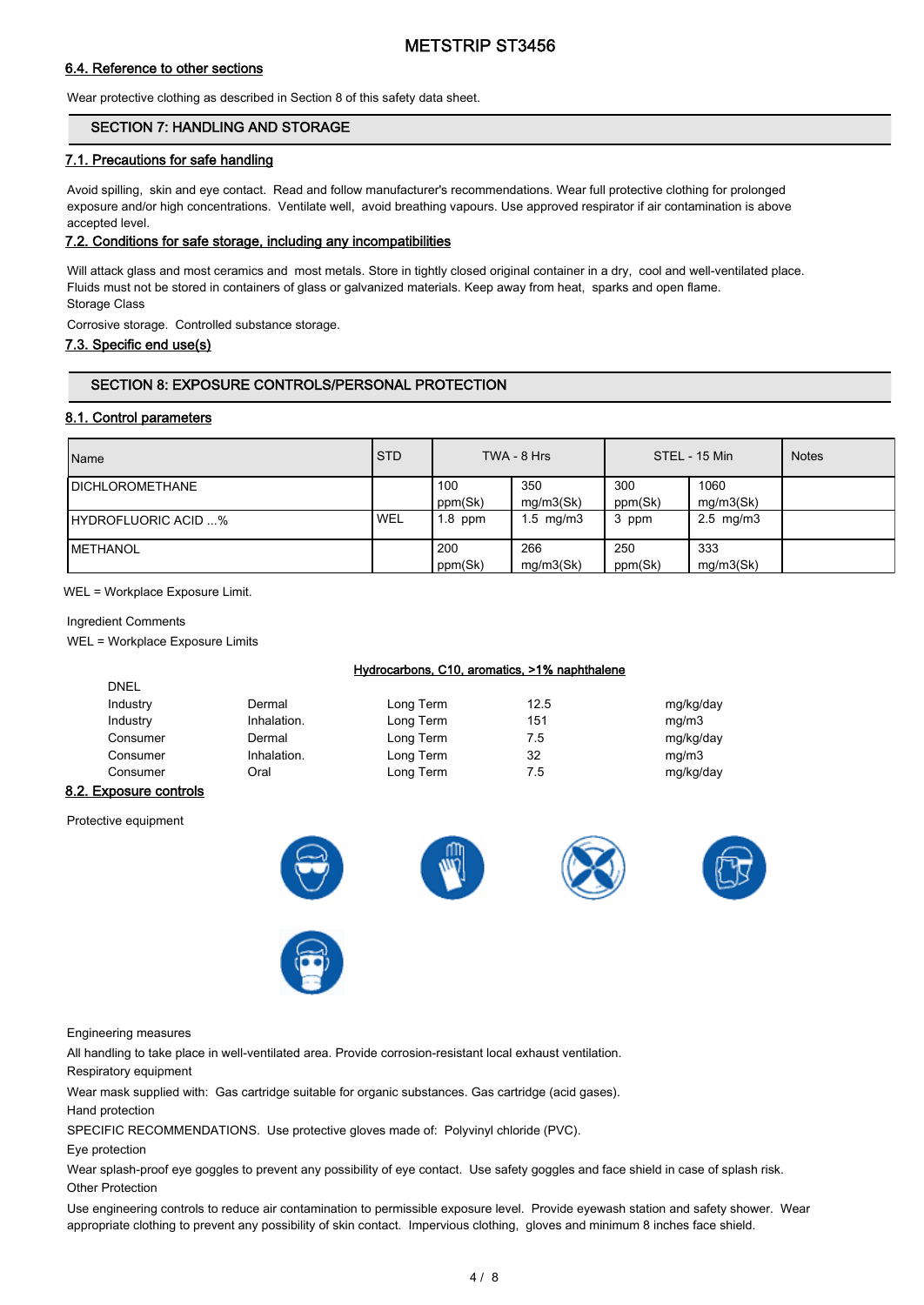#### Hygiene measures

Wash hands at the end of each work shift and before eating, smoking and using the toilet. Wash promptly with soap & water if skin becomes contaminated. Change work clothing daily if there is any possibility of contamination. Promptly remove any clothing that becomes wet or contaminated. Promptly remove non-impervious clothing that becomes contaminated. Skin protection

Wear apron or protective clothing in case of contact.

#### SECTION 9: PHYSICAL AND CHEMICAL PROPERTIES

#### 9.1. Information on basic physical and chemical properties

| Appearance                              | Clear Liquid          |
|-----------------------------------------|-----------------------|
| Colour                                  | Colourless.           |
| Odour                                   | Pungent.              |
| Solubility                              | Immiscible with water |
| Initial boiling point and boiling range | 40 760mmHg            |
| Relative density                        | 1.22 @ 20 °c          |
| Vapour density (air=1)                  | 2.93                  |
| pH-Value, Conc. Solution                | 1                     |

#### 9.2. Other information

#### SECTION 10: STABILITY AND REACTIVITY

#### 10.1. Reactivity

Reacts violently with strong alkaline substances. In contact with metals generates hydrogen gas, which together with air can form explosive mixtures.

## 10.2. Chemical stability

Stable under normal temperature conditions. Avoid Heat, sparks, flames. Moisture. Contact with alkalis.

10.3. Possibility of hazardous reactions

#### 10.4. Conditions to avoid

Avoid contact with: Strong oxidising agents. Strong alkalis. Reacts with alkalis and generates heat. May attack light-alloy metals and liberate hydrogen gas.

#### 10.5. Incompatible materials

Materials To Avoid

Strong oxidising substances. Strong alkalis. Contact with red hot surfaces, flames & sparks may generate phosgene/HCl

#### 10.6. Hazardous decomposition products

Very toxic gases/vapours/fumes of: Hydrogen fluoride (HF). Phosphoric acid mist. Oxides of: Phosphorus.

#### SECTION 11: TOXICOLOGICAL INFORMATION

#### 11.1. Information on toxicological effects

Toxicological information

No information available.

#### General information

Prolonged and repeated contact with solvents over a long period may lead to permanent health problems.

#### Inhalation

Toxic by inhalation. Toxic: danger of very serious irreversible effects through inhalation. Irritating to respiratory system. Gas or vapour is harmful on prolonged exposure or in high concentrations.

#### Ingestion

Toxic if swallowed. Toxic: danger of very serious irreversible effects if swallowed. Causes burns. May cause burns in mucous membranes, throat, oesophagus and stomach. Swallowing concentrated chemical may cause severe internal injury.

#### Skin contact

Toxic in contact with skin. Toxic: danger of very serious irreversible effects in contact with skin. Causes burns. May cause serious chemical burns to the skin. May be absorbed through injured skin and cause poisoning.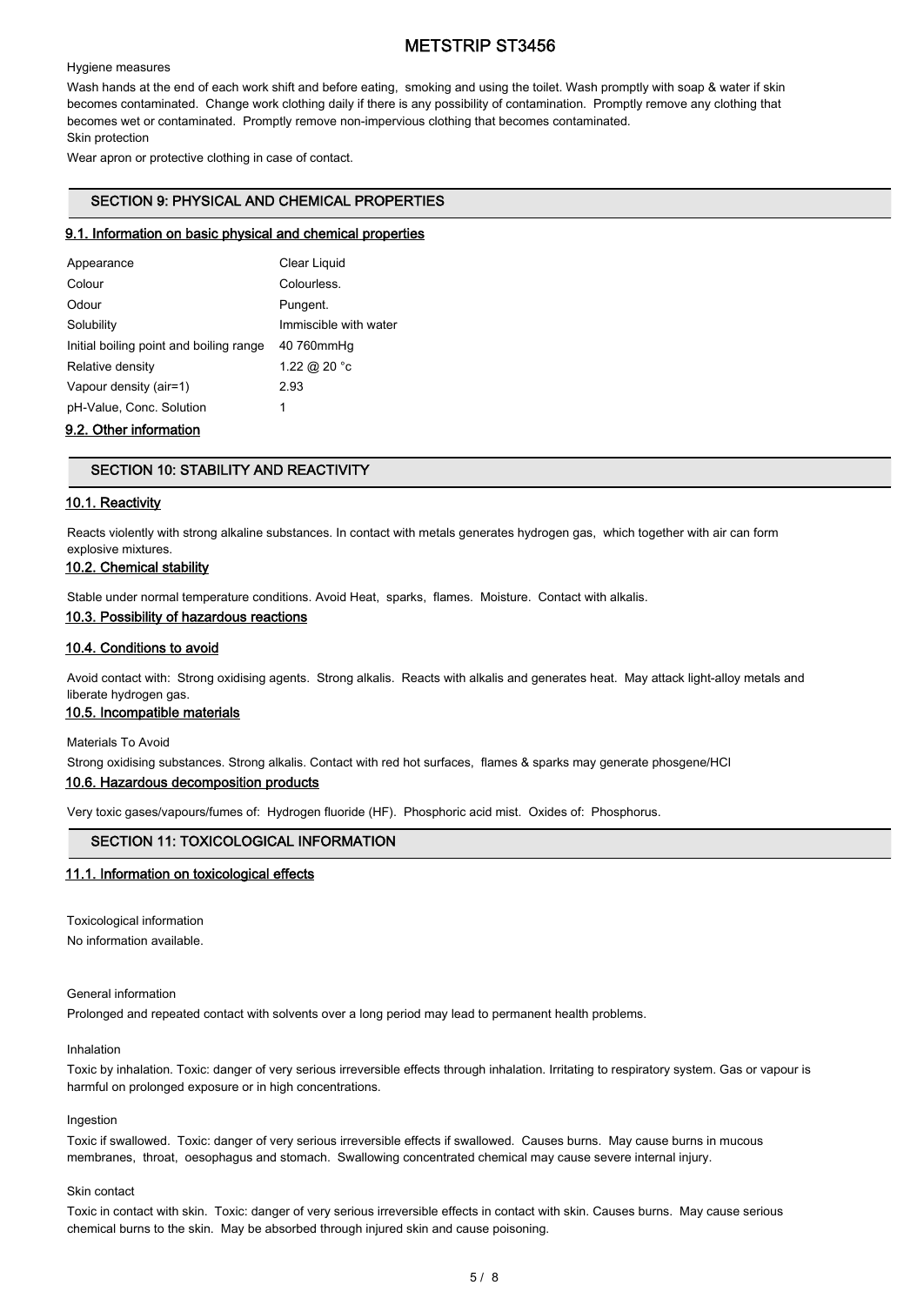#### Eye contact

Causes burns. May cause chemical eye burns. Contact with concentrated chemical may very rapidly cause severe eye damage, possibly loss of sight.

Health Warnings

Known or suspected carcinogen for humans. Specific effects Limited evidence of a carcinogenic effect.

#### SECTION 12: ECOLOGICAL INFORMATION

#### **Ecotoxicity**

The product may affect the acidity (pH-factor) in water with risk of harmful effects to aquatic organisms.

#### 12.1. Toxicity

Acute Fish Toxicity Not considered toxic to fish.

#### 12.2. Persistence and degradability

#### **Degradability**

The surfactant(s) contained in this preparation complies(comply) with the biodegradability criteria as laid down in Regulation (EC) No.648/2004 on detergents. Data to support this assertion are held at the disposal of the competent authorities of the Member States and will be made available to them, at their direct request or at the request of a detergent manufacturer.

#### 12.3. Bioaccumulative potential

Bioaccumulative potential

No data available on bioaccumulation.

#### 12.4. Mobility in soil

Mobility:

The product is miscible with water. May spread in water systems.

#### 12.5. Results of PBT and vPvB assessment

This product does not contain any PBT or vPvB substances.

#### 12.6. Other adverse effects

#### SECTION 13: DISPOSAL CONSIDERATIONS

#### 13.1. Waste treatment methods

Contact specialist disposal companies. Dispose of waste and residues in accordance with local authority requirements.

| <b>SECTION 14: TRANSPORT INFORMATION</b> |                                                                                  |  |
|------------------------------------------|----------------------------------------------------------------------------------|--|
| <u>14.1. UN number</u>                   |                                                                                  |  |
| UN No. (ADR/RID/ADN)                     | 2922                                                                             |  |
| UN No. (IMDG)                            | 2922                                                                             |  |
| 14.2. UN proper shipping name            |                                                                                  |  |
| Proper Shipping Name                     | Corrosive Liquid, Toxic, N.O.S. (contains Hydrofluoric Acid and Dichloromethane) |  |
| 14.3. Transport hazard class(es)         |                                                                                  |  |
| <b>ADR/RID/ADN Class</b>                 | Class 8: Corrosive substances. Class 6.1: Toxic substances.                      |  |
| <b>IMDG Class</b>                        | $8 + 6.1$                                                                        |  |
| <b>Transport Labels</b>                  |                                                                                  |  |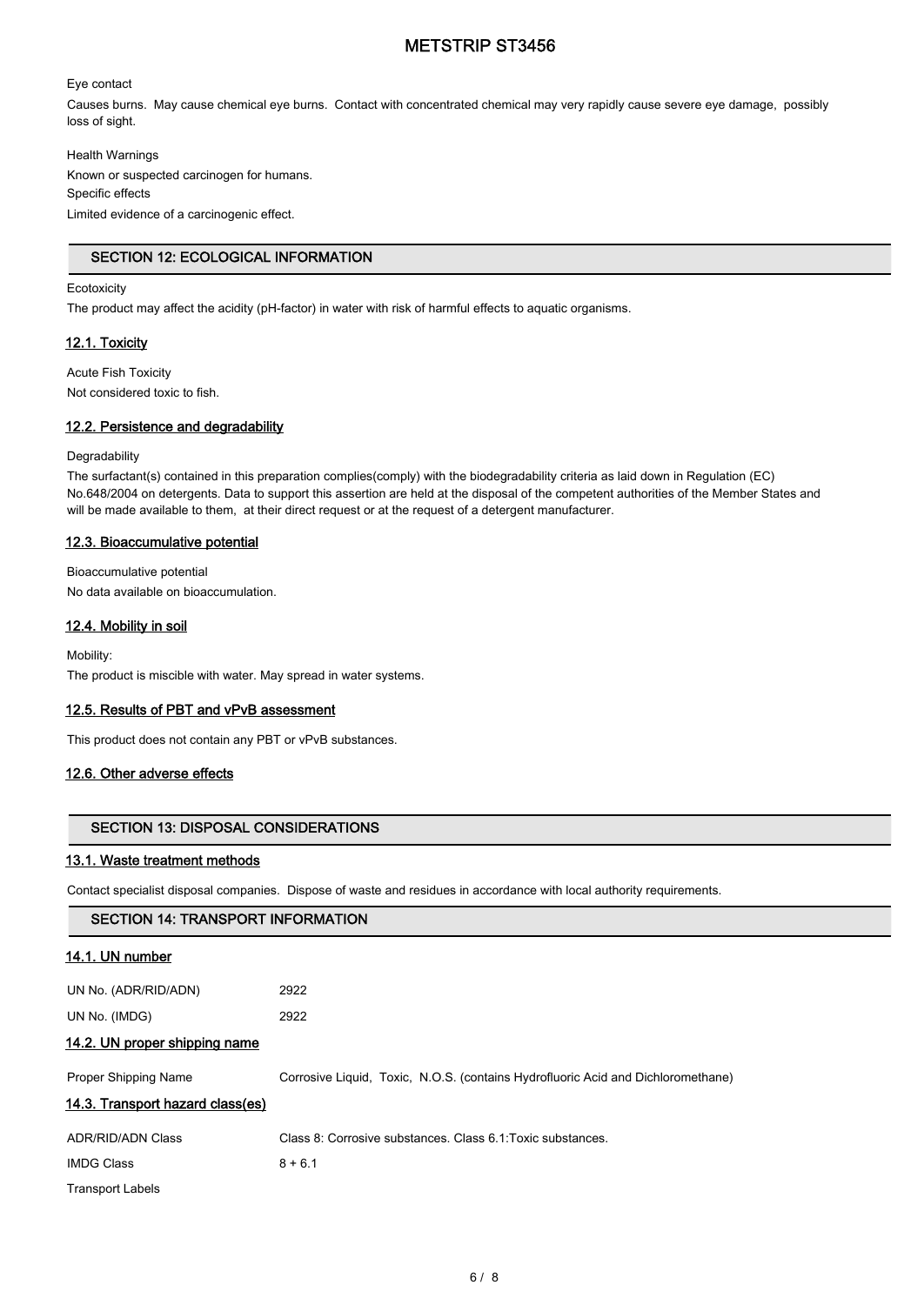

#### 14.4. Packing group

| ADR/RID/ADN Packing group | Ш |
|---------------------------|---|
| <b>IMDG Packing group</b> | Ш |

#### 14.5. Environmental hazards

#### 14.6. Special precautions for user

| <b>EMS</b>                     | F-A. S-B                                             |
|--------------------------------|------------------------------------------------------|
| <b>Emergency Action Code</b>   | 2XE                                                  |
| Hazard No. (ADR)               | 86 Corrosive or slightly corrosive substance, toxic. |
| <b>Tunnel Restriction Code</b> | (E)                                                  |

#### 14.7. Transport in bulk according to Annex II of MARPOL73/78 and the IBC Code

#### SECTION 15: REGULATORY INFORMATION

#### 15.1. Safety, health and environmental regulations/legislation specific for the substance or mixture

Uk Regulatory References

The Control of Substances Hazardous to Health Regulations 2002 (S.I 2002 No. 2677) with amendments. Chemicals (Hazard Information & Packaging) Regulations.

Statutory Instruments

The Chemicals (Hazard Information and Packaging for Supply) Regulations 2009 (S.I 2009 No. 716). Control of Substances Hazardous to Health.

Approved Code Of Practice

Safety Data Sheets for Substances and Preparations. Classification and Labelling of Substances and Preparations Dangerous for Supply. Guidance Notes

Workplace Exposure Limits EH40. CHIP for everyone HSG(108).

EU Legislation

Regulation (EC) No 1907/2006 of the European Parliament and of the Council of 18 December 2006 concerning the Registration, Evaluation, Authorisation and Restriction of Chemicals (REACH), establishing a European Chemicals Agency, amending Directive 1999/45/EC and repealing Council Regulation (EEC) No 793/93 and Commission Regulation (EC) No 1488/94 as well as Council Directive 76/769/EEC and Commission Directives 91/155/EEC, 93/67/EEC, 93/105/EC and 2000/21/EC, including amendments. Regulation (EC) No 1272/2008 of the European Parliament and of the Council of 16 December 2008 on classification, labelling and packaging of substances and mixtures, amending and repealing Directives 67/548/EEC and 1999/45/EC, and amending Regulation (EC) No 1907/2006 with amendments.

National Regulations

The Chemicals (Hazard Information and Packaging for Supply) Regulations 2009 (S.I 2009 No. 716). Control of Substances Hazardous to Health Regulations 2002 (as amended) The Carriage of Dangerous Goods and Use of Transportable Pressure Equipment Regulations 2009 ("CDG 2009"), SI 2009 No 1348 The surfactant(s) contained in this preparation complies(comply) with the biodegradability criteria as laid down in Regulation (EC) No.648/2004 on detergents. Data to support this assertion are held at the disposal of the competent authorities of the Member States and will be made available to them, at their direct request or at the request of a detergent manufacturer.

#### 15.2. Chemical Safety Assessment

#### SECTION 16: OTHER INFORMATION

#### General information

For further information or advice contact our technical service line during regular office hours on 0121-525-4000.

This safety data sheet has been compiled for the product as supplied, properties and hazards will vary if the product is diluted with water or mixed with any other material.

Revision Comments

The information contained herein is based on known available data believed to be reliable but does not constitute the users own assessment of the work place risk as required by other Health and Safety Legislation.

Revision Date 11-01-2013 Revision 5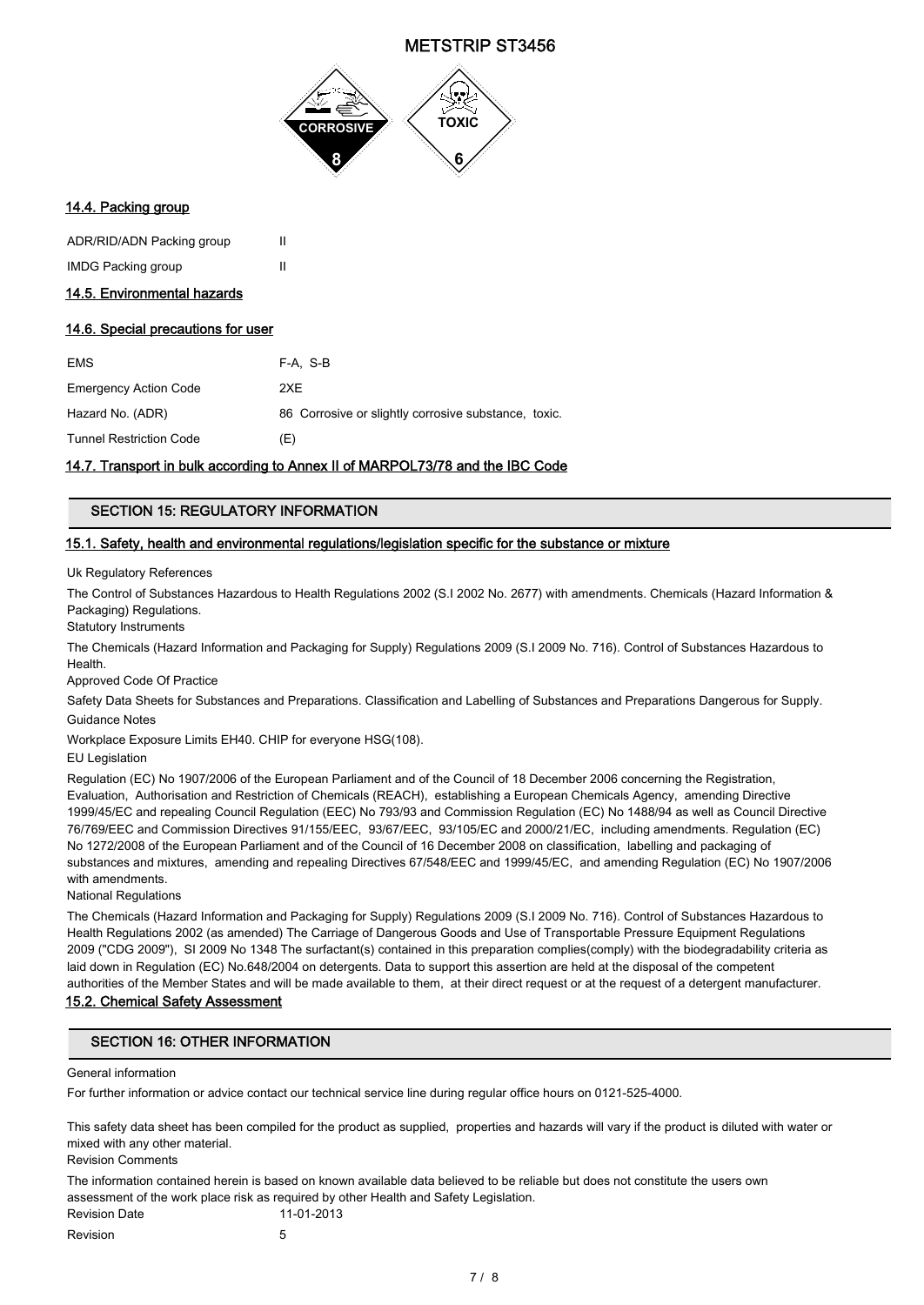| Supersedes date                  | 01-04-2011                                                                                                    |
|----------------------------------|---------------------------------------------------------------------------------------------------------------|
| Safety Data Sheet Status         | Approved.                                                                                                     |
| Date                             | 11-01-2013                                                                                                    |
| Signature                        | Health and Safety Manager                                                                                     |
| Risk Phrases In Full             |                                                                                                               |
| R34                              | Causes burns.                                                                                                 |
| R35                              | Causes severe burns.                                                                                          |
| R <sub>22</sub>                  | Harmful if swallowed.                                                                                         |
| R65                              | Harmful: may cause lung damage if swallowed.                                                                  |
| R <sub>11</sub>                  | Highly flammable                                                                                              |
| R37                              | Irritating to respiratory system.                                                                             |
| R40                              | Limited evidence of a carcinogenic effect.                                                                    |
| R66                              | Repeated exposure may cause skin dryness or cracking.                                                         |
| R23/24/25                        | Toxic by inhalation, in contact with skin and if swallowed.                                                   |
| R51/53                           | Toxic to aquatic organisms, may cause long-term adverse effects in the aquatic environment.                   |
| R39/23/24/25                     | Toxic: danger of very serious irreversible effects through inhalation, in contact with skin and if swallowed. |
| R67                              | Vapours may cause drowsiness and dizziness.                                                                   |
| R26/27/28                        | Very toxic by inhalation, in contact with skin and if swallowed.                                              |
| <b>Hazard Statements In Full</b> |                                                                                                               |
| H370                             | Causes damage to organs << Organs>>.                                                                          |
| H314                             | Causes severe skin burns and eye damage.                                                                      |
| H330                             | Fatal if inhaled.                                                                                             |
| H300                             | Fatal if swallowed.                                                                                           |
| H310                             | Fatal in contact with skin.                                                                                   |
| H302                             | Harmful if swallowed.                                                                                         |
| H <sub>225</sub>                 | Highly flammable liquid and vapour.                                                                           |
| H304                             | May be fatal if swallowed and enters airways.                                                                 |
| H336                             | May cause drowsiness or dizziness.                                                                            |
| H335                             | May cause respiratory irritation.                                                                             |
| <b>EUH066</b>                    | Repeated exposure may cause skin dryness or cracking.                                                         |
| H351                             | Suspected of causing cancer.                                                                                  |
| H331                             | Toxic if inhaled.                                                                                             |
| H301                             | Toxic if swallowed.                                                                                           |
| H311                             | Toxic in contact with skin.                                                                                   |
| H411                             | Toxic to aquatic life with long lasting effects.                                                              |

#### Disclaimer

This information relates only to the specific material designated and may not be valid for such material used in combination with any other materials or in any process. Such information is, to the best of the company's knowledge and belief, accurate and reliable as of the date indicated. However, no warranty guarantee or representation is made to its accuracy, reliability or completeness. It is the user's responsibility to satisfy himself as to the suitability of such information for his own particular use.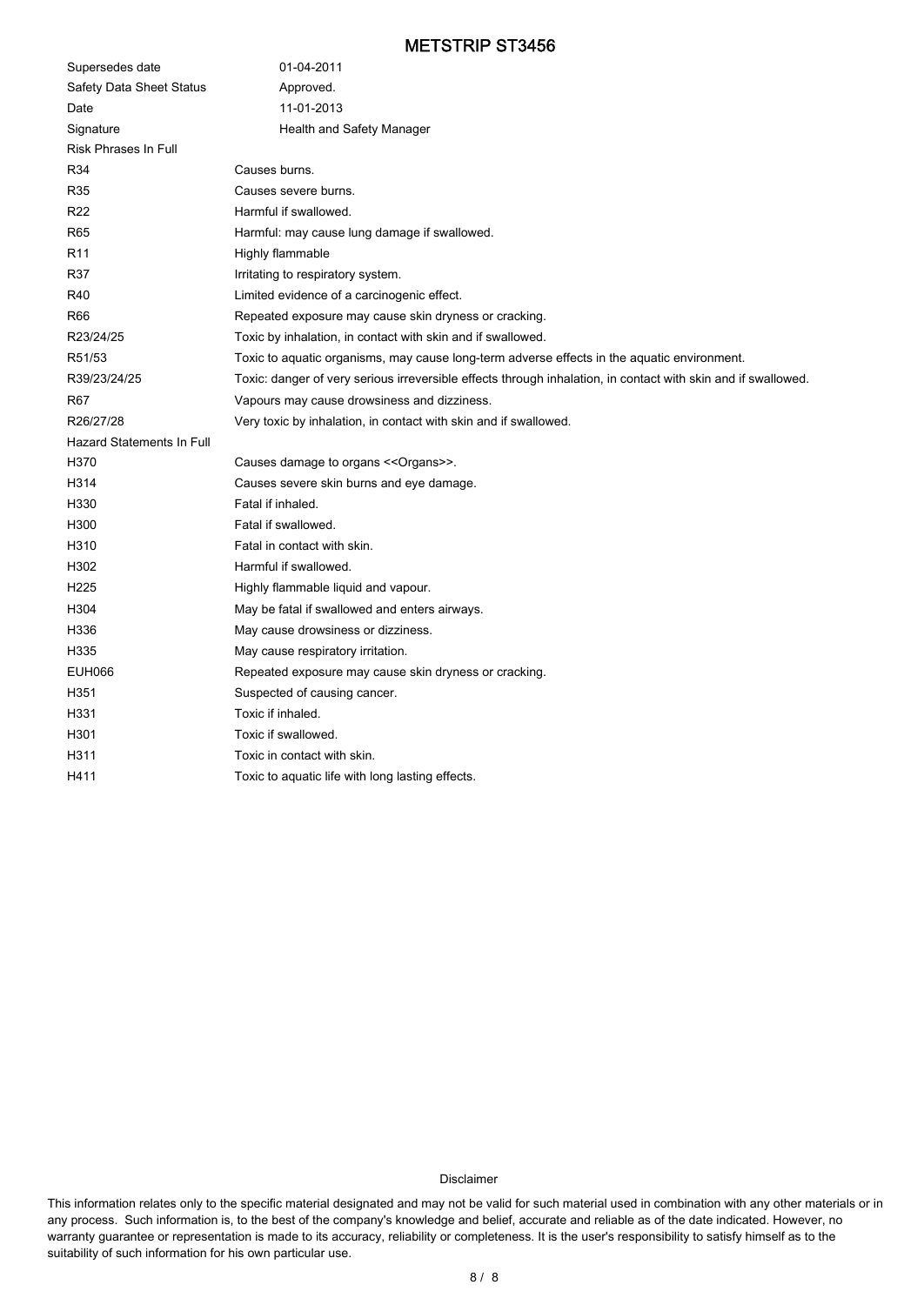## Metstrip ST3456 Product code C3456 *Formerly known as Gramos 420 Product Code 9230*  Cold immersion paint stripper



#### **PRODUCT DESCRIPTION**

**Metstrip ST3456** has been developed as a hydrofluoric acid, high strength, activated, cold immersion paint stripper for removal of most powder coatings from steel and aluminium. It may also used to remove paint build-up from work jigs. A wax seal has been included to minimise evaporation losses.

#### **FEATURES AND BENEFITS**

Rapid performance on difficult paint systems. No cresols or phenol. Wax seal to minimise evaporation losses. Non-Flammable. Low Odour.

#### **PROPERTIES**

| Appearance        |   | Colourless Liquid with a sweet odour and wax seal. |
|-------------------|---|----------------------------------------------------|
| Specific Gravity: |   | 1.22                                               |
| Boiling point     |   | 40deg C                                            |
| Solubility        | ÷ | Slightly soluble in water.                         |
|                   |   | Soluble in organic solvents.                       |

#### **TYPICAL OPERATING PARAMETERS**

**Metstrip ST3456** is used as supplied in soundly welded mild steel tanks, in well ventilated areas. Components are immersed for the required time until the paint has become detached from the surface. The components are then drained and pressure rinsed to remove the loosened paint film and residues of the stripper, prior to drying and repainting. **Metstrip ST3456** has a slight corrosive action on steel and rather more on aluminium so control over immersion times should always be exercised. Ferrous components will tend to rust fairly rapidly so corrosion preventative can be recommended to help cure this, between stripping and reprocessing.

Maintenance of the levels by regular additions of fresh **Metstrip ST3456** and sludge removal will increase tank life. Avoid any contamination of the tank with water.

#### **TESTING AND CONTROL**

Not normally required. See Specific Gravity above.

#### **EQUIPMENT**

**Metstrip ST3456** must be used in soundly welded mild steel tanks which are normally fitted with a fine wire mesh sludge tray for the removal of insoluble contamination. The Stripper should be used in a well ventilated area away from paint stoving ovens or areas involving hot surfaces. Local exhaust extraction is another alternative although the product has its own wax seal to inhibit losses by evaporation. The use of a good pressure rinse is also recommended to remove any residues.

Avoid the use of plastics and rubber compounds as these will quickly swell and disintegrate.

**GRAMOS APPLIED LTD**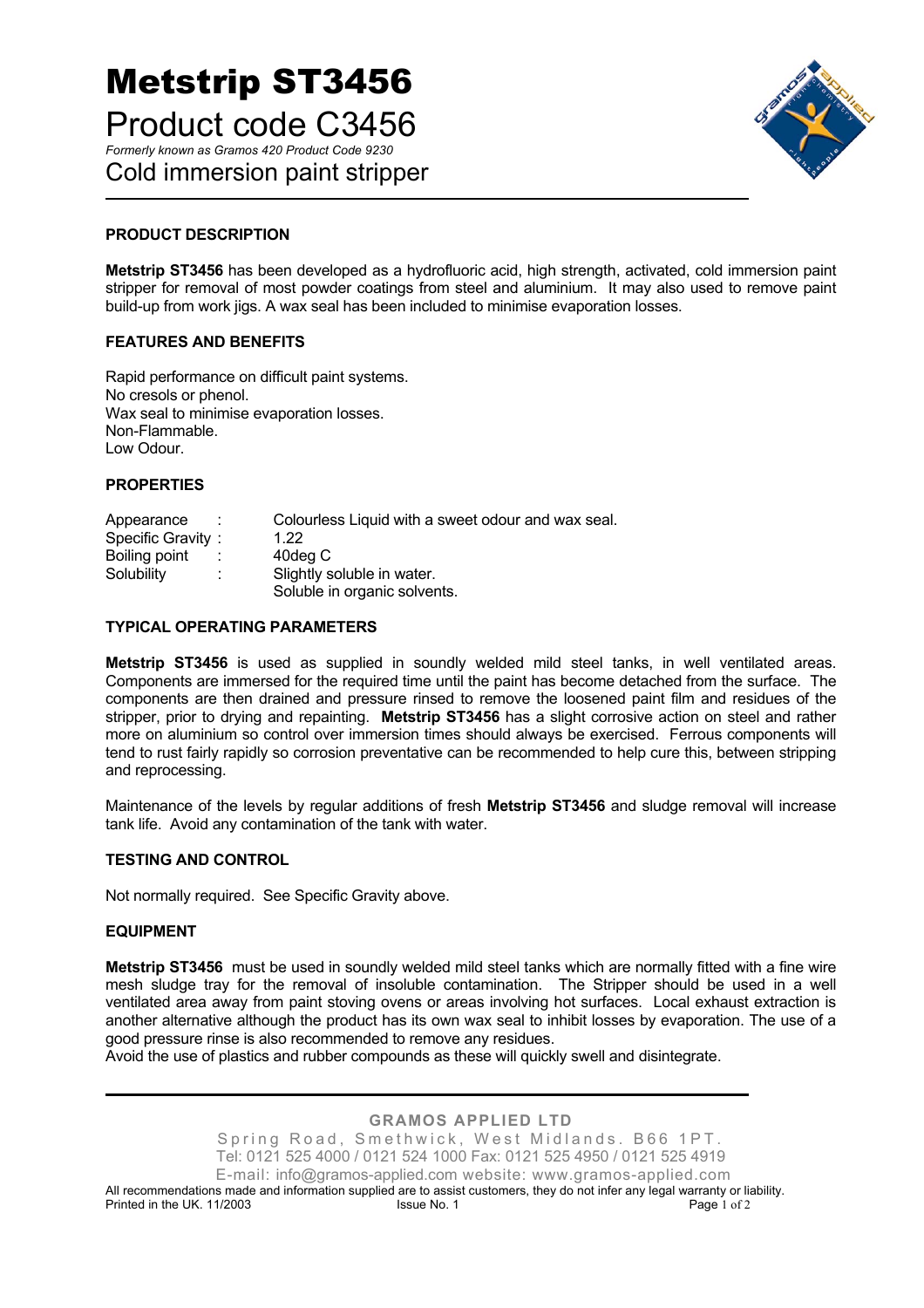#### **STORAGE AND HANDLING**

**Metstrip ST3456** is a toxic and corrosive liquid and should be handled with extreme care. It should be stored in a cool area away from direct sunlight. Containers should be tightly closed and only opened cautiously. Use gloves, goggles and full impermeable protective clothing at all times. Avoid contact with skin and eyes. Do Not inhale the vapours. Do Not smoke or use near hot surfaces. Only use in well ventilated areas or with local exhaust ventilation.

Dispose of used material in compliance with Environmental Pollution Act (1990).

#### **HEALTH AND SAFETY**

**Metstrip ST3456** contains hydrofluoric acid and solvents which cause the material to be very toxic by inhalation and may cause irreversible changes.

Refer to Health & Safety Data Sheet.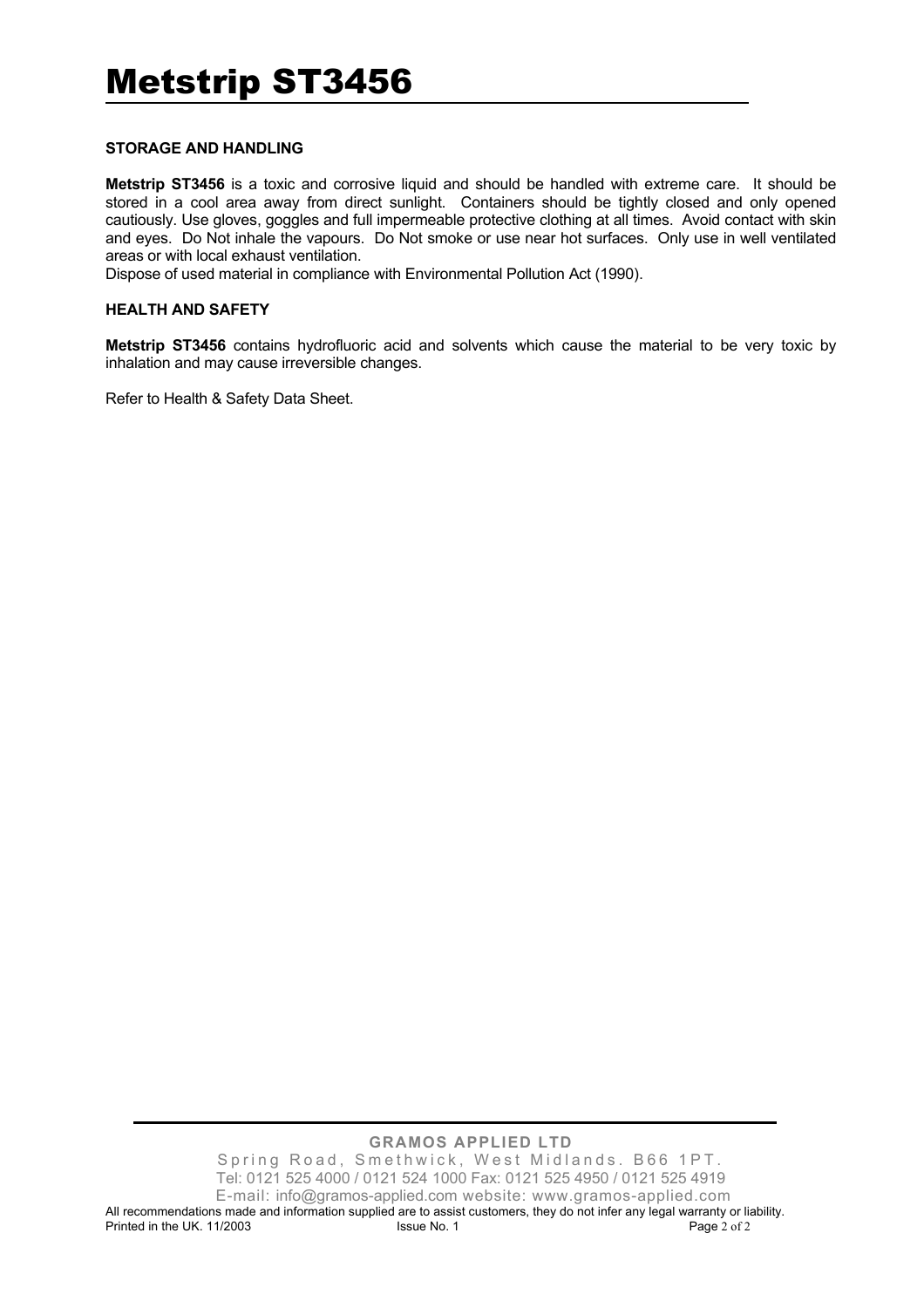## SAFETY DATA SHEET TAKRAG 1010

| SECTION 1: Identification of the substance/mixture and of the company/undertaking |                                                                                                                                                                                                                                   |  |
|-----------------------------------------------------------------------------------|-----------------------------------------------------------------------------------------------------------------------------------------------------------------------------------------------------------------------------------|--|
| 1.1. Product identifier                                                           |                                                                                                                                                                                                                                   |  |
| <b>Product name</b>                                                               | TAKRAG 1010                                                                                                                                                                                                                       |  |
| <b>Product number</b>                                                             | D3009                                                                                                                                                                                                                             |  |
|                                                                                   | 1.2. Relevant identified uses of the substance or mixture and uses advised against                                                                                                                                                |  |
| <b>Identified uses</b>                                                            | <b>IMPREGNATED FABRIC WIPE</b>                                                                                                                                                                                                    |  |
| 1.3. Details of the supplier of the safety data sheet                             |                                                                                                                                                                                                                                   |  |
| Supplier                                                                          | ORAPI APPLIED LIMITED,<br>SPRING ROAD,<br>SMETHWICK,<br>WEST MIDLANDS, B66 1PT, ENGLAND<br>Tel: 0121-525-4000<br>Fax: 0121-525-4919<br>lee.baughan@orapiapplied.com                                                               |  |
| <b>Contact person</b>                                                             | Lee Baughan                                                                                                                                                                                                                       |  |
| 1.4. Emergency telephone number                                                   |                                                                                                                                                                                                                                   |  |
| <b>Emergency telephone</b>                                                        | 0121 525 4000 (09:00 - 17:00 hrs)                                                                                                                                                                                                 |  |
| <b>SECTION 2: Hazards identification</b>                                          |                                                                                                                                                                                                                                   |  |
| 2.1. Classification of the substance or mixture                                   |                                                                                                                                                                                                                                   |  |
| Classification                                                                    |                                                                                                                                                                                                                                   |  |
| <b>Physical hazards</b>                                                           | Not Classified                                                                                                                                                                                                                    |  |
| <b>Health hazards</b>                                                             | Not Classified                                                                                                                                                                                                                    |  |
| <b>Environmental hazards</b>                                                      | Not Classified                                                                                                                                                                                                                    |  |
| 2.2. Label elements                                                               |                                                                                                                                                                                                                                   |  |
| <b>Hazard statements</b>                                                          | <b>NC Not Classified</b>                                                                                                                                                                                                          |  |
| 2.3. Other hazards                                                                |                                                                                                                                                                                                                                   |  |
| <b>SECTION 3: Composition/information on ingredients</b>                          |                                                                                                                                                                                                                                   |  |
| 3.2. Mixtures                                                                     |                                                                                                                                                                                                                                   |  |
| <b>Composition comments</b>                                                       | The material consists of 50% woven cotton and 50% non-drying resin. The details of the non-<br>drying resin are given above. The highly refined mineral oil contains polycyclic aromatics at<br>levels typically less than 0.01%. |  |
| <b>SECTION 4: First aid measures</b>                                              |                                                                                                                                                                                                                                   |  |
| 4.1. Description of first aid measures                                            |                                                                                                                                                                                                                                   |  |
| Inhalation                                                                        | Not relevant.                                                                                                                                                                                                                     |  |
| Ingestion                                                                         | Not relevant.                                                                                                                                                                                                                     |  |
| <b>Skin contact</b>                                                               | Not required - remove excess from skin after use.                                                                                                                                                                                 |  |
| Eye contact                                                                       | Remove any contact lenses and open eyelids wide apart. Continue to rinse for at least 15<br>minutes. Get medical attention promptly if symptoms occur after washing.                                                              |  |

4.2. Most important symptoms and effects, both acute and delayed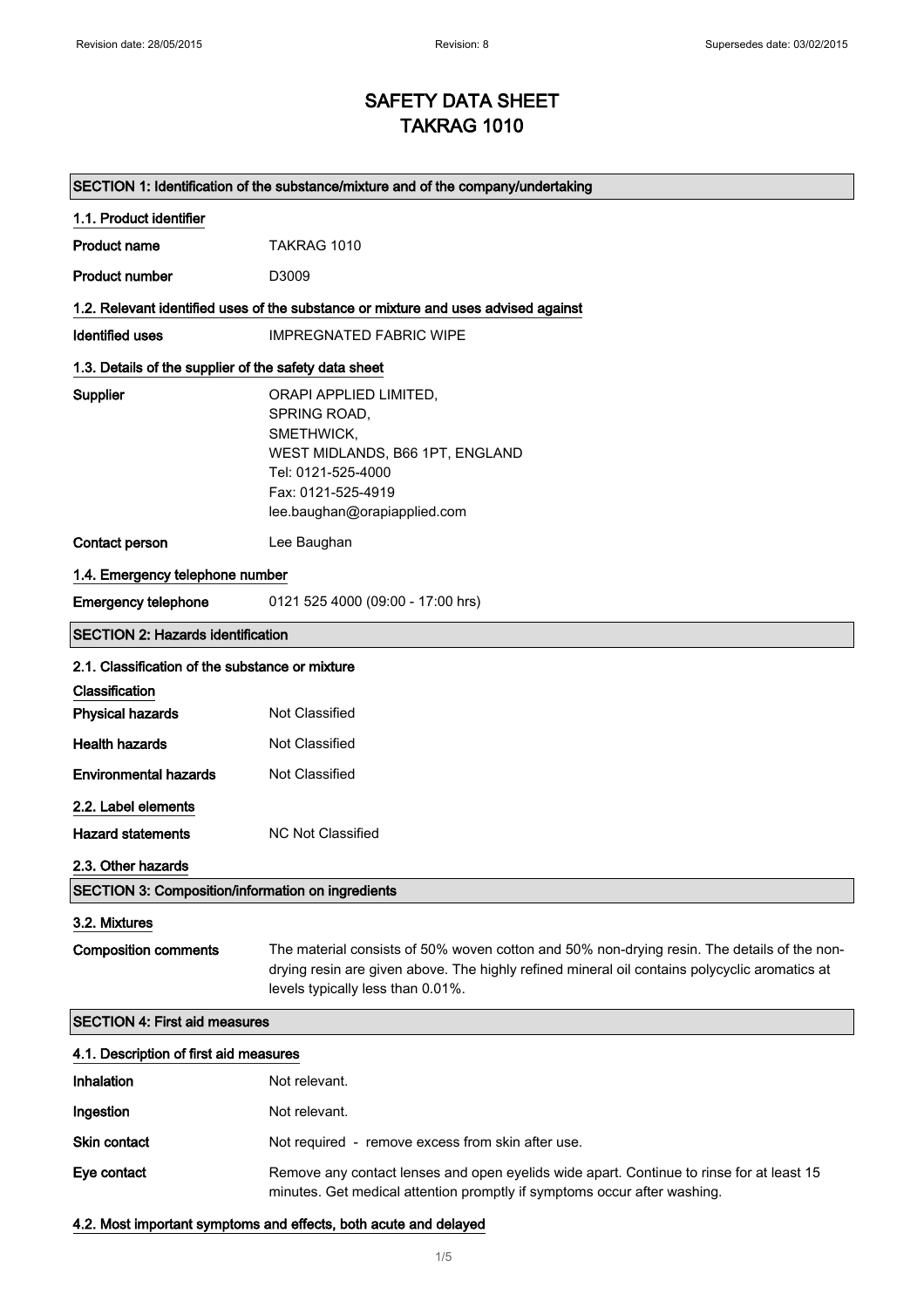| Inhalation                                                 | No specific symptoms known.                                                                                                                                     |
|------------------------------------------------------------|-----------------------------------------------------------------------------------------------------------------------------------------------------------------|
| Ingestion                                                  | No specific symptoms known.                                                                                                                                     |
| <b>Skin contact</b>                                        | No specific symptoms known.                                                                                                                                     |
| Eye contact                                                | No specific symptoms known.                                                                                                                                     |
|                                                            | 4.3. Indication of any immediate medical attention and special treatment needed                                                                                 |
| Notes for the doctor                                       | No specific recommendations.                                                                                                                                    |
| <b>SECTION 5: Firefighting measures</b>                    |                                                                                                                                                                 |
| 5.1. Extinguishing media                                   |                                                                                                                                                                 |
| Suitable extinguishing media                               | The product is not flammable. Use fire-extinguishing media suitable for the surrounding fire.                                                                   |
| 5.2. Special hazards arising from the substance or mixture |                                                                                                                                                                 |
| Specific hazards                                           | Combustible, but does not burn readily.                                                                                                                         |
| <b>Hazardous combustion</b><br>products                    | Does not decompose when used and stored as recommended. Thermal decomposition or<br>combustion products may include the following substances: Oxides of carbon. |
| 5.3. Advice for firefighters                               |                                                                                                                                                                 |
| Protective actions during<br>firefighting                  | No specific firefighting precautions known.                                                                                                                     |
| Special protective equipment<br>for firefighters           | Wear positive-pressure self-contained breathing apparatus (SCBA) and appropriate protective<br>clothing.                                                        |
|                                                            |                                                                                                                                                                 |
| <b>SECTION 6: Accidental release measures</b>              |                                                                                                                                                                 |
|                                                            | 6.1. Personal precautions, protective equipment and emergency procedures                                                                                        |
| <b>Personal precautions</b>                                | Avoid heat, flames and other sources of ignition.                                                                                                               |
| 6.2. Environmental precautions                             |                                                                                                                                                                 |
| <b>Environmental precautions</b>                           | Avoid discharge to the aquatic environment.                                                                                                                     |
| 6.3. Methods and material for containment and cleaning up  |                                                                                                                                                                 |
| Methods for cleaning up                                    | Non-hazardous substance. No specific clean-up procedure recommended.                                                                                            |
| 6.4. Reference to other sections                           |                                                                                                                                                                 |
| <b>SECTION 7: Handling and storage</b>                     |                                                                                                                                                                 |
| 7.1. Precautions for safe handling                         |                                                                                                                                                                 |
| <b>Usage precautions</b>                                   | No specific recommendations.                                                                                                                                    |
|                                                            | 7.2. Conditions for safe storage, including any incompatibilities                                                                                               |
| <b>Storage precautions</b>                                 | Store at moderate temperatures in dry, well ventilated area.                                                                                                    |
| Storage class                                              | Unspecified storage.                                                                                                                                            |
| 7.3. Specific end use(s)                                   |                                                                                                                                                                 |
| <b>SECTION 8: Exposure Controls/personal protection</b>    |                                                                                                                                                                 |

8.2. Exposure controls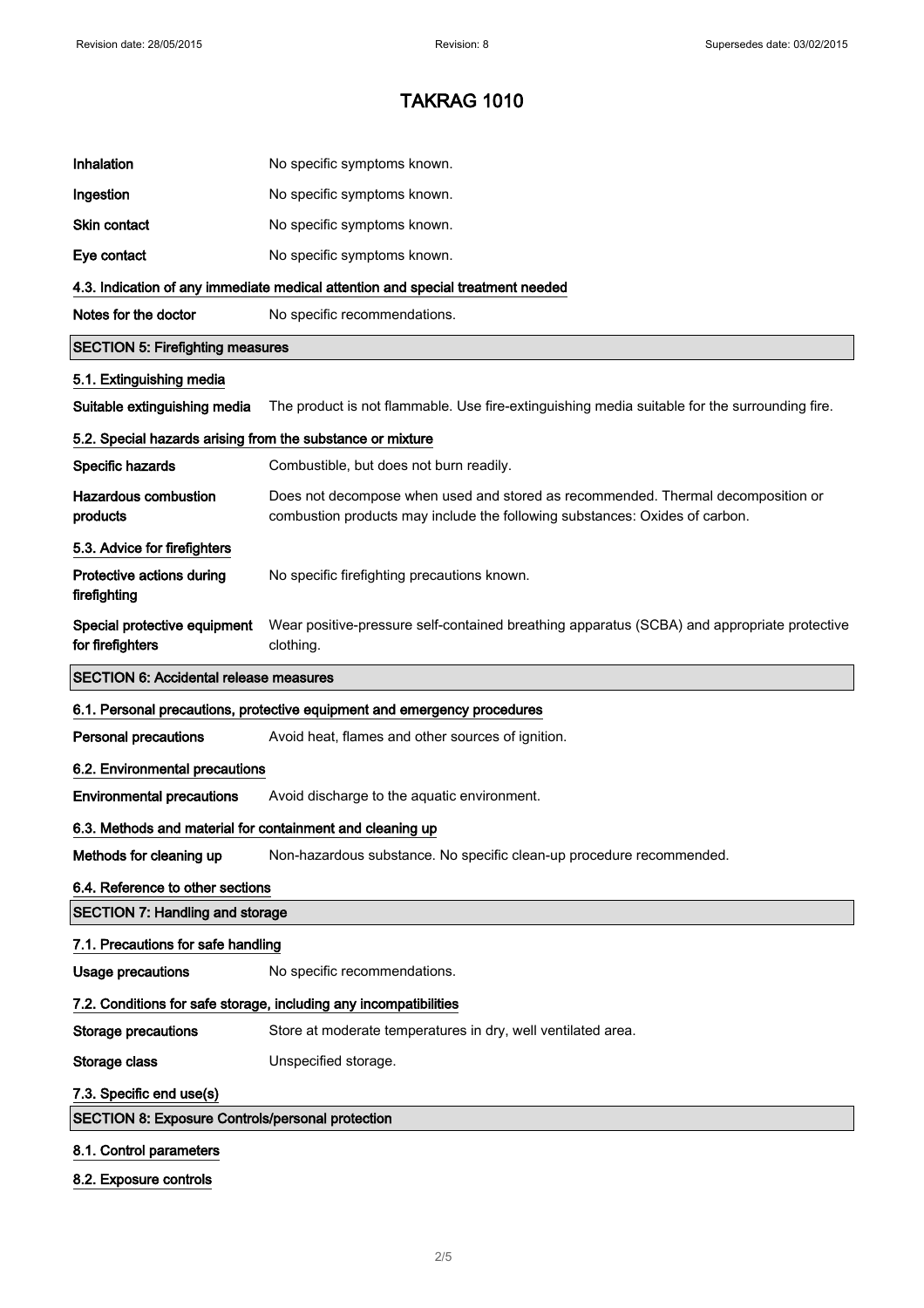| Appropriate engineering<br>controls                        | No specific ventilation requirements.                                                                               |
|------------------------------------------------------------|---------------------------------------------------------------------------------------------------------------------|
| Eye/face protection                                        | Not relevant.                                                                                                       |
| Hand protection                                            | Hand protection not required.                                                                                       |
| Hygiene measures                                           | Wash hands at the end of each work shift and before eating, smoking and using the toilet.                           |
| <b>Respiratory protection</b>                              | Respiratory protection not required.                                                                                |
| <b>SECTION 9: Physical and Chemical Properties</b>         |                                                                                                                     |
| 9.1. Information on basic physical and chemical properties |                                                                                                                     |
| Appearance                                                 | Impregnated tacky cotton wipe                                                                                       |
| Colour                                                     | Beige.                                                                                                              |
| Odour                                                      | Mild.                                                                                                               |
| 9.2. Other information                                     |                                                                                                                     |
| <b>SECTION 10: Stability and reactivity</b>                |                                                                                                                     |
| 10.1. Reactivity<br>Reactivity                             | There are no known reactivity hazards associated with this product.                                                 |
| 10.2. Chemical stability                                   |                                                                                                                     |
| <b>Stability</b>                                           | Not relevant.                                                                                                       |
| 10.3. Possibility of hazardous reactions                   |                                                                                                                     |
| 10.4. Conditions to avoid                                  |                                                                                                                     |
| <b>Conditions to avoid</b>                                 | Avoid heat, flames and other sources of ignition.                                                                   |
| 10.5. Incompatible materials                               |                                                                                                                     |
| Materials to avoid                                         | No specific material or group of materials is likely to react with the product to produce a<br>hazardous situation. |
| 10.6. Hazardous decomposition products                     |                                                                                                                     |
| Hazardous decomposition<br>products                        | Heating may generate the following products: Oxides of carbon.                                                      |
| <b>SECTION 11: Toxicological information</b>               |                                                                                                                     |
| 11.1. Information on toxicological effects                 |                                                                                                                     |
| <b>Toxicological effects</b>                               | No information available.                                                                                           |
|                                                            |                                                                                                                     |
| Inhalation                                                 | No specific health hazards known.                                                                                   |
| Ingestion                                                  | No specific health hazards known.                                                                                   |
| Skin contact                                               | Skin irritation should not occur when used as recommended.                                                          |
| Eye contact                                                | May cause temporary eye irritation.                                                                                 |
| <b>SECTION 12: Ecological Information</b>                  |                                                                                                                     |

Ecotoxicity Not regarded as dangerous for the environment. Water Hazard Classification = WGK 0.

12.1. Toxicity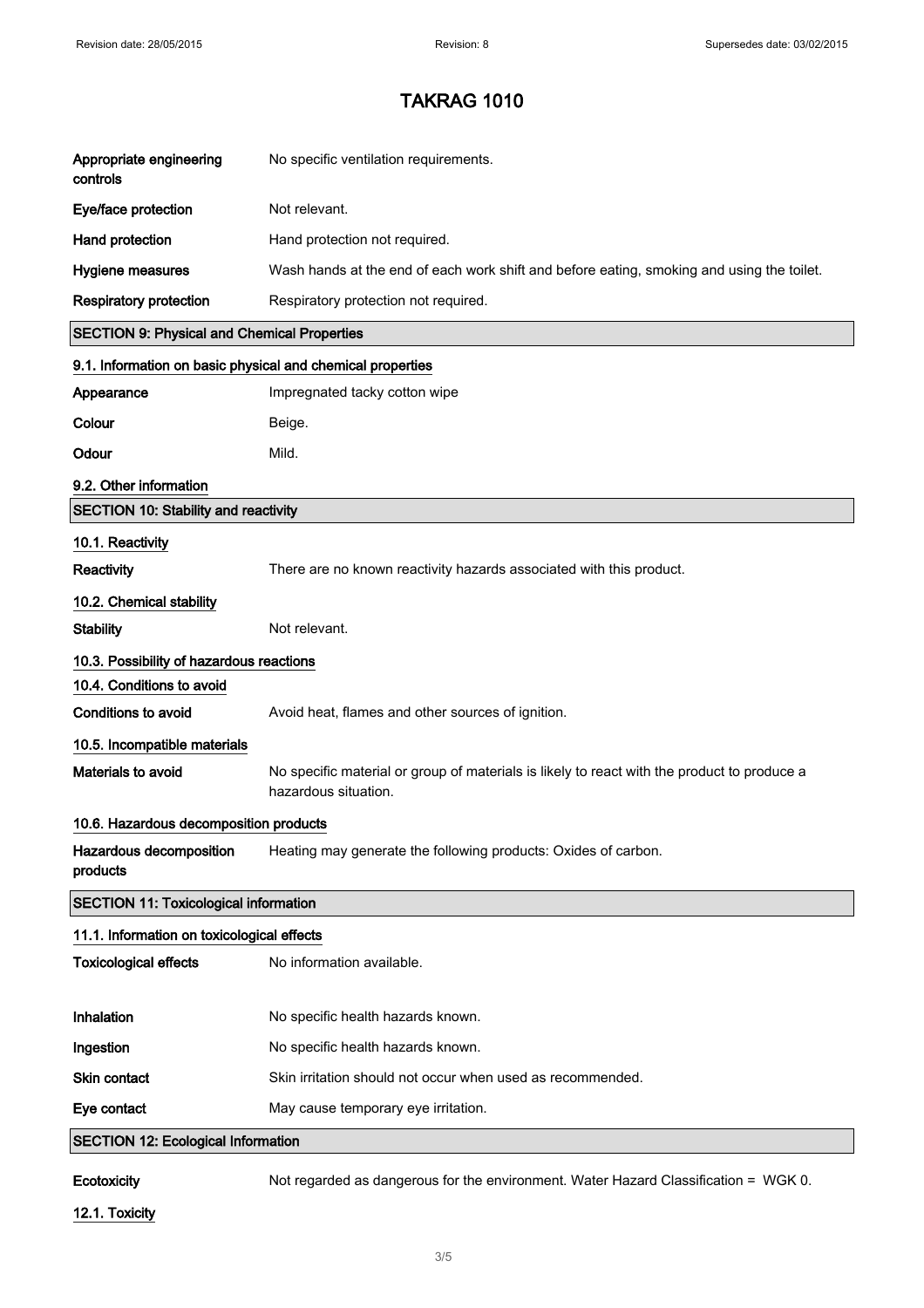| <b>Toxicity</b>                              | Not considered toxic to fish.                                                                                                                                                                                                                                                                                                                                                                              |
|----------------------------------------------|------------------------------------------------------------------------------------------------------------------------------------------------------------------------------------------------------------------------------------------------------------------------------------------------------------------------------------------------------------------------------------------------------------|
| 12.2. Persistence and degradability          |                                                                                                                                                                                                                                                                                                                                                                                                            |
|                                              | Persistence and degradability There are no data on the degradability of this product.                                                                                                                                                                                                                                                                                                                      |
| 12.3. Bioaccumulative potential              |                                                                                                                                                                                                                                                                                                                                                                                                            |
| <b>Bioaccumulative potential</b>             | No data available on bioaccumulation.                                                                                                                                                                                                                                                                                                                                                                      |
| 12.4. Mobility in soil                       |                                                                                                                                                                                                                                                                                                                                                                                                            |
| <b>Mobility</b>                              | The product is insoluble in water.                                                                                                                                                                                                                                                                                                                                                                         |
| 12.5. Results of PBT and vPvB assessment     |                                                                                                                                                                                                                                                                                                                                                                                                            |
| <b>Results of PBT and vPvB</b><br>assessment | This product does not contain any substances classified as PBT or vPvB.                                                                                                                                                                                                                                                                                                                                    |
| 12.6. Other adverse effects                  |                                                                                                                                                                                                                                                                                                                                                                                                            |
| <b>SECTION 13: Disposal considerations</b>   |                                                                                                                                                                                                                                                                                                                                                                                                            |
| 13.1. Waste treatment methods                |                                                                                                                                                                                                                                                                                                                                                                                                            |
| <b>Disposal methods</b>                      | No specific disposal method required.                                                                                                                                                                                                                                                                                                                                                                      |
| <b>SECTION 14: Transport information</b>     |                                                                                                                                                                                                                                                                                                                                                                                                            |
| Road transport notes                         | Not classified.                                                                                                                                                                                                                                                                                                                                                                                            |
| Sea transport notes                          | Not classified.                                                                                                                                                                                                                                                                                                                                                                                            |
| 14.1. UN number                              |                                                                                                                                                                                                                                                                                                                                                                                                            |
| 14.2. UN proper shipping name                |                                                                                                                                                                                                                                                                                                                                                                                                            |
| 14.3. Transport hazard class(es)             |                                                                                                                                                                                                                                                                                                                                                                                                            |
| <b>Transport labels</b>                      |                                                                                                                                                                                                                                                                                                                                                                                                            |
| 14.4. Packing group                          |                                                                                                                                                                                                                                                                                                                                                                                                            |
| 14.5. Environmental hazards                  |                                                                                                                                                                                                                                                                                                                                                                                                            |
| 14.6. Special precautions for user           |                                                                                                                                                                                                                                                                                                                                                                                                            |
|                                              | 14.7. Transport in bulk according to Annex II of MARPOL73/78 and the IBC Code                                                                                                                                                                                                                                                                                                                              |
| <b>SECTION 15: Regulatory information</b>    |                                                                                                                                                                                                                                                                                                                                                                                                            |
|                                              | 15.1. Safety, health and environmental regulations/legislation specific for the substance or mixture                                                                                                                                                                                                                                                                                                       |
| <b>National regulations</b>                  | Control of Substances Hazardous to Health Regulations 2002 (as amended).<br>The Carriage of Dangerous Goods and Use of Transportable Pressure Equipment<br>Regulations 2009 (SI 2009 No. 1348) (as amended) ["CDG 2009"].                                                                                                                                                                                  |
| <b>EU</b> legislation                        | Regulation (EC) No 1907/2006 of the European Parliament and of the Council of 18<br>December 2006 concerning the Registration, Evaluation, Authorisation and Restriction of<br>Chemicals (REACH) (as amended).<br>Regulation (EC) No 1272/2008 of the European Parliament and of the Council of 16<br>December 2008 on classification, labelling and packaging of substances and mixtures (as<br>amended). |
| Guidance                                     | Workplace Exposure Limits EH40.<br>CHIP for everyone HSG228.<br>Safety Data Sheets for Substances and Preparations.<br>Approved Classification and Labelling Guide (Sixth edition) L131.                                                                                                                                                                                                                   |
| Water hazard classification                  | WGK0                                                                                                                                                                                                                                                                                                                                                                                                       |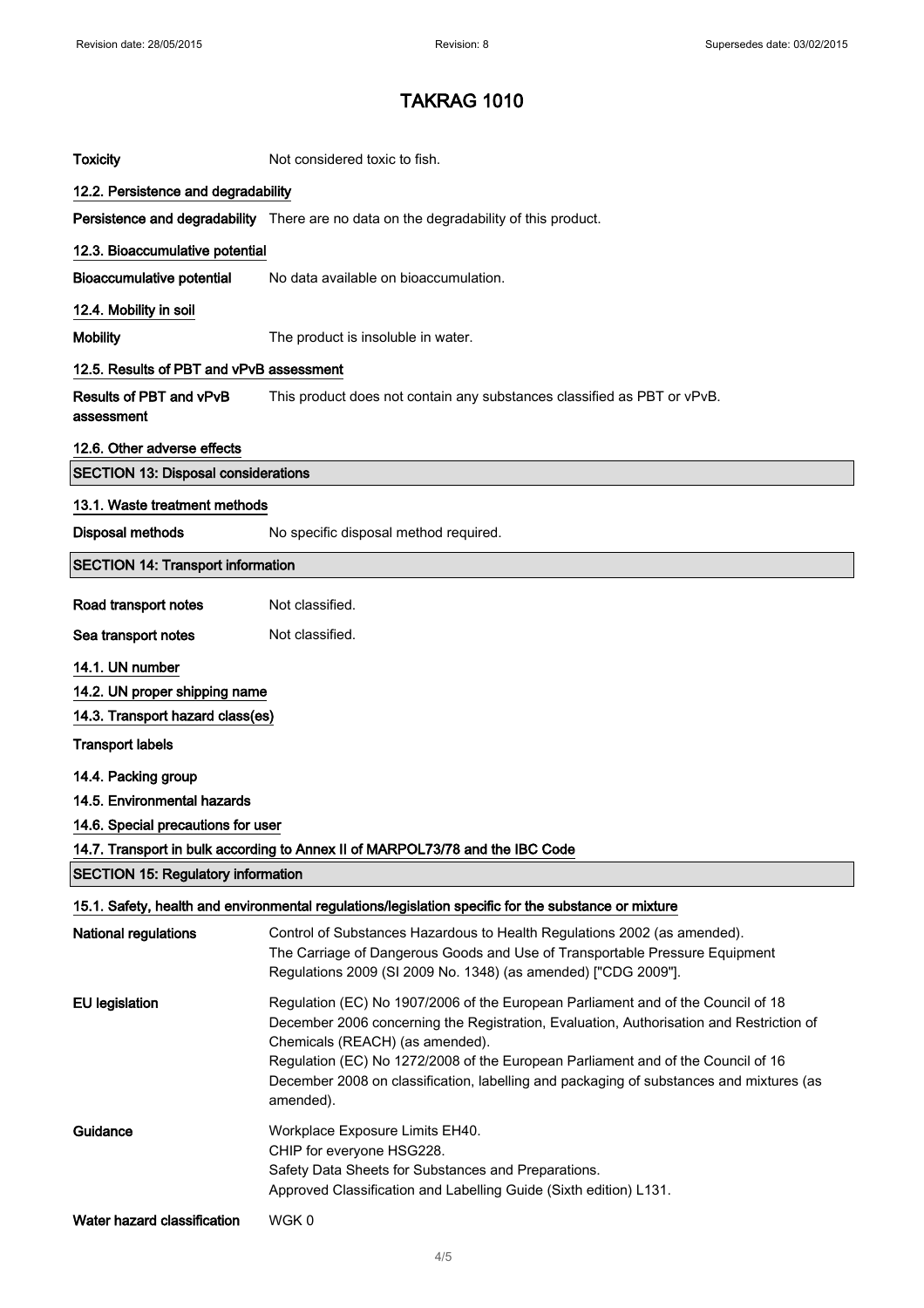#### 15.2. Chemical safety assessment

No chemical safety assessment has been carried out.

#### SECTION 16: Other information

| Abbreviations and acronyms<br>used in the safety data sheet | RID: Regulation Concerning the International Transport of Dangerous Goods by Rail.<br>ADR: European Agreement concerning the International Carriage of dangerous Goods by<br>Road.<br>IMDG: International Maritime Code for Dangerous Goods.<br>GHS: Globally Harmonized System of Classification and Labelling of Chemicals.<br>EINECS: European Inventory of Existing Commercial Chemical Substances.<br><b>CAS: Chemical Abstract Service.</b><br>DNEL: Derived No-Effect Level.<br>PNEC: Predicted No-Effect Concentration.<br>LD50: Lethal dose, 50 percent.<br>LC50: Lethal concentration, 50 percent. |
|-------------------------------------------------------------|--------------------------------------------------------------------------------------------------------------------------------------------------------------------------------------------------------------------------------------------------------------------------------------------------------------------------------------------------------------------------------------------------------------------------------------------------------------------------------------------------------------------------------------------------------------------------------------------------------------|
|                                                             | WEL: Workplace Exposure Limit.<br>STEL: Short Term Exposure Limit.<br>TWA: Time Weighted Average.<br>PBT: Persistent Bioaccumulative Toxic.<br>vPvB: Very Persistent and Very Bioaccumulative.                                                                                                                                                                                                                                                                                                                                                                                                               |
| <b>General information</b>                                  | For further information or advice contact our technical service line during regular office hours<br>on 0121-524-1000.                                                                                                                                                                                                                                                                                                                                                                                                                                                                                        |
|                                                             | This safety data sheet has been compiled for the product as supplied, properties and hazards<br>will vary if the product is diluted with water or mixed with any other material.                                                                                                                                                                                                                                                                                                                                                                                                                             |
| <b>Revision comments</b>                                    | The information contained herein is based on known available data believed to be reliable but<br>does not constitute the users own assessment of the work place risk as required by other<br>Health and Safety Legislation.                                                                                                                                                                                                                                                                                                                                                                                  |
| <b>Revision date</b>                                        | 28/05/2015                                                                                                                                                                                                                                                                                                                                                                                                                                                                                                                                                                                                   |
| <b>Revision</b>                                             | 8                                                                                                                                                                                                                                                                                                                                                                                                                                                                                                                                                                                                            |
| Supersedes date                                             | 03/02/2015                                                                                                                                                                                                                                                                                                                                                                                                                                                                                                                                                                                                   |
| <b>SDS</b> status                                           | Approved.                                                                                                                                                                                                                                                                                                                                                                                                                                                                                                                                                                                                    |
| Signature                                                   | Health and Safety Manager                                                                                                                                                                                                                                                                                                                                                                                                                                                                                                                                                                                    |

This information relates only to the specific material designated and may not be valid for such material used in combination with any other materials or in any process. Such information is, to the best of the company's knowledge and belief, accurate and reliable as of the date indicated. However, no warranty, guarantee or representation is made to its accuracy, reliability or completeness. It is the user's responsibility to satisfy himself as to the suitability of such information for his own particular use.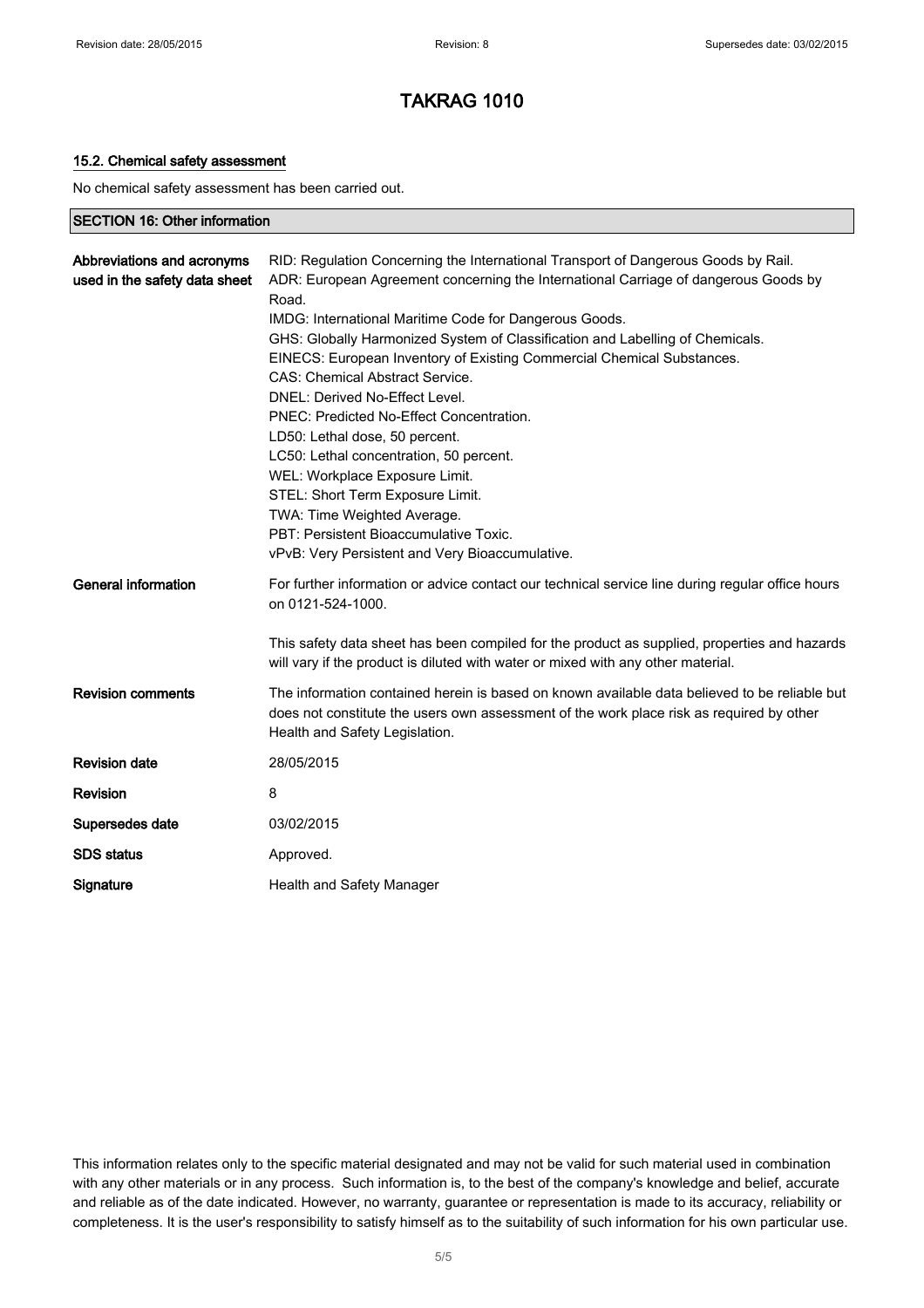## SAFETY DATA SHEET ULTRATAK

#### SECTION 1: IDENTIFICATION OF THE SUBSTANCE/MIXTURE AND OF THE COMPANY/UNDERTAKING

#### 1.1. Product identifier

|              | 1.2. Relevant identified uses of the substance or mixture and uses adv |
|--------------|------------------------------------------------------------------------|
| Product No.  | D3055                                                                  |
| Product name | UI TRATAK                                                              |

vised against

Identified uses **IMPREGNATED FABRIC WIPE** 

#### 1.3. Details of the supplier of the safety data sheet

| Supplier | ORAPI APPLIED LIMITED,          |
|----------|---------------------------------|
|          | SPRING ROAD,                    |
|          | SMETHWICK.                      |
|          | WEST MIDLANDS, B66 1PT, ENGLAND |
|          | Tel: 0121-525-4000              |
|          | Fax: 0121-525-4919              |
|          | Lee Baughan                     |
|          | lee.baughan@orapiapplied.com    |

#### 1.4. Emergency telephone number

0121 525 4000 (09:00 - 17:00 hrs)

#### SECTION 2: HAZARDS IDENTIFICATION

#### 2.1. Classification of the substance or mixture

Classification (EC 1272/2008)

|                                                                                                               | Physical and Chemical Hazards Not classified. |                 |
|---------------------------------------------------------------------------------------------------------------|-----------------------------------------------|-----------------|
|                                                                                                               | Human health                                  | Not classified. |
|                                                                                                               | Environment                                   | Not classified. |
| Classification (1999/45/EEC)                                                                                  | Not classified.                               |                 |
| TIP IT IS DON'T IN I ALL IN THE ISLAMIC IT AND IT AND IT AND IT AND IT AND IT AND IT AND IT AND IT AND IT AND |                                               |                 |

The Full Text for all R-Phrases and Hazard Statements are Displayed in Section 16.

#### 2.2. Label elements

Label In Accordance With (EC) No. 1272/2008 No pictogram required.

#### 2.3. Other hazards

#### SECTION 3: COMPOSITION/INFORMATION ON INGREDIENTS

#### 3.2. Mixtures

#### Composition Comments

Material is an impregnated tacky fabric wipe. The material consists of a non-woven fabric impregnated with a non-drying impregnate. The details of the non-drying impregnate are given above.

#### SECTION 4: FIRST AID MEASURES

#### 4.1. Description of first aid measures

Inhalation Not relevant Ingestion Not relevant Skin contact Not required - remove excess from skin after use. Eye contact Promptly wash eyes with plenty of water while lifting the eye lids. Get medical attention promptly if symptoms occur after washing.

#### 4.2. Most important symptoms and effects, both acute and delayed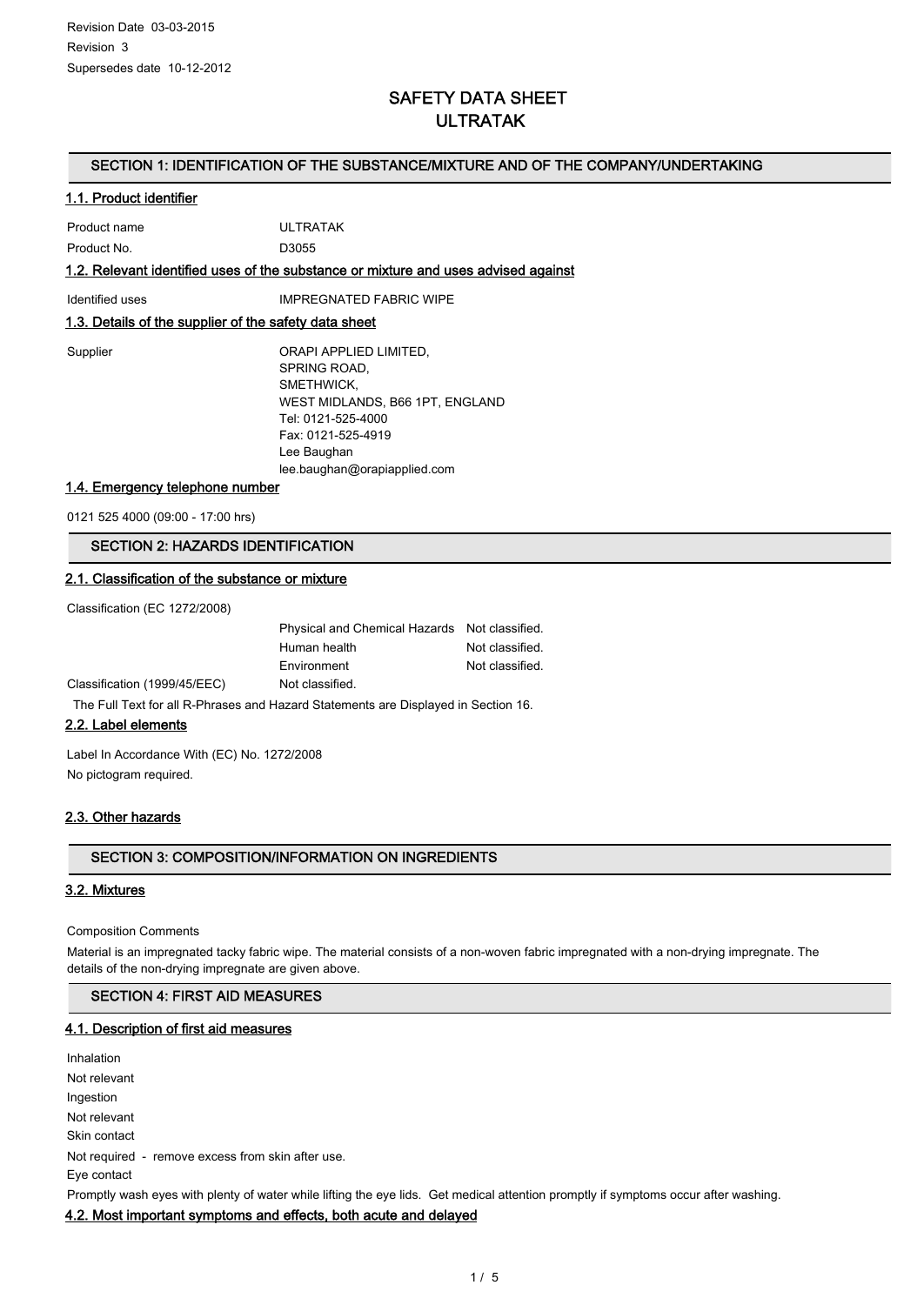Inhalation. No specific symptoms noted. Ingestion No specific symptoms noted. Skin contact No specific symptoms noted. Eye contact Visual disturbances including blurred vision

#### 4.3. Indication of any immediate medical attention and special treatment needed

No specific first aid measures noted.

#### SECTION 5: FIREFIGHTING MEASURES

#### 5.1. Extinguishing media

Extinguishing media

This product is not flammable. Use fire-extinguishing media appropriate for surrounding materials.

#### 5.2. Special hazards arising from the substance or mixture

Hazardous combustion products During fire, toxic gases (CO, CO2) are formed. Unusual Fire & Explosion Hazards Combustible, but does not burn readily.

#### 5.3. Advice for firefighters

Special Fire Fighting Procedures No specific fire fighting procedure given. Protective equipment for fire-fighters Self contained breathing apparatus and full protective clothing must be worn in case of fire.

#### SECTION 6: ACCIDENTAL RELEASE MEASURES

#### 6.1. Personal precautions, protective equipment and emergency procedures

Avoid heat, flames and other sources of ignition.

#### 6.2. Environmental precautions

Not relevant considering the small amounts used.

#### 6.3. Methods and material for containment and cleaning up

Non-hazardous substance. No specific clean-up procedure noted.

#### 6.4. Reference to other sections

#### SECTION 7: HANDLING AND STORAGE

#### 7.1. Precautions for safe handling

No specific usage precautions noted.

#### 7.2. Conditions for safe storage, including any incompatibilities

Store at moderate temperatures in dry, well ventilated area. Storage Class Unspecified storage.

### 7.3. Specific end use(s)

#### SECTION 8: EXPOSURE CONTROLS/PERSONAL PROTECTION

#### 8.1. Control parameters

#### 8.2. Exposure controls

Engineering measures No particular ventilation requirements. Respiratory equipment Respiratory protection not required.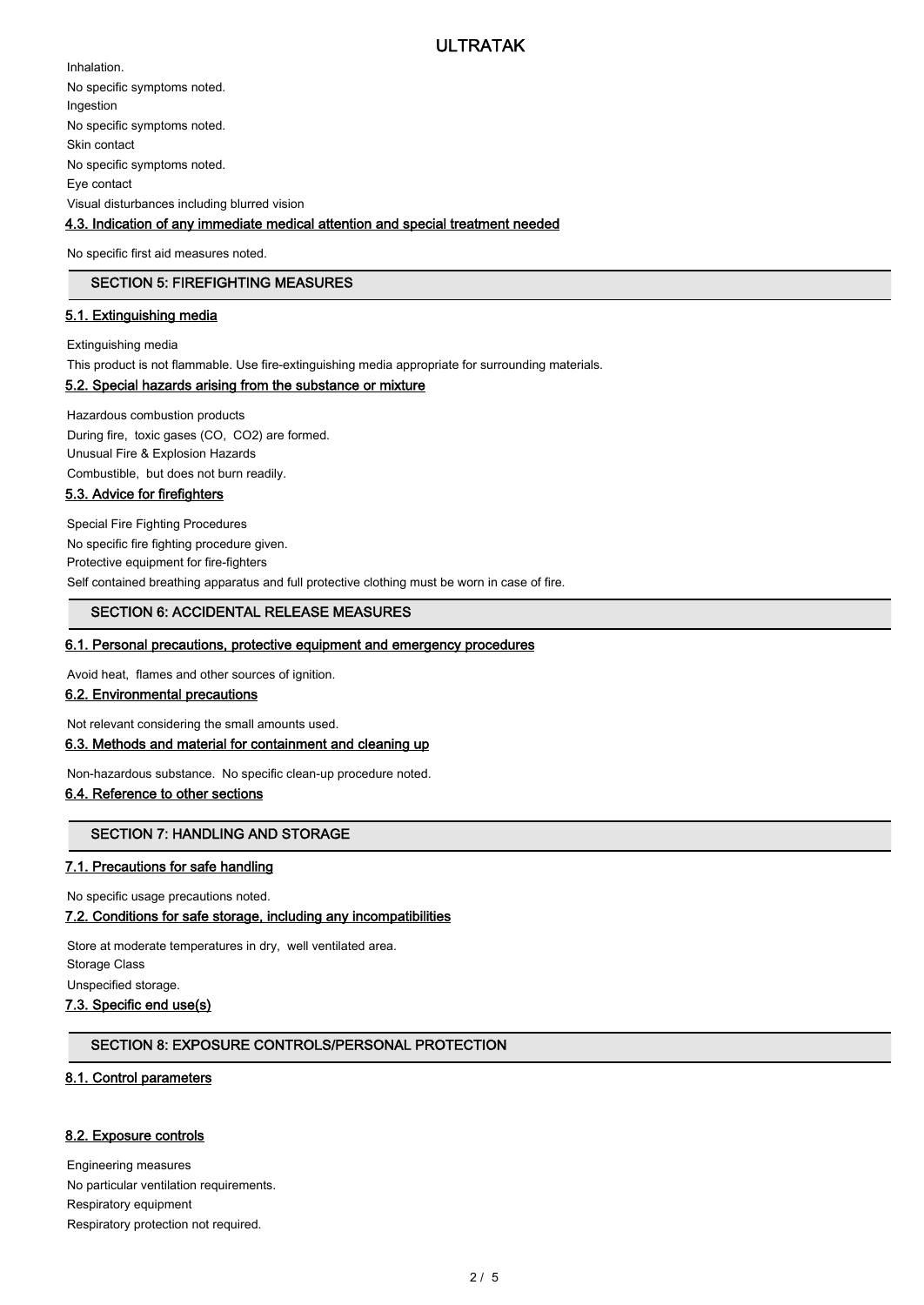Hand protection Hand protection not required. Eye protection Not relevant Hygiene measures Wash hands at the end of each work shift and before eating, smoking and using the toilet.

#### SECTION 9: PHYSICAL AND CHEMICAL PROPERTIES

#### 9.1. Information on basic physical and chemical properties

Appearance Impregnated non-woven fabric wipe. Odour Mild.

#### 9.2. Other information

#### SECTION 10: STABILITY AND REACTIVITY

#### 10.1. Reactivity

No specific reactivity hazards associated with this product.

#### 10.2. Chemical stability

Not relevant

10.3. Possibility of hazardous reactions

#### 10.4. Conditions to avoid

Avoid heat, flames and other sources of ignition.

#### 10.5. Incompatible materials

Materials To Avoid

No incompatible groups noted.

#### 10.6. Hazardous decomposition products

During fire, toxic gases (CO, CO2) are formed.

#### SECTION 11: TOXICOLOGICAL INFORMATION

#### 11.1. Information on toxicological effects

Toxicological information No information available.

General information No specific health warnings noted.

Inhalation No specific health warnings noted.

Ingestion No specific health warnings noted.

Skin contact No specific health warnings noted. Eye contact Visual disturbances including blurred vision

#### SECTION 12: ECOLOGICAL INFORMATION

#### **Ecotoxicity**

Not regarded as dangerous for the environment.

#### 12.1. Toxicity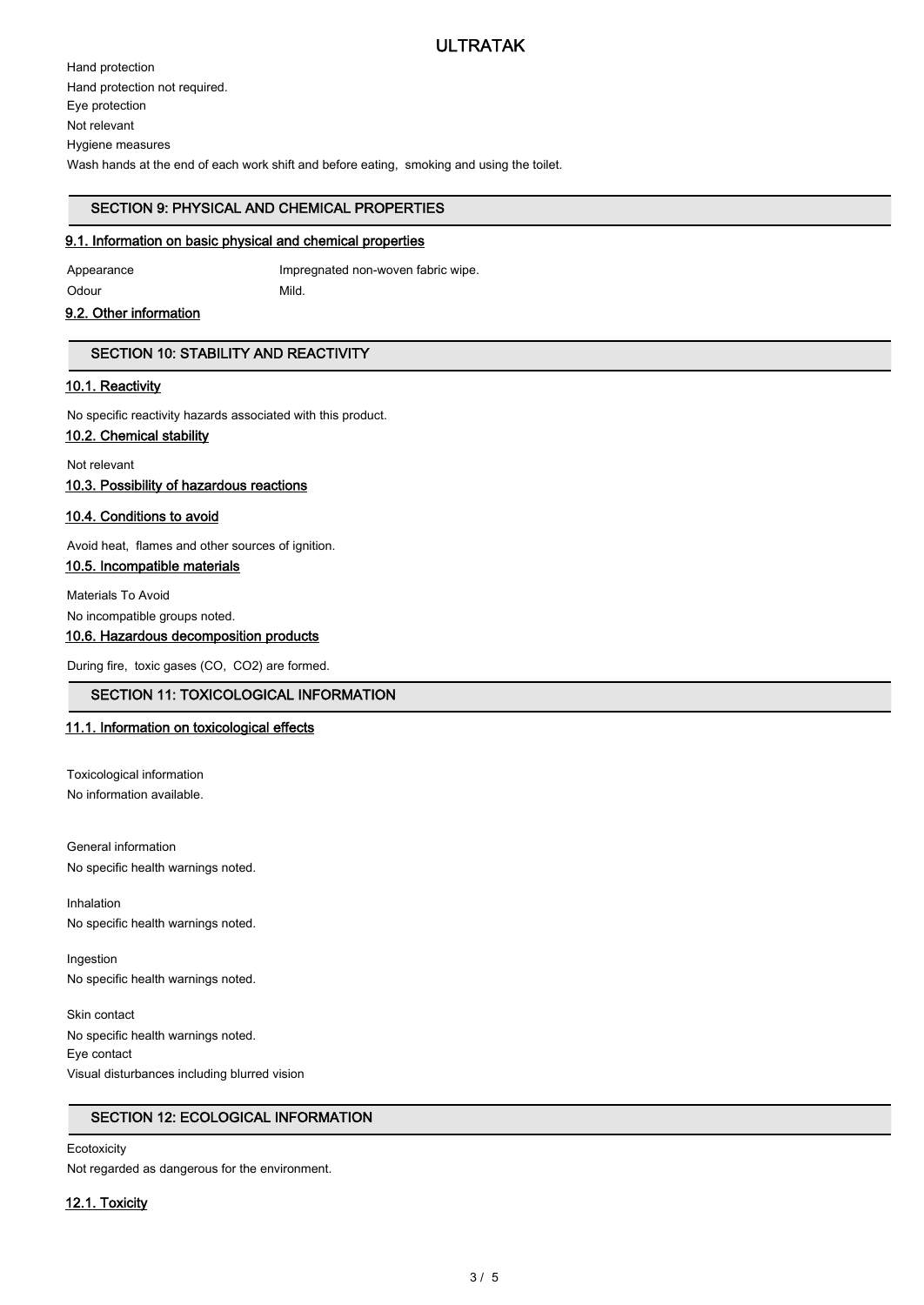Acute Fish Toxicity Not considered toxic to fish.

#### 12.2. Persistence and degradability

**Degradability** The product is slowly degradable.

#### 12.3. Bioaccumulative potential

Bioaccumulative potential No data available on bioaccumulation.

#### 12.4. Mobility in soil

Mobility: The product is insoluble in water.

#### 12.5. Results of PBT and vPvB assessment

This product does not contain any PBT or vPvB substances.

#### 12.6. Other adverse effects

#### SECTION 13: DISPOSAL CONSIDERATIONS

#### 13.1. Waste treatment methods

No specific disposal method required.

#### SECTION 14: TRANSPORT INFORMATION

| Road Transport Notes | Not Classified  |
|----------------------|-----------------|
| Sea Transport Notes  | Not classified. |

#### 14.1. UN number

- 14.2. UN proper shipping name
- 14.3. Transport hazard class(es)

#### 14.4. Packing group

14.5. Environmental hazards

#### 14.6. Special precautions for user

#### 14.7. Transport in bulk according to Annex II of MARPOL73/78 and the IBC Code

#### SECTION 15: REGULATORY INFORMATION

#### 15.1. Safety, health and environmental regulations/legislation specific for the substance or mixture

Statutory Instruments

Control of Substances Hazardous to Health.

Approved Code Of Practice

Safety Data Sheets for Substances and Preparations. Classification and Labelling of Substances and Preparations Dangerous for Supply. Guidance Notes

Workplace Exposure Limits EH40.

EU Legislation

Regulation (EC) No 1907/2006 of the European Parliament and of the Council of 18 December 2006 concerning the Registration, Evaluation, Authorisation and Restriction of Chemicals (REACH), establishing a European Chemicals Agency, amending Directive 1999/45/EC and repealing Council Regulation (EEC) No 793/93 and Commission Regulation (EC) No 1488/94 as well as Council Directive 76/769/EEC and Commission Directives 91/155/EEC, 93/67/EEC, 93/105/EC and 2000/21/EC, including amendments. Regulation (EC) No 1272/2008 of the European Parliament and of the Council of 16 December 2008 on classification, labelling and packaging of substances and mixtures, amending and repealing Directives 67/548/EEC and 1999/45/EC, and amending Regulation (EC) No 1907/2006 with amendments.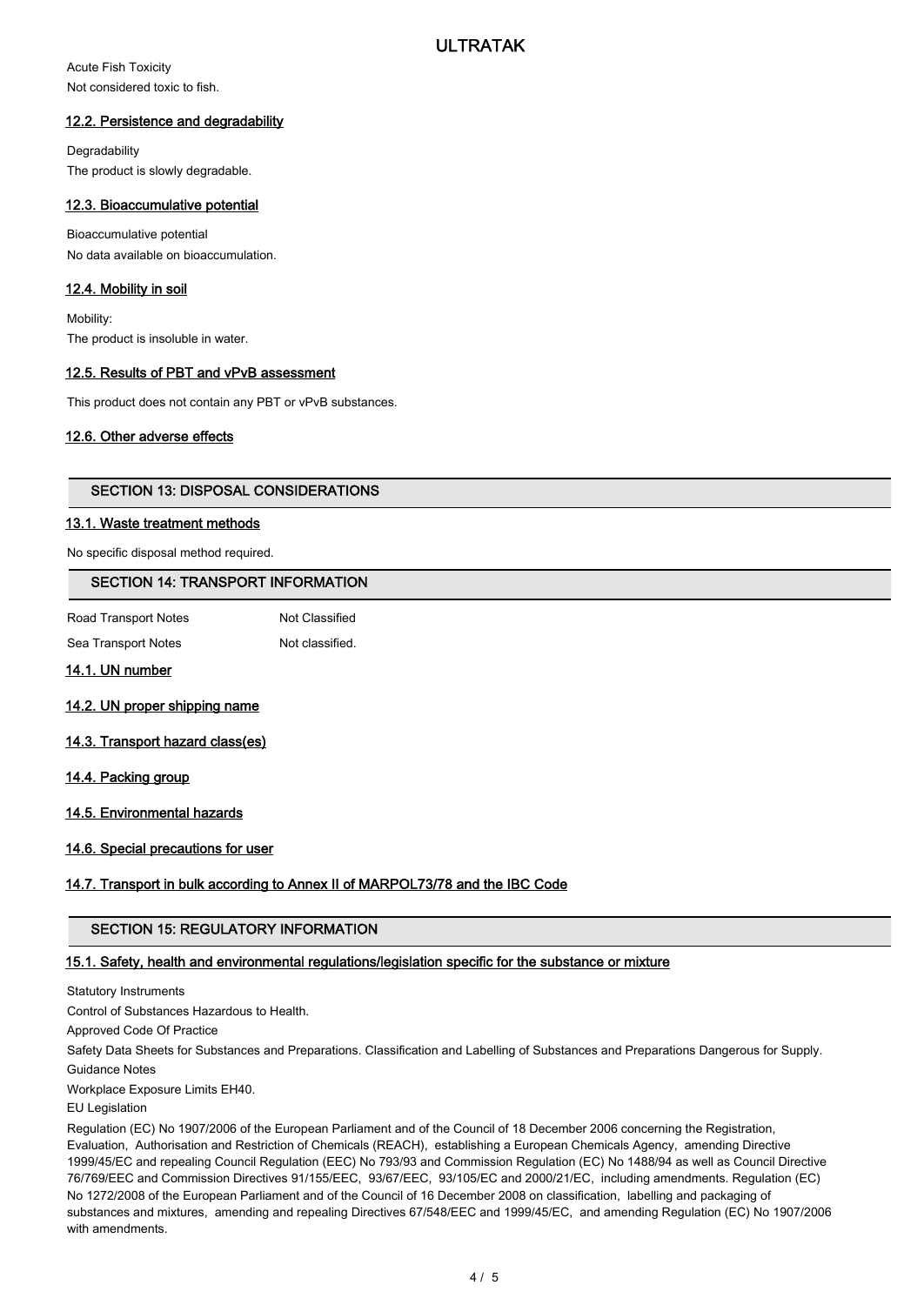#### National Regulations

Control of Substances Hazardous to Health Regulations 2002 (as amended) The Carriage of Dangerous Goods and Use of Transportable Pressure Equipment Regulations 2009 ("CDG 2009"), SI 2009 No 1348

#### 15.2. Chemical Safety Assessment

No chemical safety assessment has been carried out.

#### SECTION 16: OTHER INFORMATION

Abbreviations and acronyms used in the safety data sheet

RID: Regulation Concerning the International Transport of Dangerous Goods by Rail.

ADR: European Agreement concerning the International Carriage of dangerous Goods by Road.

IMDG: International Maritime Code for Dangerous Goods.

GHS: Globally Harmonized System of Classification and Labelling of Chemicals.

EINECS: European Inventory of Existing Commercial Chemical Substances.

CAS: Chemical Abstract Service.

DNEL: Derived No-Effect Level.

PNEC: Predicted No-Effect Concentration.

LD50: Lethal dose, 50 percent.

 LC50: Lethal concentration, 50 percent. WEL: Workplace Exposure Limit.

STEL: Short Term Exposure Limit.

TWA: Time Weighted Average.

 PBT: Persistent Bioaccumulative Toxic. vPvB: Very Persistent and Very Bioaccumulative.

General information

For further information or advice contact our technical service line during regular office hours on 0121-524-1000.

This safety data sheet has been compiled for the product as supplied, properties and hazards will vary if the product is diluted with water or mixed with any other material.

Revision Comments

The information contained herein is based on known available data believed to be reliable but does not constitute the users own assessment of the work place risk as required by other Health and Safety Legislation.

| <b>Revision Date</b>            | 03-03-2015                |
|---------------------------------|---------------------------|
| Revision                        | 3                         |
| Supersedes date                 | 10-12-2012                |
| <b>Safety Data Sheet Status</b> | Approved.                 |
|                                 | 03-03-2015                |
| Signature                       | Health and Safety Manager |
| Risk Phrases In Full            |                           |
| N <sub>C</sub>                  | Not classified.           |
| Hazard Statements In Full       |                           |

Disclaimer

This information relates only to the specific material designated and may not be valid for such material used in combination with any other materials or in any process. Such information is, to the best of the company's knowledge and belief, accurate and reliable as of the date indicated. However, no warranty guarantee or representation is made to its accuracy, reliability or completeness. It is the user's responsibility to satisfy himself as to the suitability of such information for his own particular use.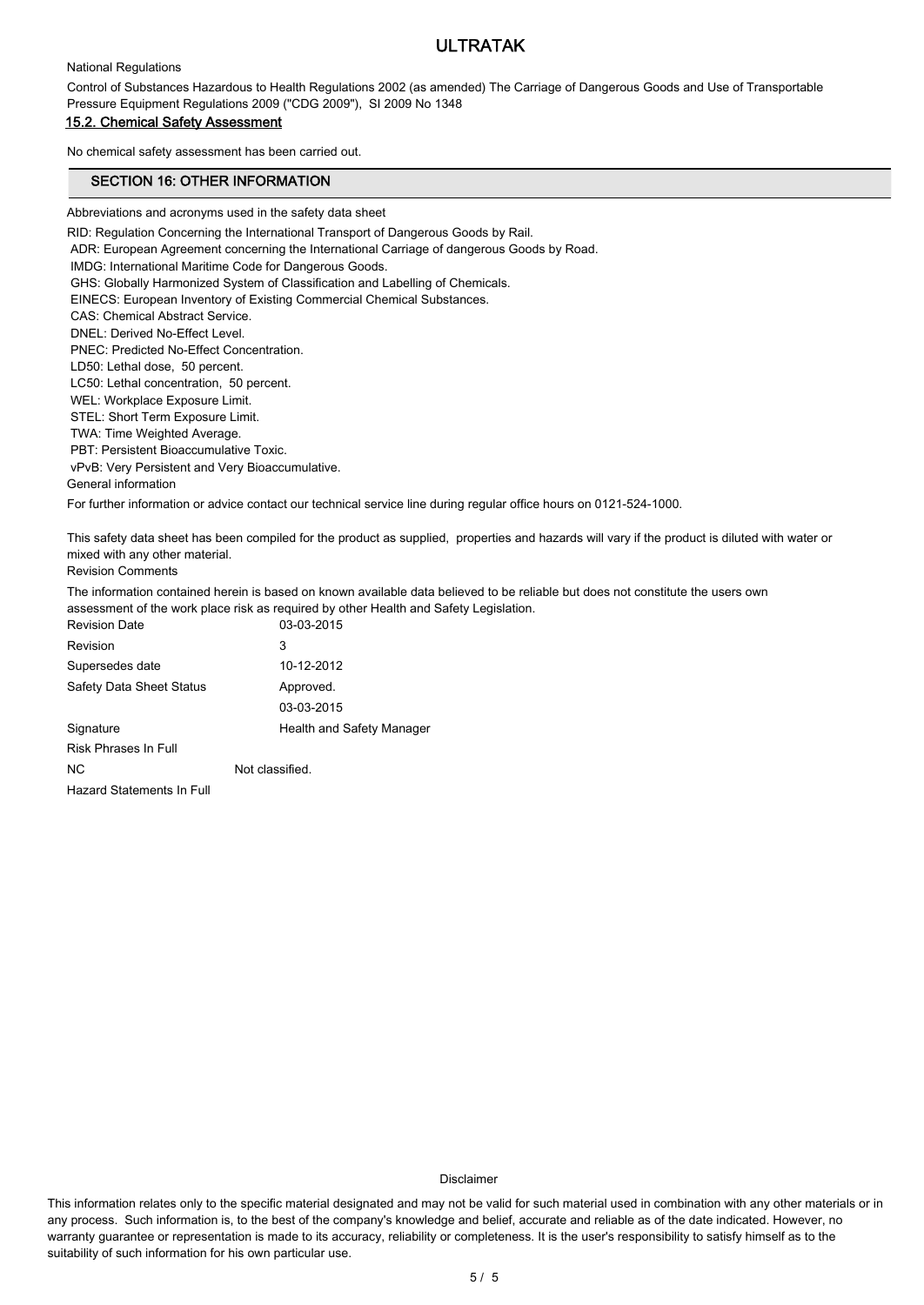## SAFETY DATA SHEET OVENCOAT WR

|                                                          | SECTION 1: Identification of the substance/mixture and of the company/undertaking                                                                                   |
|----------------------------------------------------------|---------------------------------------------------------------------------------------------------------------------------------------------------------------------|
| 1.1. Product identifier                                  |                                                                                                                                                                     |
| <b>Product name</b>                                      | <b>OVENCOAT WR</b>                                                                                                                                                  |
| <b>Product number</b>                                    | D4530                                                                                                                                                               |
|                                                          | 1.2. Relevant identified uses of the substance or mixture and uses advised against                                                                                  |
| <b>Identified uses</b>                                   | WATER RESISTANT OVEN COATER                                                                                                                                         |
| 1.3. Details of the supplier of the safety data sheet    |                                                                                                                                                                     |
| <b>Supplier</b>                                          | ORAPI APPLIED LIMITED,<br>SPRING ROAD,<br>SMETHWICK,<br>WEST MIDLANDS, B66 1PT, ENGLAND<br>Tel: 0121-525-4000<br>Fax: 0121-525-4919<br>lee.baughan@orapiapplied.com |
| <b>Contact person</b>                                    | Lee Baughan                                                                                                                                                         |
| 1.4. Emergency telephone number                          |                                                                                                                                                                     |
| <b>Emergency telephone</b>                               | 0121 525 4000 (09:00 - 17:00 hrs)                                                                                                                                   |
| <b>SECTION 2: Hazards identification</b>                 |                                                                                                                                                                     |
| 2.1. Classification of the substance or mixture          |                                                                                                                                                                     |
| Classification                                           |                                                                                                                                                                     |
| <b>Physical hazards</b>                                  | Not Classified                                                                                                                                                      |
| <b>Health hazards</b>                                    | Not Classified                                                                                                                                                      |
| <b>Environmental hazards</b>                             | Not Classified                                                                                                                                                      |
| 2.2. Label elements                                      |                                                                                                                                                                     |
| <b>Hazard statements</b>                                 | <b>NC Not Classified</b>                                                                                                                                            |
| 2.3. Other hazards                                       |                                                                                                                                                                     |
| <b>SECTION 3: Composition/information on ingredients</b> |                                                                                                                                                                     |
| 3.2. Mixtures                                            |                                                                                                                                                                     |
| <b>Composition comments</b>                              | This product does not contain any hazardous ingredients, or ingredients with national<br>workplace exposure limits.                                                 |
| <b>SECTION 4: First aid measures</b>                     |                                                                                                                                                                     |
| 4.1. Description of first aid measures                   |                                                                                                                                                                     |
| <b>General information</b>                               | If medical attention is required present a copy of this datasheet to the physician.                                                                                 |
| Inhalation                                               | If irritation results, discontinue operation and enter fresh air. Seek medical opinion if<br>symptoms persist.                                                      |
| Ingestion                                                | Rinse mouth thoroughly with water. Promptly get affected person to drink large volumes of                                                                           |

water to dilute the swallowed chemical. Give milk instead of water if readily available. Do not

induce vomiting. Contact physician if larger quantity has been consumed.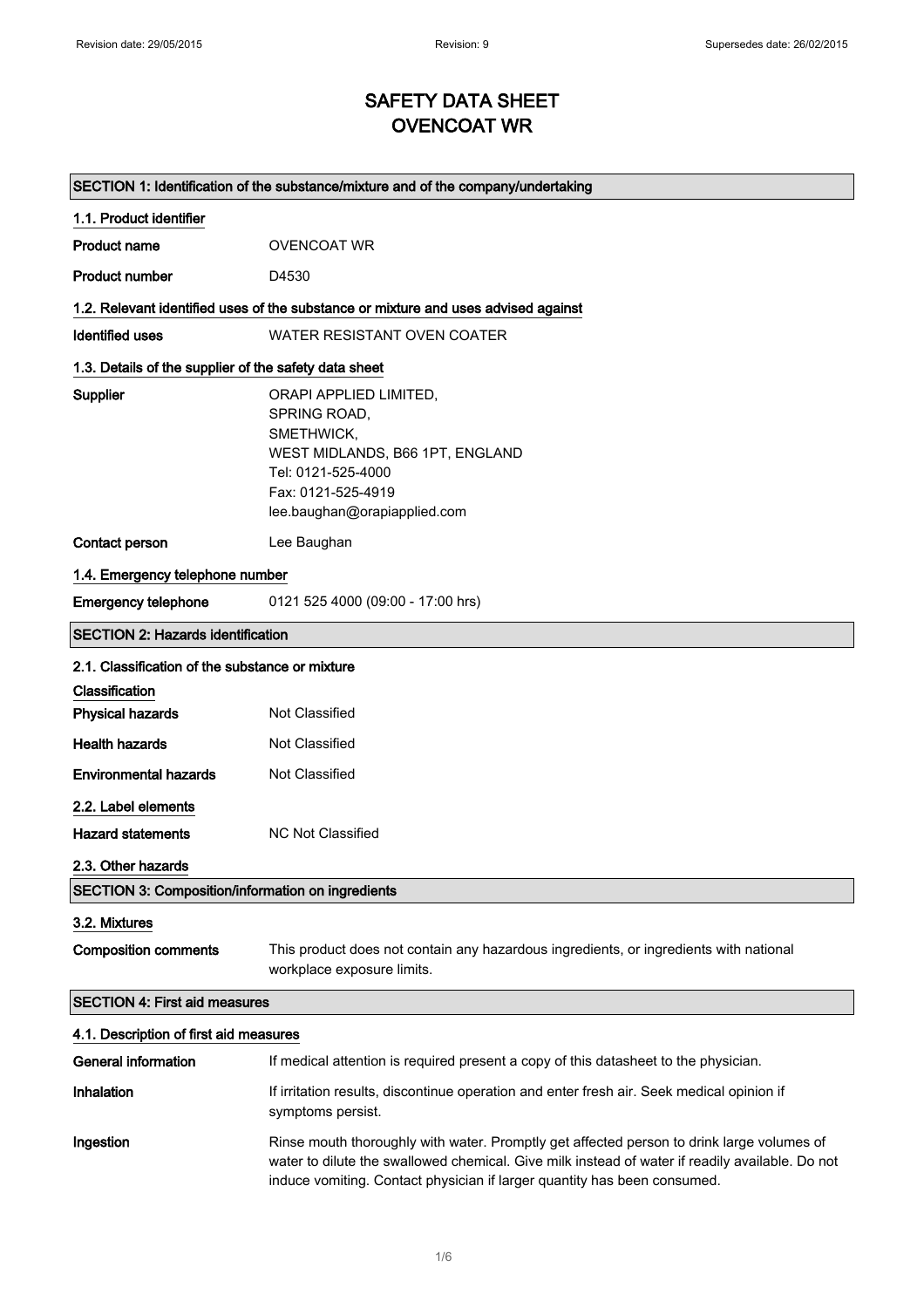| Skin contact                                               | Wash skin thoroughly with soap and water. Get medical attention if irritation persists after<br>washing.                                                                                                       |  |
|------------------------------------------------------------|----------------------------------------------------------------------------------------------------------------------------------------------------------------------------------------------------------------|--|
| Eye contact                                                | Remove any contact lenses and open eyelids wide apart. Continue to rinse for at least 15<br>minutes. Continue to rinse for at least 15 minutes. Get medical attention if irritation persists<br>after washing. |  |
|                                                            | 4.2. Most important symptoms and effects, both acute and delayed                                                                                                                                               |  |
| Inhalation                                                 | No specific symptoms known.                                                                                                                                                                                    |  |
| Ingestion                                                  | May cause discomfort if swallowed. May cause stomach pain or vomiting.                                                                                                                                         |  |
| <b>Skin contact</b>                                        | No specific symptoms known.                                                                                                                                                                                    |  |
| Eye contact                                                | Visual disturbances, including blurred vision.                                                                                                                                                                 |  |
|                                                            | 4.3. Indication of any immediate medical attention and special treatment needed                                                                                                                                |  |
| Notes for the doctor                                       | No specific recommendations.                                                                                                                                                                                   |  |
| <b>SECTION 5: Firefighting measures</b>                    |                                                                                                                                                                                                                |  |
| 5.1. Extinguishing media                                   |                                                                                                                                                                                                                |  |
| Suitable extinguishing media                               | The product is non-combustible. Use fire-extinguishing media suitable for the surrounding fire.                                                                                                                |  |
| 5.2. Special hazards arising from the substance or mixture |                                                                                                                                                                                                                |  |
| Specific hazards                                           | Not relevant. No unusual fire or explosion hazards noted.                                                                                                                                                      |  |
| <b>Hazardous combustion</b><br>products                    | Thermal decomposition or combustion products may include the following substances: Oxides<br>of carbon. Oxides of nitrogen.                                                                                    |  |
| 5.3. Advice for firefighters                               |                                                                                                                                                                                                                |  |
| Protective actions during<br>firefighting                  | No specific firefighting precautions known.                                                                                                                                                                    |  |
| Special protective equipment<br>for firefighters           | Respiratory protection not required.                                                                                                                                                                           |  |
| <b>SECTION 6: Accidental release measures</b>              |                                                                                                                                                                                                                |  |
|                                                            | 6.1. Personal precautions, protective equipment and emergency procedures                                                                                                                                       |  |
| <b>Personal precautions</b>                                | Wear suitable protective equipment, including gloves, goggles/face shield, respirator, boots,<br>clothing or apron, as appropriate. In case of spills, beware of slippery floors and surfaces.                 |  |
| 6.2. Environmental precautions                             |                                                                                                                                                                                                                |  |
| <b>Environmental precautions</b>                           | Avoid discharge to the aquatic environment.                                                                                                                                                                    |  |
| 6.3. Methods and material for containment and cleaning up  |                                                                                                                                                                                                                |  |
| Methods for cleaning up                                    | Absorb spillage with non-combustible, absorbent material. Flush contaminated area with<br>plenty of water. Contain spillage with sand, earth or other suitable non-combustible material.                       |  |
| 6.4. Reference to other sections                           |                                                                                                                                                                                                                |  |
| <b>SECTION 7: Handling and storage</b>                     |                                                                                                                                                                                                                |  |
| 7.1. Precautions for safe handling                         |                                                                                                                                                                                                                |  |
| <b>Usage precautions</b>                                   | Read and follow manufacturer's recommendations. Avoid spilling. Avoid contact with skin and<br>eyes. Avoid freezing.                                                                                           |  |

7.2. Conditions for safe storage, including any incompatibilities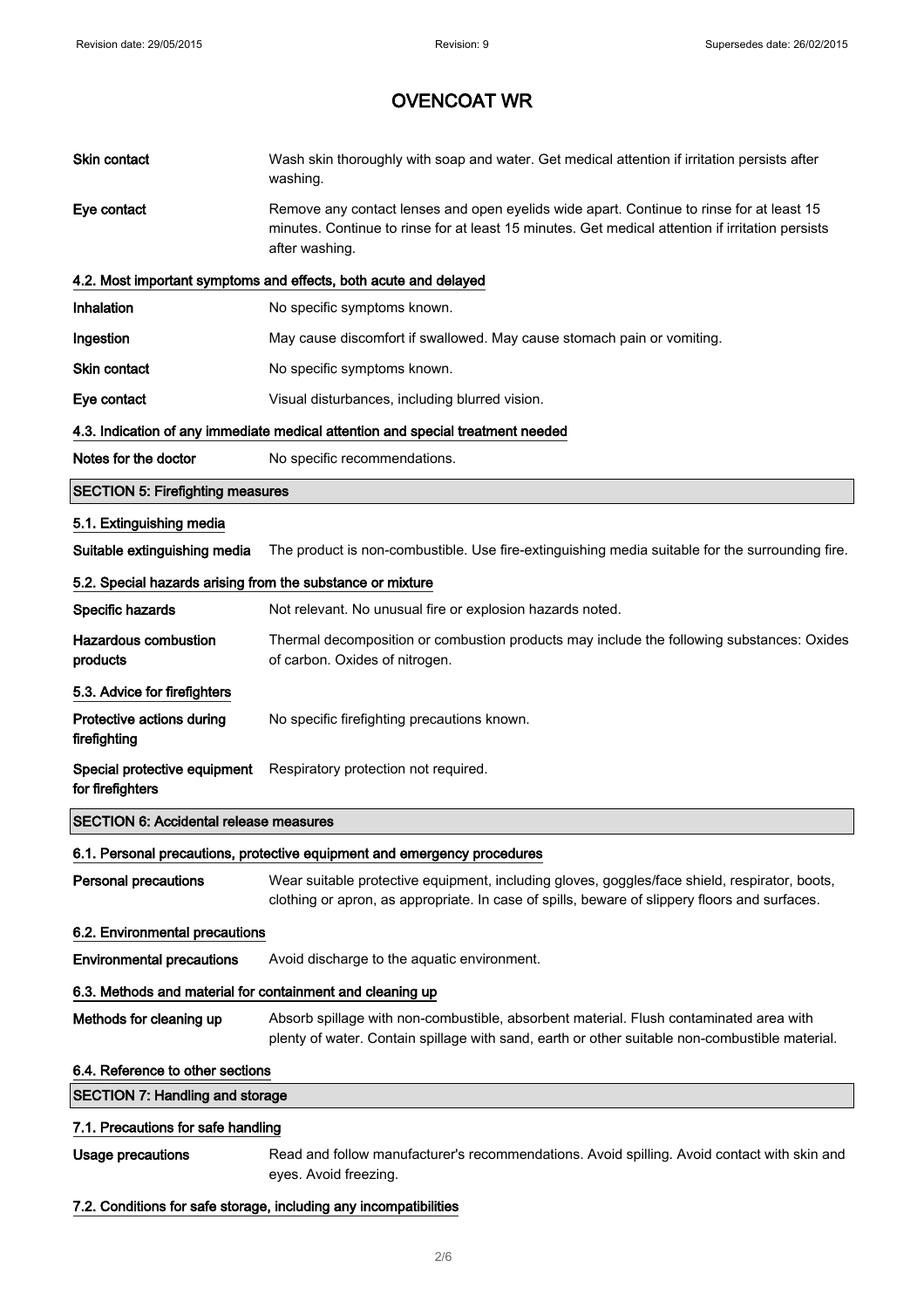| <b>Storage precautions</b>                                 | Store in tightly-closed, original container in a dry, cool and well-ventilated place. Keep above<br>the chemical's freezing point.                                                               |
|------------------------------------------------------------|--------------------------------------------------------------------------------------------------------------------------------------------------------------------------------------------------|
| Storage class                                              | Chemical storage.                                                                                                                                                                                |
| 7.3. Specific end use(s)                                   |                                                                                                                                                                                                  |
| <b>SECTION 8: Exposure Controls/personal protection</b>    |                                                                                                                                                                                                  |
| 8.1. Control parameters                                    |                                                                                                                                                                                                  |
| 8.2. Exposure controls                                     |                                                                                                                                                                                                  |
| Protective equipment                                       |                                                                                                                                                                                                  |
|                                                            |                                                                                                                                                                                                  |
| Appropriate engineering<br>controls                        | All handling should only take place in well-ventilated areas.                                                                                                                                    |
| Eye/face protection                                        | Wear chemical splash goggles.                                                                                                                                                                    |
| Hand protection                                            | No specific hand protection recommended. Chemical-resistant, impervious gloves complying<br>with an approved standard should be worn if a risk assessment indicates skin contact is<br>possible. |
| Hygiene measures                                           | Wash hands at the end of each work shift and before eating, smoking and using the toilet.                                                                                                        |
| <b>Respiratory protection</b>                              | Respiratory protection not required.                                                                                                                                                             |
| <b>SECTION 9: Physical and Chemical Properties</b>         |                                                                                                                                                                                                  |
| 9.1. Information on basic physical and chemical properties |                                                                                                                                                                                                  |
| Appearance                                                 | Creamy liquid. Emulsion.                                                                                                                                                                         |
|                                                            |                                                                                                                                                                                                  |
| Colour                                                     | White.                                                                                                                                                                                           |
| Odour                                                      | No characteristic odour.                                                                                                                                                                         |
| рH                                                         | pH (concentrated solution): 8 - 9                                                                                                                                                                |
| Initial boiling point and range                            | 100°C @ 760mmHg                                                                                                                                                                                  |
| <b>Relative density</b>                                    | 1.00 @ @ 20°C                                                                                                                                                                                    |
| 9.2. Other information                                     |                                                                                                                                                                                                  |
| Volatile organic compound                                  | This product contains a maximum VOC content of 0 g/litre.                                                                                                                                        |
| <b>SECTION 10: Stability and reactivity</b>                |                                                                                                                                                                                                  |
| 10.1. Reactivity                                           |                                                                                                                                                                                                  |
| Reactivity                                                 | There are no known reactivity hazards associated with this product.                                                                                                                              |
| 10.2. Chemical stability                                   |                                                                                                                                                                                                  |
| <b>Stability</b>                                           | No particular stability concerns.                                                                                                                                                                |
| 10.3. Possibility of hazardous reactions                   |                                                                                                                                                                                                  |
| 10.4. Conditions to avoid                                  |                                                                                                                                                                                                  |
| <b>Conditions to avoid</b>                                 | Not known.                                                                                                                                                                                       |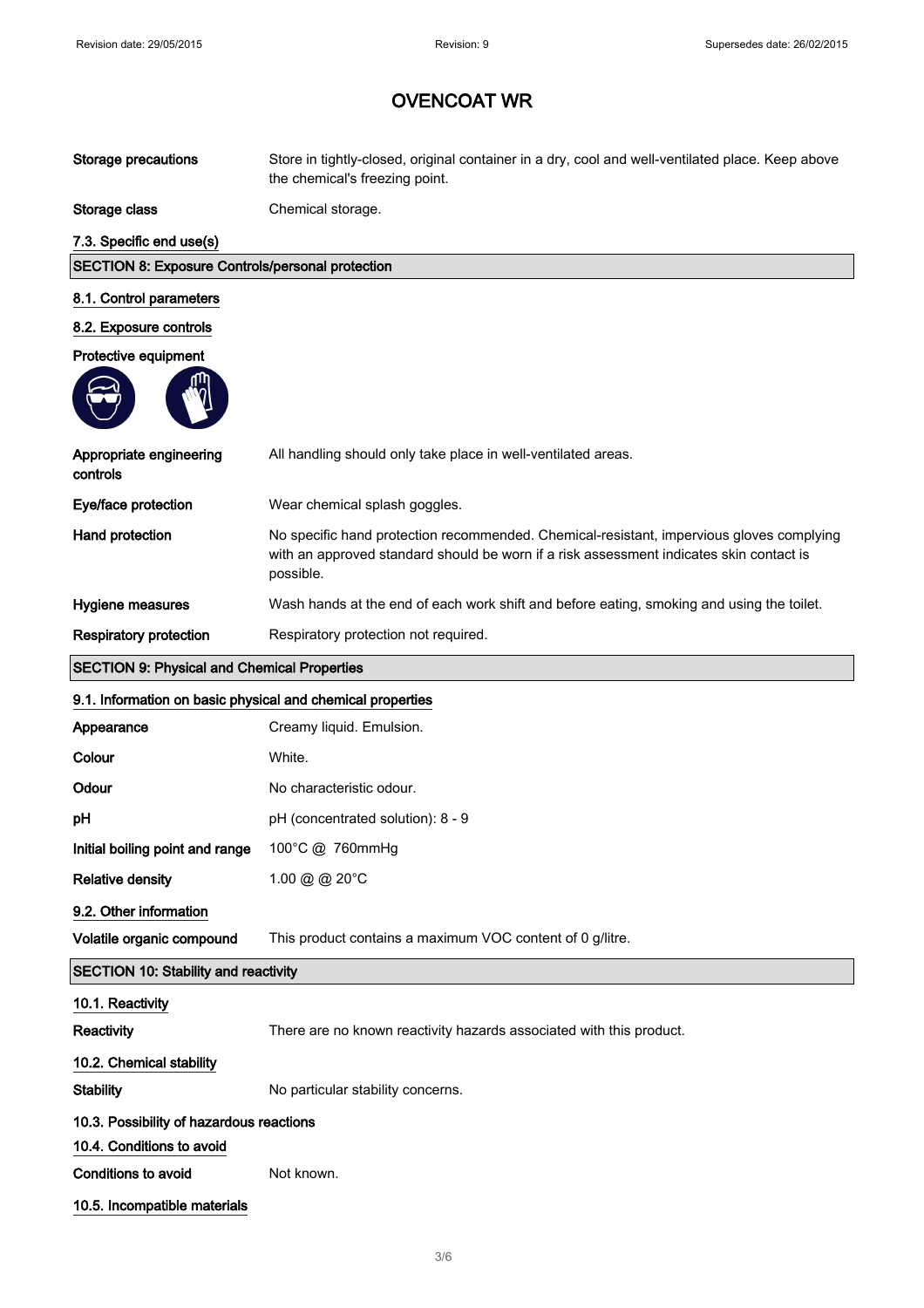| Materials to avoid                           | Strong oxidising agents. Strong acids.                                                                                                                                                                                                                                                                                                                                                    |  |
|----------------------------------------------|-------------------------------------------------------------------------------------------------------------------------------------------------------------------------------------------------------------------------------------------------------------------------------------------------------------------------------------------------------------------------------------------|--|
| 10.6. Hazardous decomposition products       |                                                                                                                                                                                                                                                                                                                                                                                           |  |
| Hazardous decomposition<br>products          | Heating may generate the following products: Oxides of carbon. Oxides of nitrogen.                                                                                                                                                                                                                                                                                                        |  |
| <b>SECTION 11: Toxicological information</b> |                                                                                                                                                                                                                                                                                                                                                                                           |  |
| 11.1. Information on toxicological effects   |                                                                                                                                                                                                                                                                                                                                                                                           |  |
| <b>Toxicological effects</b>                 | No information available.                                                                                                                                                                                                                                                                                                                                                                 |  |
| Inhalation                                   | No specific health hazards known.                                                                                                                                                                                                                                                                                                                                                         |  |
| Ingestion                                    | May cause discomfort if swallowed. May cause stomach pain or vomiting.                                                                                                                                                                                                                                                                                                                    |  |
| Skin contact                                 | Skin irritation should not occur when used as recommended.                                                                                                                                                                                                                                                                                                                                |  |
| Eye contact                                  | May cause temporary eye irritation.                                                                                                                                                                                                                                                                                                                                                       |  |
| <b>SECTION 12: Ecological Information</b>    |                                                                                                                                                                                                                                                                                                                                                                                           |  |
| Ecotoxicity                                  | Not regarded as dangerous for the environment.                                                                                                                                                                                                                                                                                                                                            |  |
| 12.1. Toxicity                               |                                                                                                                                                                                                                                                                                                                                                                                           |  |
| <b>Toxicity</b>                              | Not considered toxic to fish.                                                                                                                                                                                                                                                                                                                                                             |  |
| 12.2. Persistence and degradability          |                                                                                                                                                                                                                                                                                                                                                                                           |  |
| Persistence and degradability                | The surfactant(s) contained in this product complies(comply) with the biodegradability criteria<br>as laid down in Regulation (EC) No. 648/2004 on detergents. Data to support this assertion<br>are held at the disposal of the competent authorities of the Member States and will be made<br>available to them at their direct request, or at the request of a detergent manufacturer. |  |
| 12.3. Bioaccumulative potential              |                                                                                                                                                                                                                                                                                                                                                                                           |  |
| <b>Bioaccumulative potential</b>             | The product is not bioaccumulating.                                                                                                                                                                                                                                                                                                                                                       |  |
| 12.4. Mobility in soil                       |                                                                                                                                                                                                                                                                                                                                                                                           |  |
| <b>Mobility</b>                              | The product is miscible with water and may spread in water systems.                                                                                                                                                                                                                                                                                                                       |  |
| 12.5. Results of PBT and vPvB assessment     |                                                                                                                                                                                                                                                                                                                                                                                           |  |
| Results of PBT and vPvB<br>assessment        | This product does not contain any substances classified as PBT or vPvB.                                                                                                                                                                                                                                                                                                                   |  |
| 12.6. Other adverse effects                  |                                                                                                                                                                                                                                                                                                                                                                                           |  |
| <b>SECTION 13: Disposal considerations</b>   |                                                                                                                                                                                                                                                                                                                                                                                           |  |
| 13.1. Waste treatment methods                |                                                                                                                                                                                                                                                                                                                                                                                           |  |
| <b>Disposal methods</b>                      | Dispose of waste to licensed waste disposal site in accordance with the requirements of the<br>local Waste Disposal Authority.                                                                                                                                                                                                                                                            |  |
| <b>SECTION 14: Transport information</b>     |                                                                                                                                                                                                                                                                                                                                                                                           |  |
| General                                      | The product is not covered by international regulations on the transport of dangerous goods<br>(IMDG, IATA, ADR/RID).                                                                                                                                                                                                                                                                     |  |

### 14.1. UN number

Not applicable.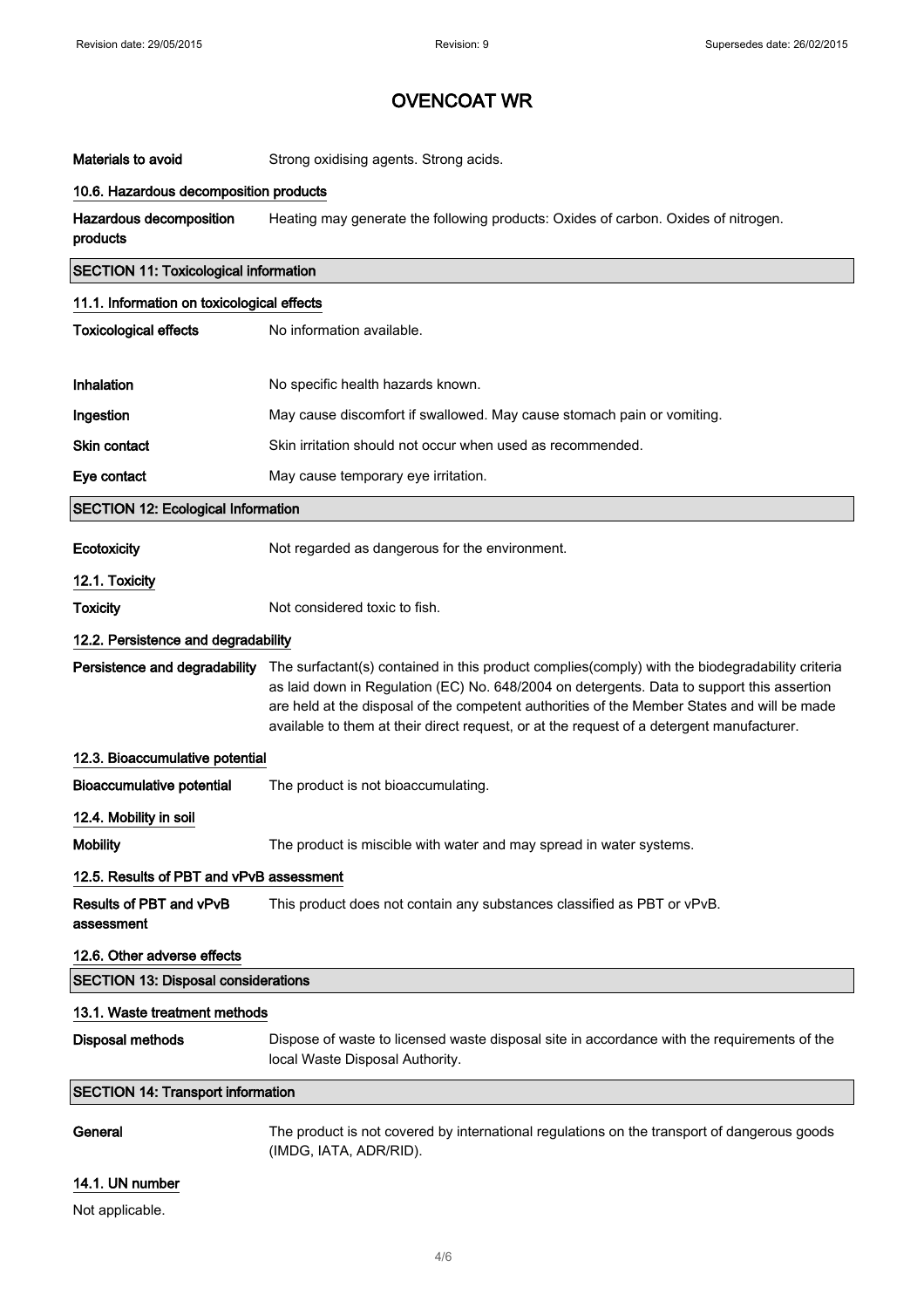#### 14.2. UN proper shipping name

Not applicable.

#### 14.3. Transport hazard class(es)

No transport warning sign required.

#### 14.4. Packing group

Not applicable.

#### 14.5. Environmental hazards

#### Environmentally hazardous substance/marine pollutant

No.

#### 14.6. Special precautions for user

Not applicable.

#### 14.7. Transport in bulk according to Annex II of MARPOL73/78 and the IBC Code

#### Transport in bulk according to Not applicable. Annex II of MARPOL 73/78 and the IBC Code

#### SECTION 15: Regulatory information

#### 15.1. Safety, health and environmental regulations/legislation specific for the substance or mixture

| <b>National regulations</b> | Control of Substances Hazardous to Health Regulations 2002 (as amended).<br>The Carriage of Dangerous Goods and Use of Transportable Pressure Equipment<br>Regulations 2009 (SI 2009 No. 1348) (as amended) ["CDG 2009"].                                                                                                                                                                                  |
|-----------------------------|------------------------------------------------------------------------------------------------------------------------------------------------------------------------------------------------------------------------------------------------------------------------------------------------------------------------------------------------------------------------------------------------------------|
| EU legislation              | Regulation (EC) No 1907/2006 of the European Parliament and of the Council of 18<br>December 2006 concerning the Registration, Evaluation, Authorisation and Restriction of<br>Chemicals (REACH) (as amended).<br>Regulation (EC) No 1272/2008 of the European Parliament and of the Council of 16<br>December 2008 on classification, labelling and packaging of substances and mixtures (as<br>amended). |
| Guidance                    | Workplace Exposure Limits EH40.<br>Safety Data Sheets for Substances and Preparations.<br>Approved Classification and Labelling Guide (Sixth edition) L131.                                                                                                                                                                                                                                                |

#### 15.2. Chemical safety assessment

No chemical safety assessment has been carried out.

#### SECTION 16: Other information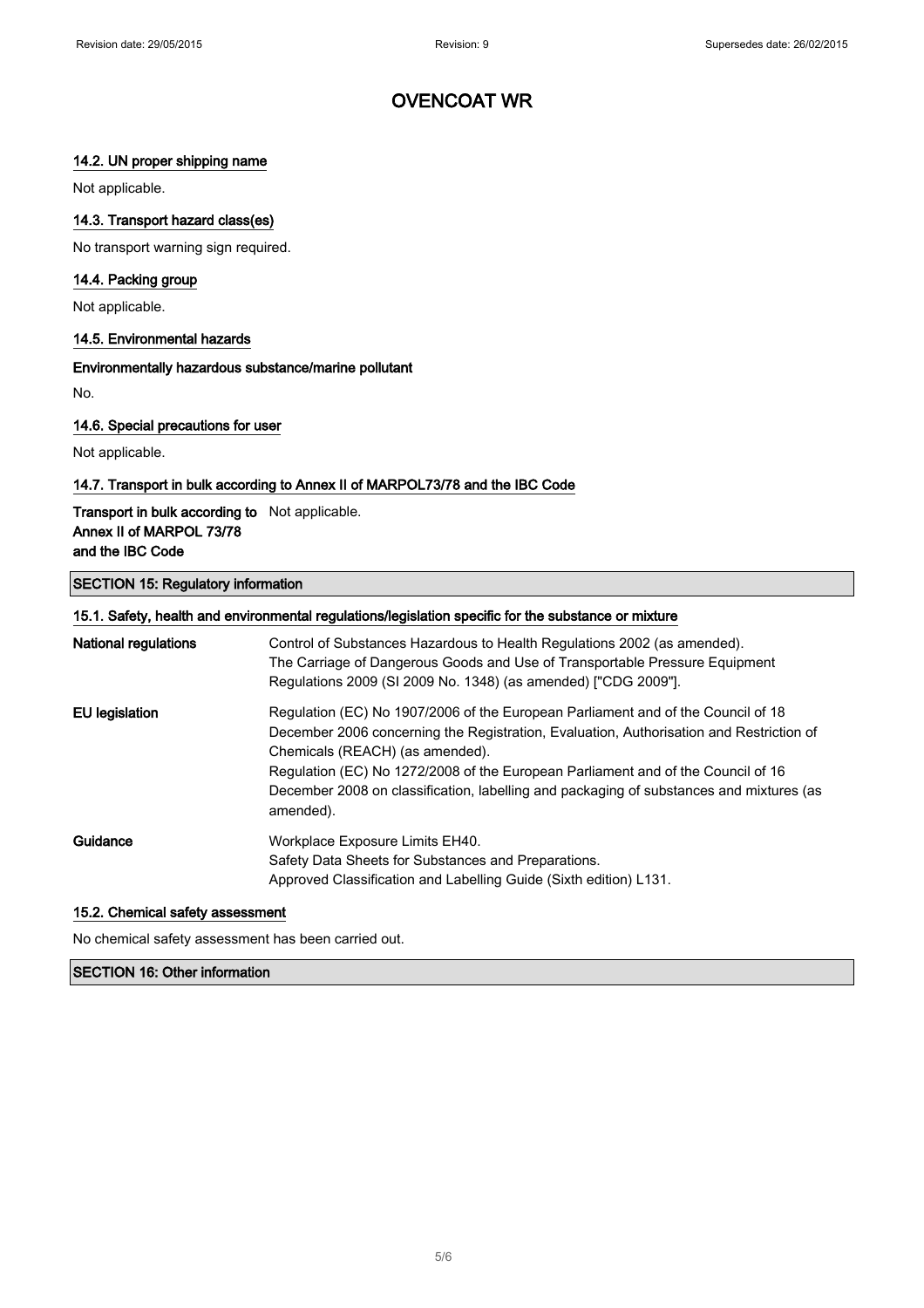| Abbreviations and acronyms<br>used in the safety data sheet | RID: Regulation Concerning the International Transport of Dangerous Goods by Rail.<br>ADR: European Agreement concerning the International Carriage of dangerous Goods by<br>Road.<br>IMDG: International Maritime Code for Dangerous Goods.<br>GHS: Globally Harmonized System of Classification and Labelling of Chemicals.<br>EINECS: European Inventory of Existing Commercial Chemical Substances.<br><b>CAS: Chemical Abstract Service.</b><br>DNEL: Derived No-Effect Level.<br>PNEC: Predicted No-Effect Concentration.<br>LD50: Lethal dose, 50 percent.<br>LC50: Lethal concentration, 50 percent.<br>WEL: Workplace Exposure Limit.<br>STEL: Short Term Exposure Limit.<br>TWA: Time Weighted Average.<br>PBT: Persistent Bioaccumulative Toxic.<br>vPvB: Very Persistent and Very Bioaccumulative. |
|-------------------------------------------------------------|----------------------------------------------------------------------------------------------------------------------------------------------------------------------------------------------------------------------------------------------------------------------------------------------------------------------------------------------------------------------------------------------------------------------------------------------------------------------------------------------------------------------------------------------------------------------------------------------------------------------------------------------------------------------------------------------------------------------------------------------------------------------------------------------------------------|
| <b>General information</b>                                  | For further information or advice contact our technical service line during regular office hours<br>on 0121-524-1000.<br>This safety data sheet has been compiled for the product as supplied, properties and hazards<br>will vary if the product is diluted with water or mixed with any other material.                                                                                                                                                                                                                                                                                                                                                                                                                                                                                                      |
| <b>Revision comments</b>                                    | The information contained herein is based on known available data believed to be reliable but<br>does not constitute the users own assessment of the work place risk as required by other<br>Health and Safety Legislation.                                                                                                                                                                                                                                                                                                                                                                                                                                                                                                                                                                                    |
| <b>Revision date</b>                                        | 29/05/2015                                                                                                                                                                                                                                                                                                                                                                                                                                                                                                                                                                                                                                                                                                                                                                                                     |
| Revision                                                    | 9                                                                                                                                                                                                                                                                                                                                                                                                                                                                                                                                                                                                                                                                                                                                                                                                              |
| Supersedes date                                             | 26/02/2015                                                                                                                                                                                                                                                                                                                                                                                                                                                                                                                                                                                                                                                                                                                                                                                                     |
| <b>SDS</b> status                                           | Approved.                                                                                                                                                                                                                                                                                                                                                                                                                                                                                                                                                                                                                                                                                                                                                                                                      |
| Signature                                                   | Health and Safety Manager                                                                                                                                                                                                                                                                                                                                                                                                                                                                                                                                                                                                                                                                                                                                                                                      |

This information relates only to the specific material designated and may not be valid for such material used in combination with any other materials or in any process. Such information is, to the best of the company's knowledge and belief, accurate and reliable as of the date indicated. However, no warranty, guarantee or representation is made to its accuracy, reliability or completeness. It is the user's responsibility to satisfy himself as to the suitability of such information for his own particular use.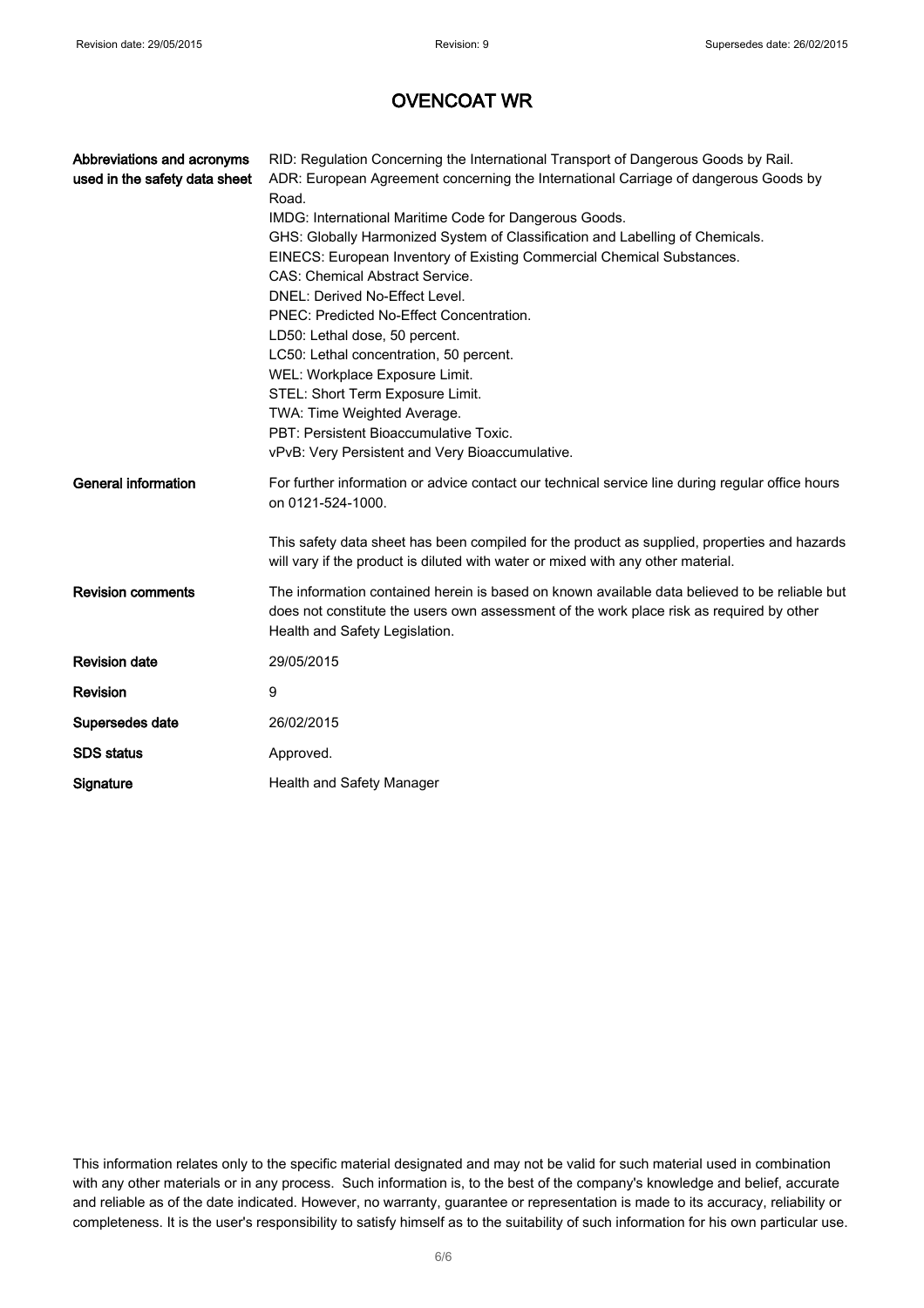## SAFETY DATA SHEET PROPEEL

| SECTION 1: Identification of the substance/mixture and of the company/undertaking |                                                                                                                                                                                                                                                                                                            |  |
|-----------------------------------------------------------------------------------|------------------------------------------------------------------------------------------------------------------------------------------------------------------------------------------------------------------------------------------------------------------------------------------------------------|--|
| 1.1. Product identifier                                                           |                                                                                                                                                                                                                                                                                                            |  |
| <b>Product name</b>                                                               | <b>PROPEEL</b>                                                                                                                                                                                                                                                                                             |  |
| <b>Product number</b>                                                             | G4602                                                                                                                                                                                                                                                                                                      |  |
|                                                                                   | 1.2. Relevant identified uses of the substance or mixture and uses advised against                                                                                                                                                                                                                         |  |
| <b>Identified uses</b>                                                            | PEELABLE COATING                                                                                                                                                                                                                                                                                           |  |
| 1.3. Details of the supplier of the safety data sheet                             |                                                                                                                                                                                                                                                                                                            |  |
| Supplier                                                                          | ORAPI APPLIED LIMITED,<br>SPRING ROAD,<br>SMETHWICK,<br>WEST MIDLANDS, B66 1PT, ENGLAND<br>Tel: 0121-525-4000<br>Fax: 0121-525-4919<br>lee.baughan@orapiapplied.com                                                                                                                                        |  |
| Contact person                                                                    | Lee Baughan                                                                                                                                                                                                                                                                                                |  |
| 1.4. Emergency telephone number                                                   |                                                                                                                                                                                                                                                                                                            |  |
| <b>Emergency telephone</b>                                                        | 0121 525 4000 (09:00 - 17:00 hrs)                                                                                                                                                                                                                                                                          |  |
| <b>SECTION 2: Hazards identification</b>                                          |                                                                                                                                                                                                                                                                                                            |  |
| 2.1. Classification of the substance or mixture                                   |                                                                                                                                                                                                                                                                                                            |  |
| Classification                                                                    |                                                                                                                                                                                                                                                                                                            |  |
| <b>Physical hazards</b>                                                           | Flam. Liq. 2 - H225                                                                                                                                                                                                                                                                                        |  |
| <b>Health hazards</b>                                                             | Skin Irrit. 2 - H315 Eye Irrit. 2 - H319 Repr. 2 - H361d STOT SE 3 - H336 STOT RE 2 - H373<br>Asp. Tox. 1 - H304                                                                                                                                                                                           |  |
| <b>Environmental hazards</b>                                                      | Not Classified                                                                                                                                                                                                                                                                                             |  |
| Human health                                                                      | The product is irritating to eyes and skin. Contains a substance/a group of substances which<br>may damage the unborn child. Vapours and spray/mists in high concentrations are narcotic.<br>Symptoms following overexposure may include the following: Headache. Fatigue. Dizziness.<br>Nausea, vomiting. |  |
| Physicochemical                                                                   | The product is highly flammable. Vapours may form explosive mixtures with air. Vapours are<br>heavier than air and may travel along the floor and accumulate in the bottom of containers.                                                                                                                  |  |
| 2.2. Label elements                                                               |                                                                                                                                                                                                                                                                                                            |  |
| Pictogram                                                                         |                                                                                                                                                                                                                                                                                                            |  |
|                                                                                   |                                                                                                                                                                                                                                                                                                            |  |

Signal word Danger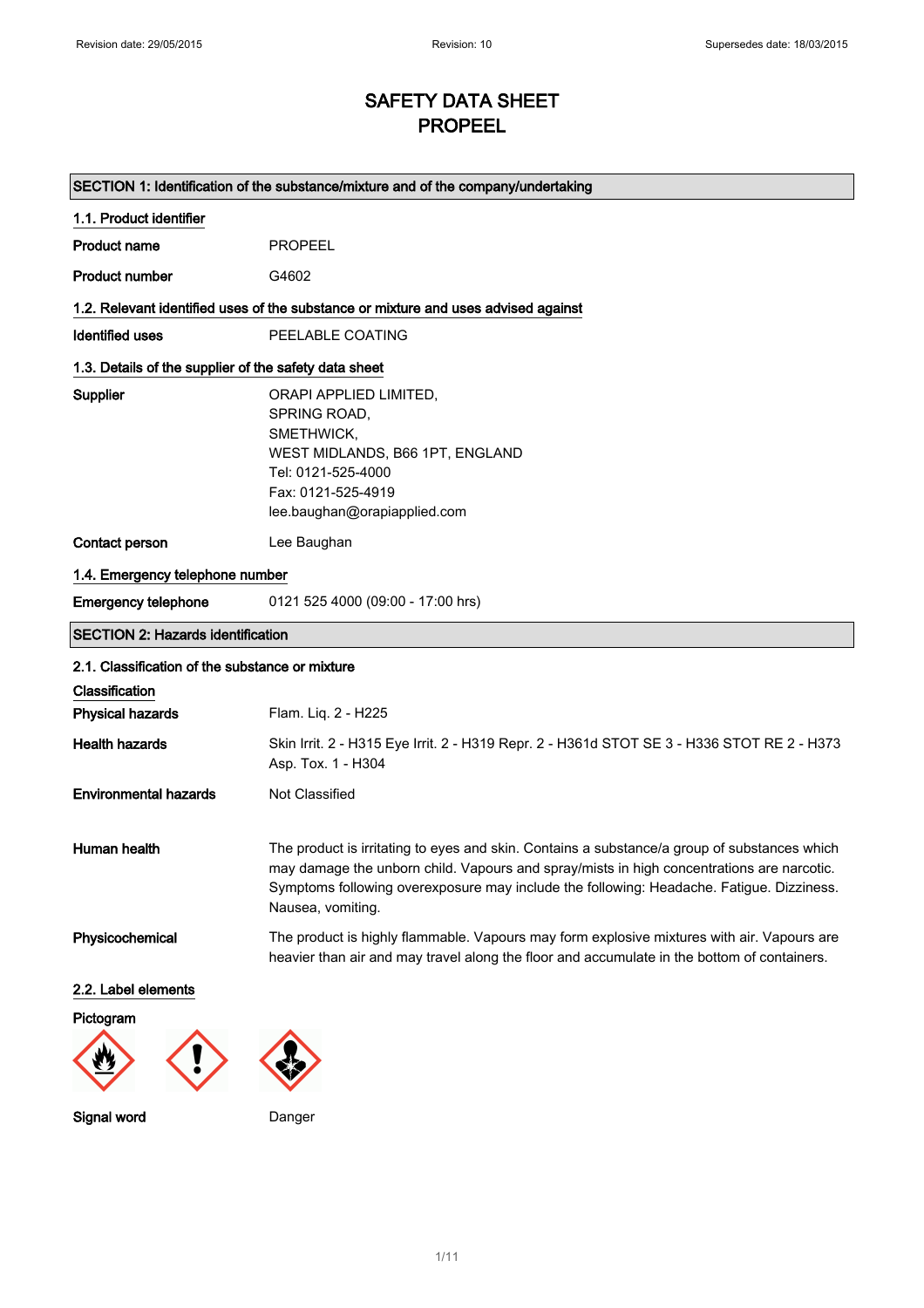| H225 Highly flammable liquid and vapour.<br>H373 May cause damage to organs through prolonged or repeated exposure.<br>H336 May cause drowsiness or dizziness.<br>H304 May be fatal if swallowed and enters airways.<br>H315 Causes skin irritation.<br>H319 Causes serious eve irritation.<br>H361d Suspected of damaging the unborn child.                                                                                                                                                                                                                                                                                                                                                                                                                                                                                                                                                                                                                                                                                                                                                                                                                                  |  |
|-------------------------------------------------------------------------------------------------------------------------------------------------------------------------------------------------------------------------------------------------------------------------------------------------------------------------------------------------------------------------------------------------------------------------------------------------------------------------------------------------------------------------------------------------------------------------------------------------------------------------------------------------------------------------------------------------------------------------------------------------------------------------------------------------------------------------------------------------------------------------------------------------------------------------------------------------------------------------------------------------------------------------------------------------------------------------------------------------------------------------------------------------------------------------------|--|
| P280 Wear protective gloves/protective clothing/eye protection/face protection.<br>P301+P310 IF SWALLOWED: Immediately call a POISON CENTER/doctor.<br>P303+P361+P353 IF ON SKIN (or hair): Take off immediately all contaminated clothing.<br>Rinse skin with water/shower.<br>P304+P340 IF INHALED: Remove person to fresh air and keep comfortable for breathing.<br>P305+P351+P338 IF IN EYES: Rinse cautiously with water for several minutes. Remove<br>contact lenses, if present and easy to do. Continue rinsing.<br>P332+P313 If skin irritation occurs: Get medical advice/attention.<br>P337+P313 If eye irritation persists: Get medical advice/attention.                                                                                                                                                                                                                                                                                                                                                                                                                                                                                                       |  |
| TOLUENE, ACETONE, MINERAL OIL                                                                                                                                                                                                                                                                                                                                                                                                                                                                                                                                                                                                                                                                                                                                                                                                                                                                                                                                                                                                                                                                                                                                                 |  |
| P201 Obtain special instructions before use.<br>P202 Do not handle until all safety precautions have been read and understood.<br>P210 Keep away from heat, hot surfaces, sparks, open flames and other ignition sources. No<br>smoking.<br>P240 Ground/bond container and receiving equipment.<br>P241 Use explosion-proof electrical equipment.<br>P242 Use only non-sparking tools.<br>P243 Take precautionary measures against static discharge.<br>P260 Do not breathe vapour/spray.<br>P264 Wash contaminated skin thoroughly after handling.<br>P271 Use only outdoors or in a well-ventilated area.<br>P302+P352 IF ON SKIN: Wash with plenty of water.<br>P314 Get medical advice/attention if you feel unwell.<br>P331 Do NOT induce vomiting.<br>P362+P364 Take off contaminated clothing and wash it before reuse.<br>P370+P378 In case of fire: Use foam, carbon dioxide, dry powder or water fog to extinguish.<br>P403+P233 Store in a well-ventilated place. Keep container tightly closed.<br>P403+P235 Store in a well-ventilated place. Keep cool.<br>P405 Store locked up.<br>P501 Dispose of contents/container in accordance with national regulations. |  |
|                                                                                                                                                                                                                                                                                                                                                                                                                                                                                                                                                                                                                                                                                                                                                                                                                                                                                                                                                                                                                                                                                                                                                                               |  |

2.3. Other hazards

SECTION 3: Composition/information on ingredients

#### 3.2. Mixtures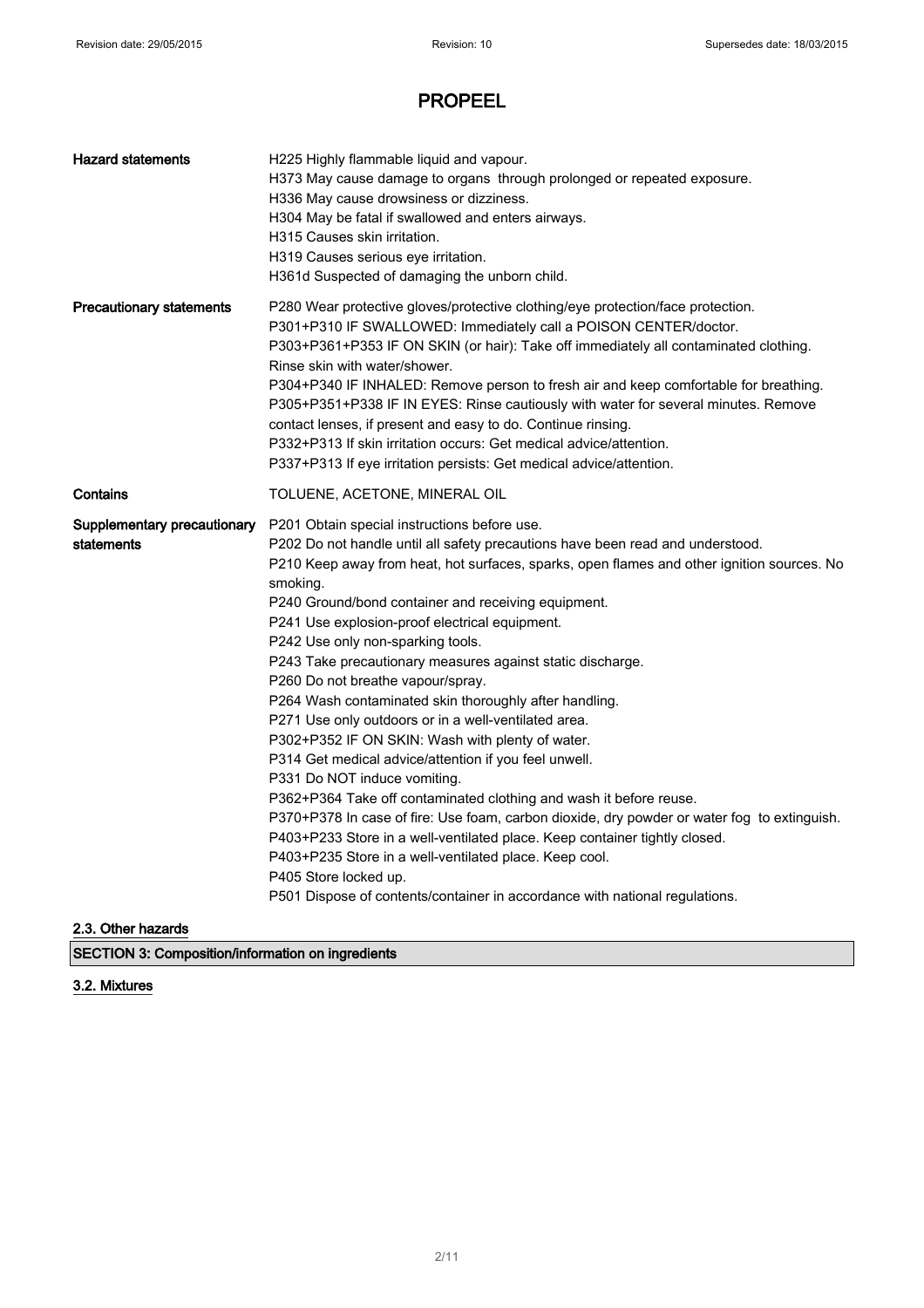| <b>TOLUENE</b>                                                                                                                                               |                      |                      | 30-60%                                                                                       |
|--------------------------------------------------------------------------------------------------------------------------------------------------------------|----------------------|----------------------|----------------------------------------------------------------------------------------------|
| CAS number: 108-88-3                                                                                                                                         | EC number: 203-625-9 |                      | REACH registration number: 01-<br>2119471310-51-xxxx                                         |
| Classification<br>Flam. Liq. 2 - H225<br>Skin Irrit. 2 - H315<br>Repr. 2 - H361d<br>Asp. Tox. 1 - H304<br><b>STOT SE 3 - H336</b><br><b>STOT RE 2 - H373</b> |                      |                      | Classification (67/548/EEC or 1999/45/EC)<br>F;R11 Repr. Cat. 3;R63 Xn;R48/20,R65 Xi;R38 R67 |
| <b>ACETONE</b>                                                                                                                                               |                      |                      | 30-60%                                                                                       |
| CAS number: 67-64-1                                                                                                                                          | EC number: 200-662-2 |                      | REACH registration number: 01-<br>2119471330-49-XXXX                                         |
| Classification<br>Flam. Liq. 2 - H225<br>Eye Irrit. 2 - H319<br>STOT SE 3 - H336                                                                             |                      | F;R11 Xi;R36 R66 R67 | Classification (67/548/EEC or 1999/45/EC)                                                    |
| <b>DI-ISONONYL PHTHALATE</b>                                                                                                                                 |                      |                      | 5-10%                                                                                        |
| CAS number: 28553-12-0                                                                                                                                       | EC number: 249-079-5 |                      | REACH registration number: 01-<br>2119430798-28-xxxx                                         |
| Classification<br>Not Classified                                                                                                                             |                      |                      | Classification (67/548/EEC or 1999/45/EC)                                                    |
| <b>TITANIUM DIOXIDE</b>                                                                                                                                      |                      |                      | $1 - 5%$                                                                                     |
| CAS number: 13463-67-7                                                                                                                                       | EC number: 236-675-5 |                      | REACH registration number: 01-<br>2119489379-17                                              |
| Classification<br>Not Classified                                                                                                                             |                      |                      | Classification (67/548/EEC or 1999/45/EC)                                                    |
| <b>MINERAL OIL</b>                                                                                                                                           |                      |                      | $1 - 5%$                                                                                     |
| CAS number: 64741-88-4                                                                                                                                       | EC number: 265-090-8 |                      |                                                                                              |
| Classification<br>Asp. Tox. 1 - H304                                                                                                                         |                      |                      | Classification (67/548/EEC or 1999/45/EC)                                                    |
| The Full Text for all R-Phrases and Hazard Statements are Displayed in Section 16.                                                                           |                      |                      |                                                                                              |
| <b>SECTION 4: First aid measures</b>                                                                                                                         |                      |                      |                                                                                              |
| 4.1. Description of first aid measures                                                                                                                       |                      |                      |                                                                                              |
| General information                                                                                                                                          |                      |                      | If medical attention is required present a copy of this datasheet to the physician.          |

Inhalation Move affected person to fresh air at once. If breathing stops, provide artificial respiration. Keep affected person warm and at rest. Get medical attention immediately.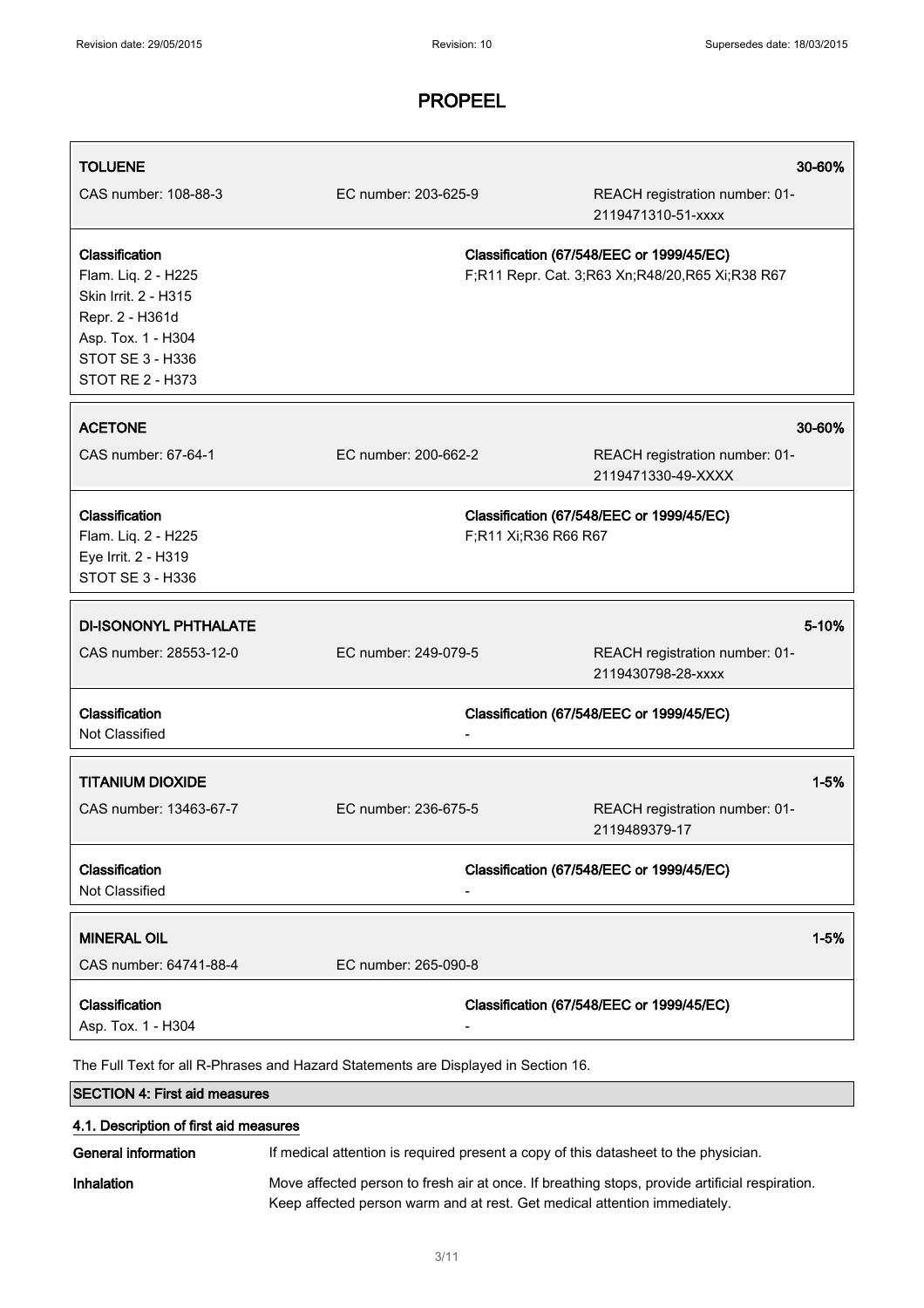| Ingestion                                                                                         | Never give anything by mouth to an unconscious person. Do not induce vomiting. DO NOT<br>induce vomiting. Get medical attention immediately. Promptly get affected person to drink<br>large volumes of water to dilute the swallowed chemical.                                                                                                                                                                                                                                                                                           |  |
|---------------------------------------------------------------------------------------------------|------------------------------------------------------------------------------------------------------------------------------------------------------------------------------------------------------------------------------------------------------------------------------------------------------------------------------------------------------------------------------------------------------------------------------------------------------------------------------------------------------------------------------------------|--|
| Skin contact                                                                                      | Remove affected person from source of contamination. Remove contaminated clothing and<br>rinse skin thoroughly with water. Get medical attention if irritation persists after washing.                                                                                                                                                                                                                                                                                                                                                   |  |
| Eye contact                                                                                       | Remove any contact lenses and open eyelids wide apart. Continue to rinse for at least 15<br>minutes. Get medical attention immediately. Continue to rinse.                                                                                                                                                                                                                                                                                                                                                                               |  |
|                                                                                                   | 4.2. Most important symptoms and effects, both acute and delayed                                                                                                                                                                                                                                                                                                                                                                                                                                                                         |  |
| Inhalation                                                                                        | Vapours may cause headache, fatigue, dizziness and nausea.                                                                                                                                                                                                                                                                                                                                                                                                                                                                               |  |
| Ingestion                                                                                         | May cause nausea, headache, dizziness and intoxication. Congestion of the lungs may occur,<br>producing severe shortness of breath.                                                                                                                                                                                                                                                                                                                                                                                                      |  |
| Skin contact                                                                                      | Skin irritation. Prolonged contact may cause redness, irritation and dry skin.                                                                                                                                                                                                                                                                                                                                                                                                                                                           |  |
| Eye contact                                                                                       | Irritation of eyes and mucous membranes.                                                                                                                                                                                                                                                                                                                                                                                                                                                                                                 |  |
| 4.3. Indication of any immediate medical attention and special treatment needed                   |                                                                                                                                                                                                                                                                                                                                                                                                                                                                                                                                          |  |
| Notes for the doctor                                                                              | No specific recommendations.                                                                                                                                                                                                                                                                                                                                                                                                                                                                                                             |  |
| <b>SECTION 5: Firefighting measures</b>                                                           |                                                                                                                                                                                                                                                                                                                                                                                                                                                                                                                                          |  |
| 5.1. Extinguishing media                                                                          |                                                                                                                                                                                                                                                                                                                                                                                                                                                                                                                                          |  |
| Suitable extinguishing media                                                                      | Alcohol-resistant foam. Carbon dioxide (CO2). Dry chemicals, sand, dolomite etc.                                                                                                                                                                                                                                                                                                                                                                                                                                                         |  |
| Unsuitable extinguishing<br>media                                                                 | Do not use water jet as an extinguisher, as this will spread the fire.                                                                                                                                                                                                                                                                                                                                                                                                                                                                   |  |
| 5.2. Special hazards arising from the substance or mixture                                        |                                                                                                                                                                                                                                                                                                                                                                                                                                                                                                                                          |  |
| Specific hazards                                                                                  | Vapours are heavier than air and may travel along the floor and accumulate in the bottom of<br>containers. Vapours may be ignited by a spark, a hot surface or an ember. The product is<br>highly flammable. May explode when heated or when exposed to flames or sparks. May form<br>explosive or toxic mixtures with air. Vapours are heavier than air and may spread near ground<br>and travel a considerable distance to a source of ignition and flash back. Vapour explosion<br>and poison hazard indoors, outdoors and in sewers. |  |
| <b>Hazardous combustion</b><br>products                                                           | Thermal decomposition or combustion products may include the following substances: Oxides<br>of carbon.                                                                                                                                                                                                                                                                                                                                                                                                                                  |  |
| 5.3. Advice for firefighters                                                                      |                                                                                                                                                                                                                                                                                                                                                                                                                                                                                                                                          |  |
| Protective actions during<br>firefighting                                                         | Control run-off water by containing and keeping it out of sewers and watercourses. Cool<br>containers exposed to flames with water until well after the fire is out. Move containers from<br>fire area if it can be done without risk. Withdraw immediately in case of rising sound from<br>venting safety device or any discoloration of tanks due to fire. Use water spray to reduce<br>vapours. If risk of water pollution occurs, notify appropriate authorities.                                                                    |  |
| Special protective equipment<br>for firefighters<br><b>SECTION 6: Accidental release measures</b> | Wear positive-pressure self-contained breathing apparatus (SCBA) and appropriate protective<br>clothing.                                                                                                                                                                                                                                                                                                                                                                                                                                 |  |

#### 6.1. Personal precautions, protective equipment and emergency procedures

Personal precautions Ensure suitable respiratory protection is worn during removal of spillages in confined areas. Avoid inhalation of vapours and contact with skin and eyes. Wear suitable protective equipment, including gloves, goggles/face shield, respirator, boots, clothing or apron, as appropriate. No smoking, sparks, flames or other sources of ignition near spillage.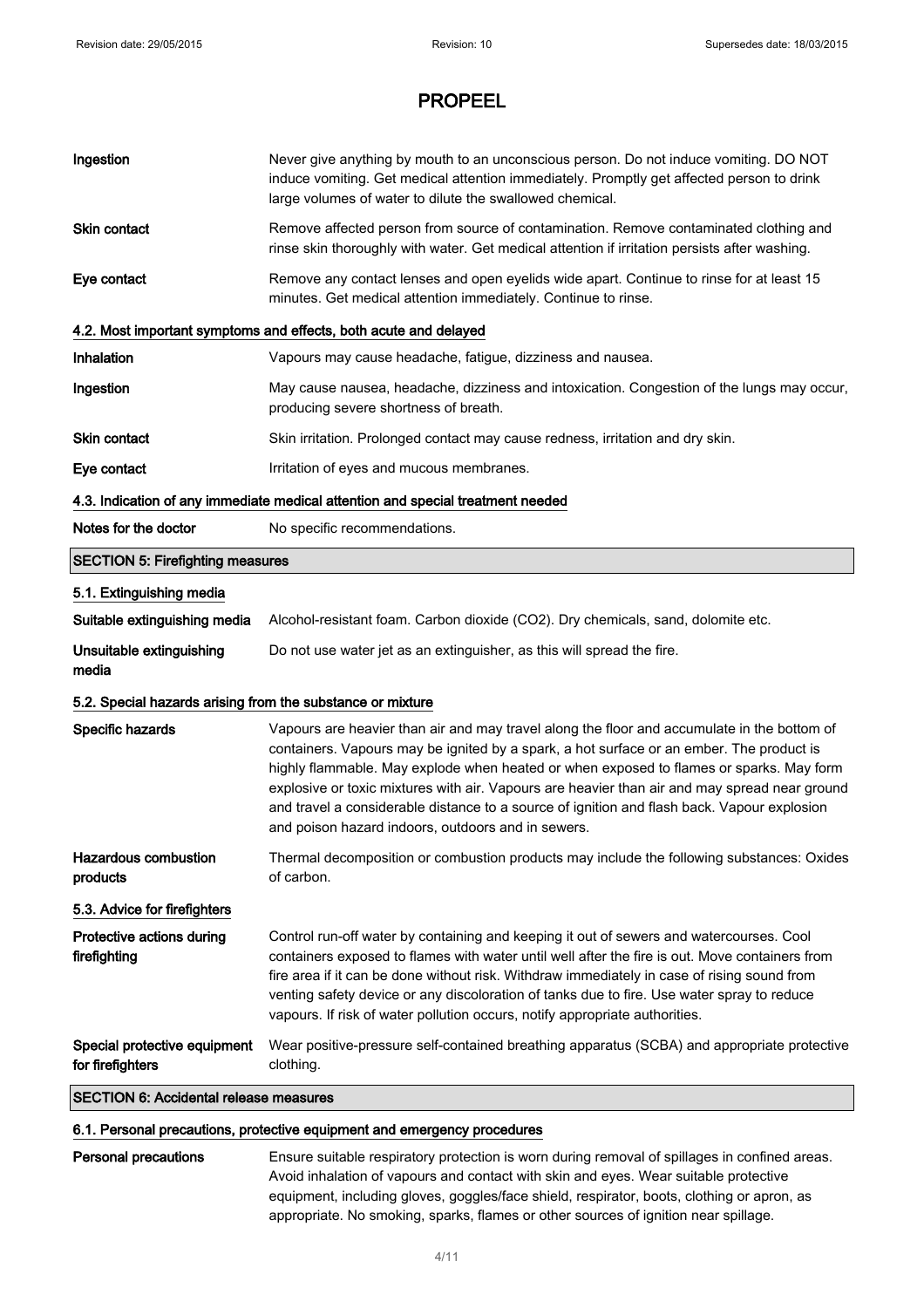#### 6.2. Environmental precautions

**Environmental precautions** Avoid discharge to the aquatic environment. Spillages or uncontrolled discharges into watercourses must be reported immediately to the Environmental Agency or other appropriate regulatory body.

#### 6.3. Methods and material for containment and cleaning up

Methods for cleaning up Ventilate well, stop flow of gas or liquid if possible. Remove ignition sources. Do not allow chemical to enter confined spaces such as sewers due to explosion risk. Sewers designed to preclude formation of explosive concentrations of vapour may be permitted. Absorb small quantities with paper towels and evaporate in a safe place. Absorb spillage with noncombustible, absorbent material. Flush contaminated area with plenty of water. Contain spillage with sand, earth or other suitable non-combustible material. Leave small quantities to evaporate, if safe to do so. Do not allow material to enter confined spaces, due to the risk of explosion. Wear suitable protective equipment, including gloves, goggles/face shield, respirator, boots, clothing or apron, as appropriate.

#### 6.4. Reference to other sections

SECTION 7: Handling and storage 7.1. Precautions for safe handling Usage precautions **Keep away from heat, sparks and open flame**. Avoid spilling. Provide adequate ventilation.

Avoid inhalation of vapours. Use approved respirator if air contamination is above an acceptable level. Avoid contact with skin and eyes. Avoid contact with the following materials: Acids. Moisture. Wear suitable protective equipment for prolonged exposure and/or high concentrations of vapours, spray or mist. Pregnant or breastfeeding women should not work with this product if there is any risk of exposure.

#### 7.2. Conditions for safe storage, including any incompatibilities

Storage precautions Keep away from oxidising materials, heat and flames. Store in tightly-closed, original container in a dry, cool and well-ventilated place. Earth container and transfer equipment to eliminate sparks from static electricity.

Storage class Flammable liquid storage.

#### 7.3. Specific end use(s)

SECTION 8: Exposure Controls/personal protection

#### 8.1. Control parameters

#### Occupational exposure limits

#### TOLUENE

Long-term exposure limit (8-hour TWA): WEL 50 ppm 191 mg/m<sup>3</sup> Short-term exposure limit (15-minute): WEL 100 ppm 384 mg/m<sup>3</sup> Sk

#### ACETONE

Long-term exposure limit (8-hour TWA): WEL 500 ppm 1210 mg/m<sup>3</sup> Short-term exposure limit (15-minute): WEL 1500 ppm 3620 mg/m<sup>3</sup>

#### DI-ISONONYL PHTHALATE

Long-term exposure limit (8-hour TWA): WEL 5 mg/m<sup>3</sup> Short-term exposure limit (15-minute): WEL

#### TITANIUM DIOXIDE

Long-term exposure limit (8-hour TWA): WEL 4 mg/m<sup>3</sup> respirable dust Long-term exposure limit (8-hour TWA): WEL 10 mg/m<sup>3</sup> inhalable dust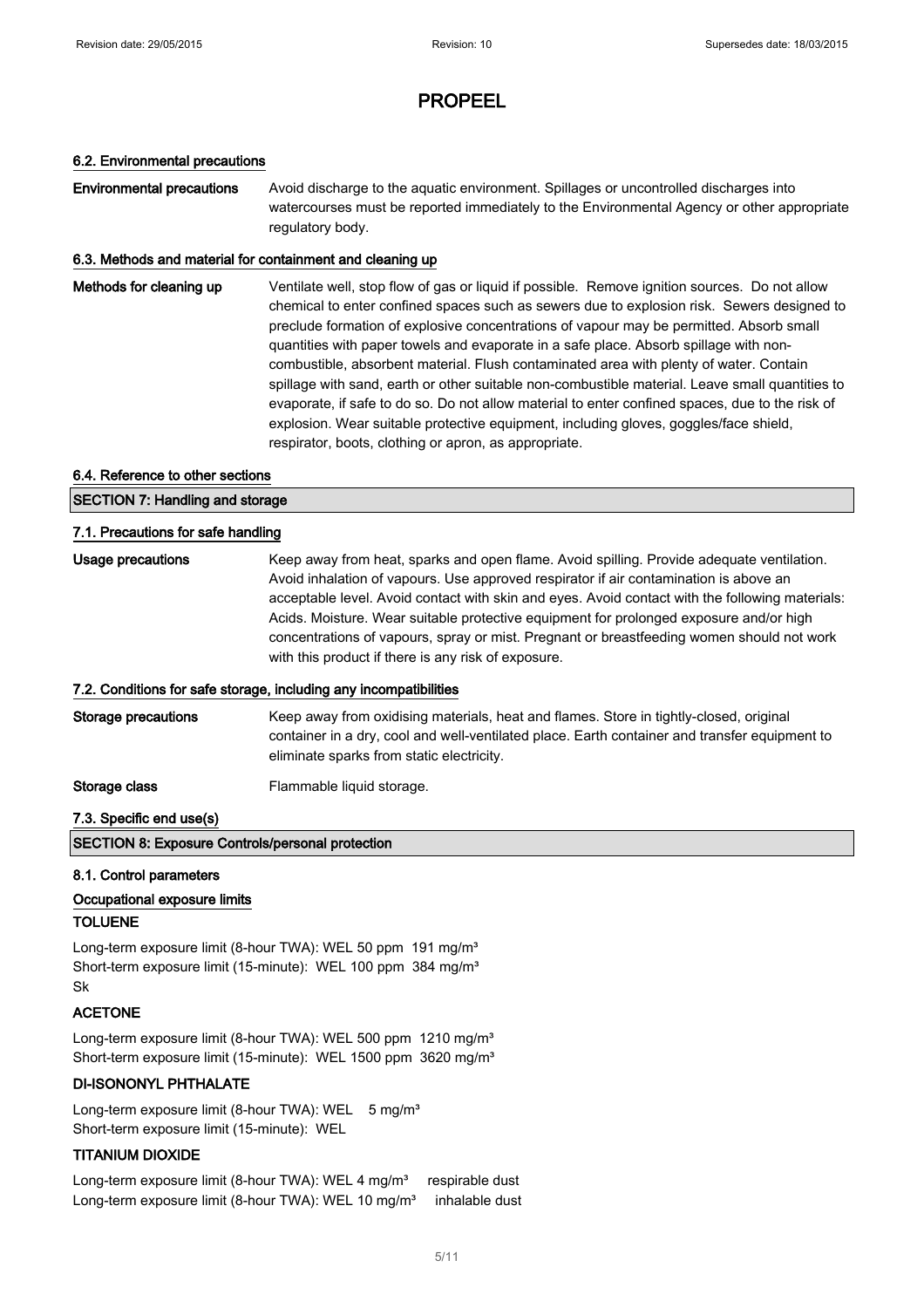WEL = Workplace Exposure Limit Sk = Can be absorbed through skin.

#### TOLUENE (CAS: 108-88-3)

| <b>DNEL</b> | Consumer - Oral; Long term systemic effects: 8.13 mg/kg/day<br>Industry - Dermal; Long term systemic effects: 384 mg/m <sup>3</sup><br>Consumer - Inhalation; Short term local effects: 226 mg/m <sup>3</sup><br>Consumer - Inhalation; Short term systemic effects: 226 mg/m <sup>3</sup><br>Industry - Inhalation; Short term systemic effects: 384 mg/m <sup>3</sup><br>Industry - Inhalation; Short term local effects: 384 mg/m <sup>3</sup><br>Industry - Inhalation; Long term local effects: 192 mg/m <sup>3</sup><br>Consumer - Inhalation; Long term systemic effects: 56.5 mg/m <sup>3</sup><br>Industry - Inhalation; Long term systemic effects: 192 mg/m <sup>3</sup> |
|-------------|-------------------------------------------------------------------------------------------------------------------------------------------------------------------------------------------------------------------------------------------------------------------------------------------------------------------------------------------------------------------------------------------------------------------------------------------------------------------------------------------------------------------------------------------------------------------------------------------------------------------------------------------------------------------------------------|
| <b>PNEC</b> | - Fresh water; 0.68 mg/l<br>- Sediment (Freshwater); 16.39 mg/l<br>$-$ STP; 13.61 mg/l<br>- Soil; 2.89 mg/kg<br>- Marine water; 0.68 mg/l<br>- Sediment (Marinewater); 16.39 mg/kg                                                                                                                                                                                                                                                                                                                                                                                                                                                                                                  |
|             | <b>ACETONE (CAS: 67-64-1)</b>                                                                                                                                                                                                                                                                                                                                                                                                                                                                                                                                                                                                                                                       |
| <b>DNEL</b> | Industry - Dermal; Long term systemic effects: 186 mg/kg/day<br>Industry - Inhalation; Short term local effects: 2420 mg/m <sup>3</sup><br>Industry - Inhalation; Long term systemic effects: 1210 mg/m <sup>3</sup><br>Consumer - Oral; Long term : 62 mg/kg/day<br>Consumer - Dermal; Long term : 62 mg/kg/day<br>Consumer - Inhalation; Long term : 200 mg/m <sup>3</sup>                                                                                                                                                                                                                                                                                                        |
| <b>PNEC</b> | - Fresh water; 10.6 mg/l<br>- Marine water; 1.06 mg/l<br>- Sediment (Freshwater); 30.4 mg/kg<br>- Sediment (Marinewater); 3.04 mg/kg<br>$-$ STP; 29.5 mg/l<br>- Soil; 0.112 mg/kg                                                                                                                                                                                                                                                                                                                                                                                                                                                                                                   |

#### 8.2. Exposure controls



Appropriate engineering controls

Other skin and body protection



Provide adequate general and local exhaust ventilation.

Eye/face protection Wear chemical splash goggles.

Hand protection Wear protective gloves made of the following material: Butyl rubber. Polyvinyl alcohol (PVA). Polytetrafluoroethylene (PTFE, Teflon).

> Use engineering controls to reduce air contamination to permissible exposure level. Provide eyewash station and safety shower. Wear appropriate clothing to prevent repeated or prolonged skin contact.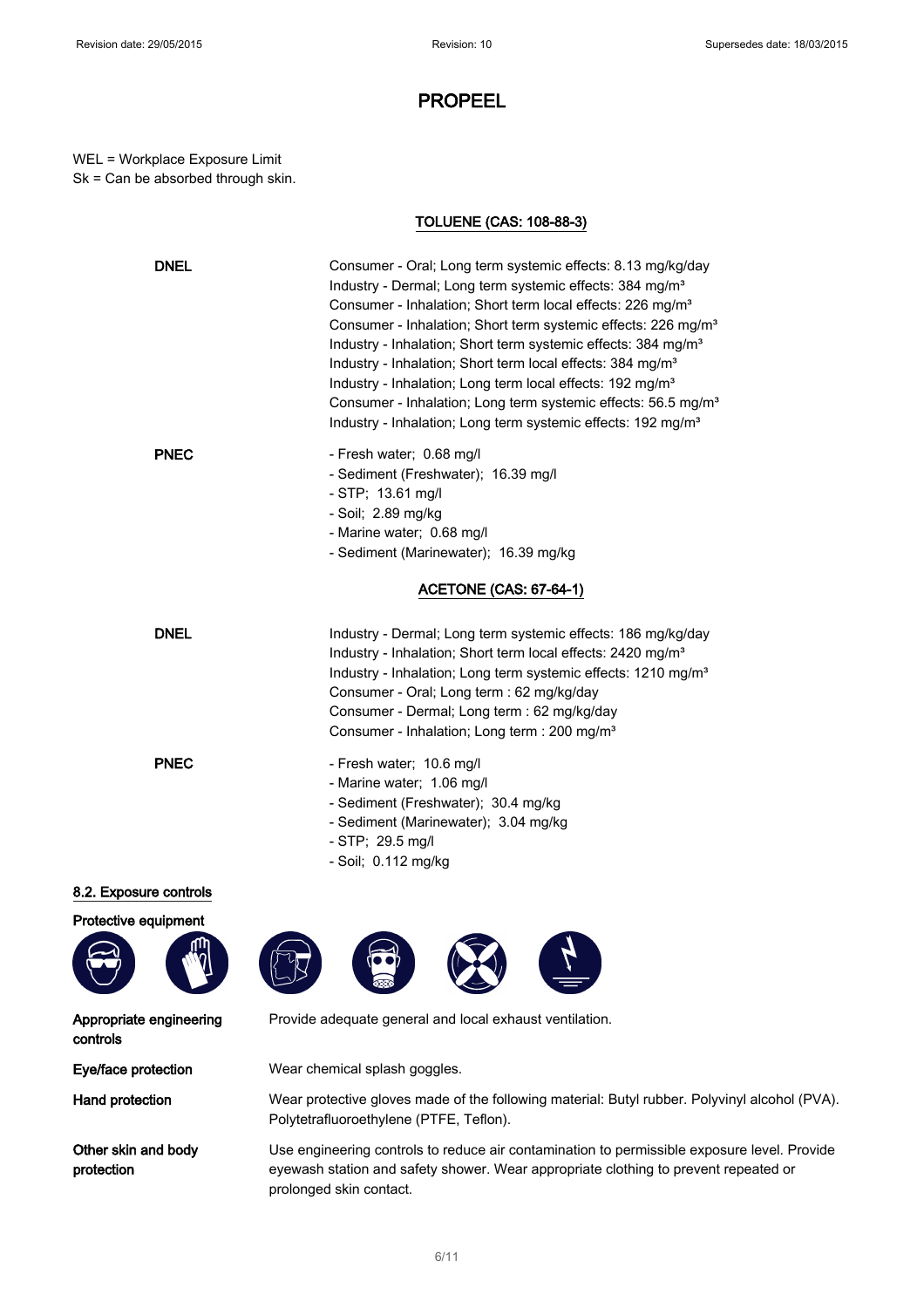| Hygiene measures                                           | Wash hands at the end of each work shift and before eating, smoking and using the toilet.<br>Wash promptly if skin becomes contaminated. Promptly remove any clothing that becomes<br>wet or contaminated. Contaminated clothing should be placed in a closed container for<br>disposal or decontamination. Warn cleaning personnel of any hazardous properties of the<br>product. |  |  |
|------------------------------------------------------------|------------------------------------------------------------------------------------------------------------------------------------------------------------------------------------------------------------------------------------------------------------------------------------------------------------------------------------------------------------------------------------|--|--|
| <b>Respiratory protection</b>                              | Wear a full facepiece respirator fitted with the following cartridge: Organic vapour filter.                                                                                                                                                                                                                                                                                       |  |  |
| <b>SECTION 9: Physical and Chemical Properties</b>         |                                                                                                                                                                                                                                                                                                                                                                                    |  |  |
| 9.1. Information on basic physical and chemical properties |                                                                                                                                                                                                                                                                                                                                                                                    |  |  |
| Appearance                                                 | Liquid. Mobile liquid.                                                                                                                                                                                                                                                                                                                                                             |  |  |
| Colour                                                     | White.                                                                                                                                                                                                                                                                                                                                                                             |  |  |
| Odour                                                      | Solvent.                                                                                                                                                                                                                                                                                                                                                                           |  |  |
| Initial boiling point and range                            | 56 - 110 @ °C @ 760mmHg                                                                                                                                                                                                                                                                                                                                                            |  |  |
| Flash point                                                | - 17°C CC (Closed cup).                                                                                                                                                                                                                                                                                                                                                            |  |  |

| Upper/lower flammability or | : 1.0 |
|-----------------------------|-------|
| explosive limits            |       |
| Vapour density              | >10   |

Relative density 0.92 @ @ 20°C

Solubility(ies) Slightly soluble in water.

| 9.2. Other information                      |                                                                     |  |
|---------------------------------------------|---------------------------------------------------------------------|--|
| Volatile organic compound                   | This product contains a maximum VOC content of 677 g/litre.         |  |
| <b>SECTION 10: Stability and reactivity</b> |                                                                     |  |
| 10.1. Reactivity                            |                                                                     |  |
| Reactivity                                  | There are no known reactivity hazards associated with this product. |  |
| 10.2. Chemical stability                    |                                                                     |  |
|                                             |                                                                     |  |

## Stability Stable at normal ambient temperatures and when used as recommended. Avoid the following conditions: Heat, sparks, flames.

## 10.3. Possibility of hazardous reactions

10.4. Conditions to avoid Conditions to avoid **Avoid heat, flames and other sources of ignition**. Avoid excessive heat for prolonged periods of time. Avoid contact with strong oxidising agents. 10.5. Incompatible materials

Materials to avoid Strong oxidising agents. Strong reducing agents.

#### 10.6. Hazardous decomposition products

Hazardous decomposition products Heating may generate the following products: Oxides of carbon.

#### SECTION 11: Toxicological information

#### 11.1. Information on toxicological effects

Toxicological effects No information available.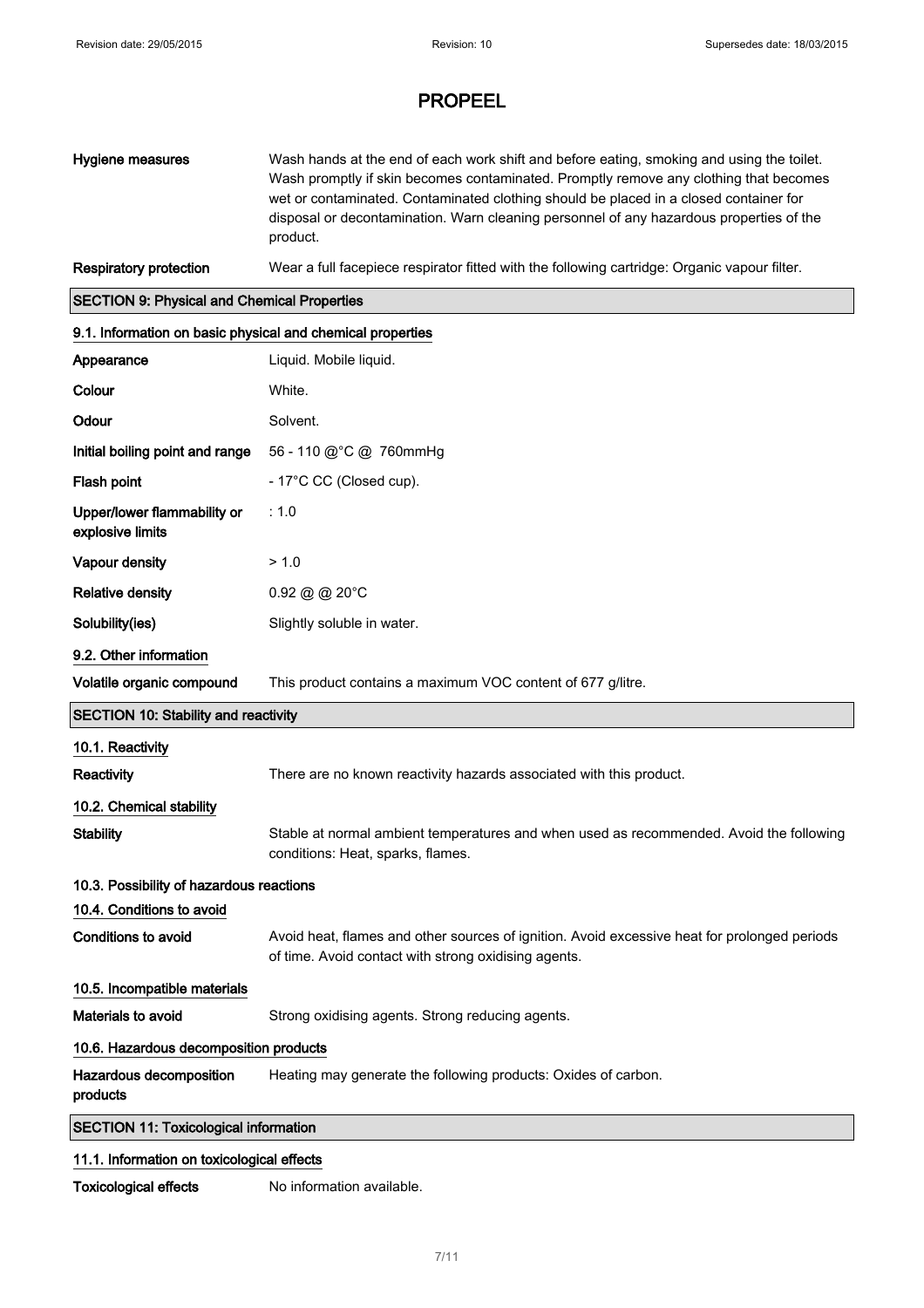| <b>General information</b>                   | Prolonged and repeated contact with solvents over a long period may lead to permanent<br>health problems.                                                                                                                                                                                                                                                       |  |
|----------------------------------------------|-----------------------------------------------------------------------------------------------------------------------------------------------------------------------------------------------------------------------------------------------------------------------------------------------------------------------------------------------------------------|--|
| Inhalation                                   | Harmful: danger of serious damage to health by prolonged exposure through inhalation.<br>Vapours may cause drowsiness and dizziness. Gas or vapour in high concentrations may<br>irritate the respiratory system. Vapours have a narcotic effect. Symptoms following<br>overexposure may include the following: Headache. Fatigue. Dizziness. Nausea, vomiting. |  |
| Ingestion                                    | May cause discomfort if swallowed. May cause stomach pain or vomiting. May cause nausea,<br>headache, dizziness and intoxication. Pneumonia may be the result if vomited material<br>containing solvents reaches the lungs.                                                                                                                                     |  |
| <b>Skin contact</b>                          | Irritating to skin. Prolonged or repeated exposure may cause severe irritation. May be<br>absorbed through the skin.                                                                                                                                                                                                                                            |  |
| Eye contact                                  | Irritating to eyes. Repeated exposure may cause chronic eye irritation.                                                                                                                                                                                                                                                                                         |  |
| Acute and chronic health<br>hazards          | Contains a substance/a group of substances which may damage the unborn child.                                                                                                                                                                                                                                                                                   |  |
| <b>SECTION 12: Ecological Information</b>    |                                                                                                                                                                                                                                                                                                                                                                 |  |
| Ecotoxicity                                  | Not regarded as dangerous for the environment.                                                                                                                                                                                                                                                                                                                  |  |
| 12.1. Toxicity                               |                                                                                                                                                                                                                                                                                                                                                                 |  |
| <b>Toxicity</b>                              | Not considered toxic to fish.                                                                                                                                                                                                                                                                                                                                   |  |
| 12.2. Persistence and degradability          |                                                                                                                                                                                                                                                                                                                                                                 |  |
|                                              | Persistence and degradability The product is not readily biodegradable.                                                                                                                                                                                                                                                                                         |  |
| 12.3. Bioaccumulative potential              |                                                                                                                                                                                                                                                                                                                                                                 |  |
| <b>Bioaccumulative potential</b>             | The product is not bioaccumulating.                                                                                                                                                                                                                                                                                                                             |  |
| 12.4. Mobility in soil                       |                                                                                                                                                                                                                                                                                                                                                                 |  |
| <b>Mobility</b>                              | The product is insoluble in water and will spread on the water surface. The product contains<br>organic solvents which will evaporate easily from all surfaces.                                                                                                                                                                                                 |  |
| 12.5. Results of PBT and vPvB assessment     |                                                                                                                                                                                                                                                                                                                                                                 |  |
| <b>Results of PBT and vPvB</b><br>assessment | This product does not contain any substances classified as PBT or vPvB.                                                                                                                                                                                                                                                                                         |  |
| 12.6. Other adverse effects                  |                                                                                                                                                                                                                                                                                                                                                                 |  |
| <b>SECTION 13: Disposal considerations</b>   |                                                                                                                                                                                                                                                                                                                                                                 |  |
| 13.1. Waste treatment methods                |                                                                                                                                                                                                                                                                                                                                                                 |  |
| <b>Disposal methods</b>                      | Dispose of waste via a licensed waste disposal contractor. Confirm disposal procedures with<br>environmental engineer and local regulations.                                                                                                                                                                                                                    |  |
| <b>SECTION 14: Transport information</b>     |                                                                                                                                                                                                                                                                                                                                                                 |  |
| 14.1. UN number                              |                                                                                                                                                                                                                                                                                                                                                                 |  |
| UN No. (ADR/RID)                             | 1263                                                                                                                                                                                                                                                                                                                                                            |  |
| UN No. (IMDG)                                | 1263                                                                                                                                                                                                                                                                                                                                                            |  |
| UN No. (ICAO)                                | 1263                                                                                                                                                                                                                                                                                                                                                            |  |
| UN No. (ADN)                                 | 1263                                                                                                                                                                                                                                                                                                                                                            |  |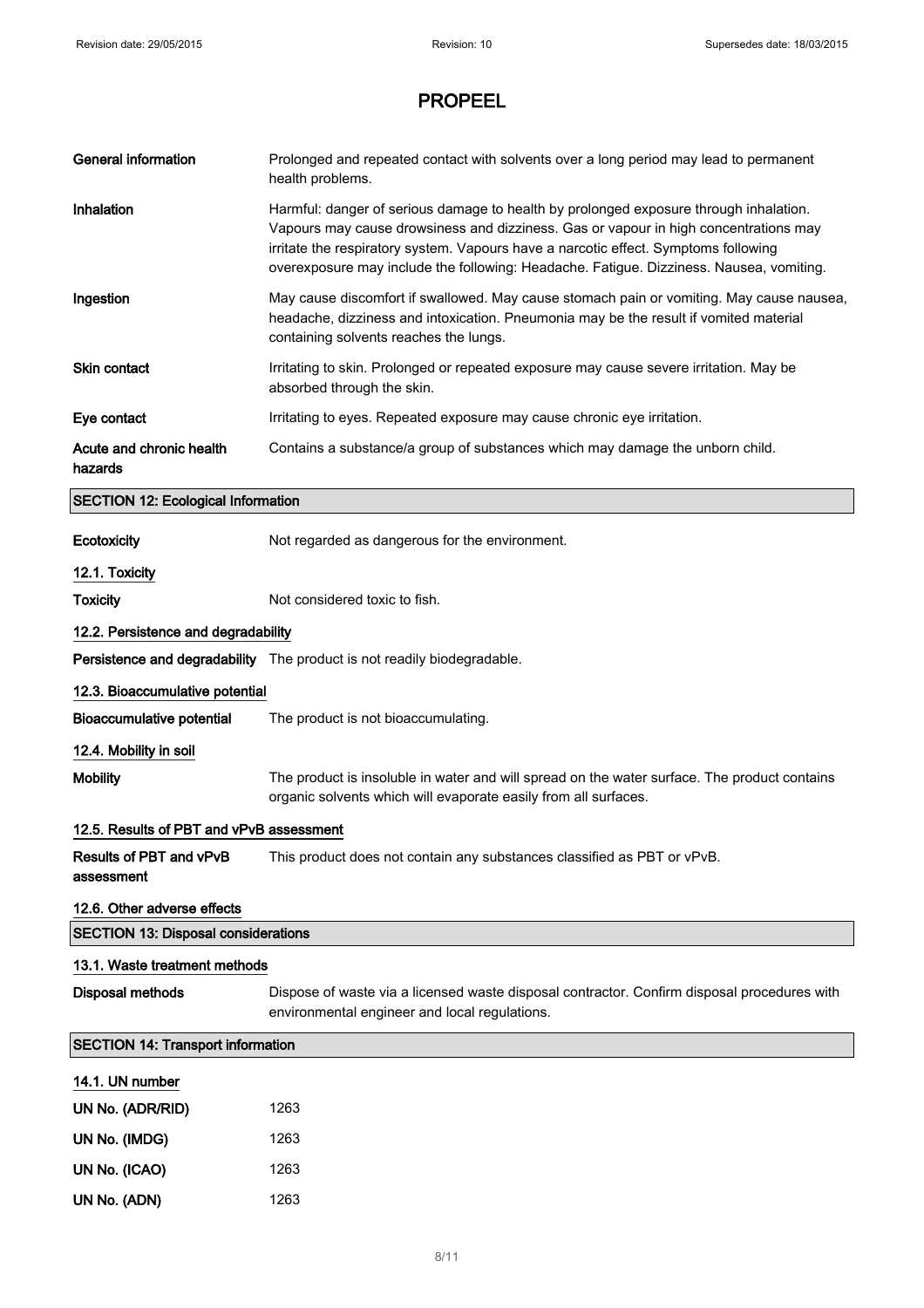### 14.2. UN proper shipping name

| Proper shipping name<br>(ADR/RID)                                             | Paint Related Materials (contains Toluene and Acetone)                             |  |
|-------------------------------------------------------------------------------|------------------------------------------------------------------------------------|--|
| Proper shipping name<br>(IMDG)                                                | Paint Related Materials (contains Toluene and Acetone)                             |  |
|                                                                               | Proper shipping name (ICAO) Paint Related Materials (contains Toluene and Acetone) |  |
|                                                                               | Proper shipping name (ADN) Paint Related Materials (contains Toluene and Acetone)  |  |
| 14.3. Transport hazard class(es)                                              |                                                                                    |  |
| <b>ADR/RID class</b>                                                          | 3                                                                                  |  |
| <b>ADR/RID classification code</b>                                            | F <sub>1</sub>                                                                     |  |
| <b>ADR/RID label</b>                                                          | 3                                                                                  |  |
| <b>IMDG class</b>                                                             | 3                                                                                  |  |
| ICAO class/division                                                           | 3                                                                                  |  |
| <b>ADN class</b>                                                              | 3                                                                                  |  |
| <b>Transport labels</b>                                                       |                                                                                    |  |
|                                                                               |                                                                                    |  |
| 14.4. Packing group                                                           |                                                                                    |  |
| ADR/RID packing group                                                         | $\mathbf{H}$                                                                       |  |
| <b>IMDG packing group</b>                                                     | $\mathbf{H}$                                                                       |  |
| ADN packing group                                                             | Ш                                                                                  |  |
| ICAO packing group                                                            | Ш                                                                                  |  |
| 14.5. Environmental hazards                                                   |                                                                                    |  |
| Environmentally hazardous substance/marine pollutant                          |                                                                                    |  |
| No.                                                                           |                                                                                    |  |
| 14.6. Special precautions for user                                            |                                                                                    |  |
| EmS                                                                           | $F-E$ , S-E                                                                        |  |
| ADR transport category                                                        | 2                                                                                  |  |
| <b>Emergency Action Code</b>                                                  | $\cdot$ 3YE                                                                        |  |
| <b>Hazard Identification Number</b><br>(ADR/RID)                              | 33                                                                                 |  |
| <b>Tunnel restriction code</b>                                                | (D/E)                                                                              |  |
| 14.7. Transport in bulk according to Annex II of MARPOL73/78 and the IBC Code |                                                                                    |  |
| <b>SECTION 15: Regulatory information</b>                                     |                                                                                    |  |

15.1. Safety, health and environmental regulations/legislation specific for the substance or mixture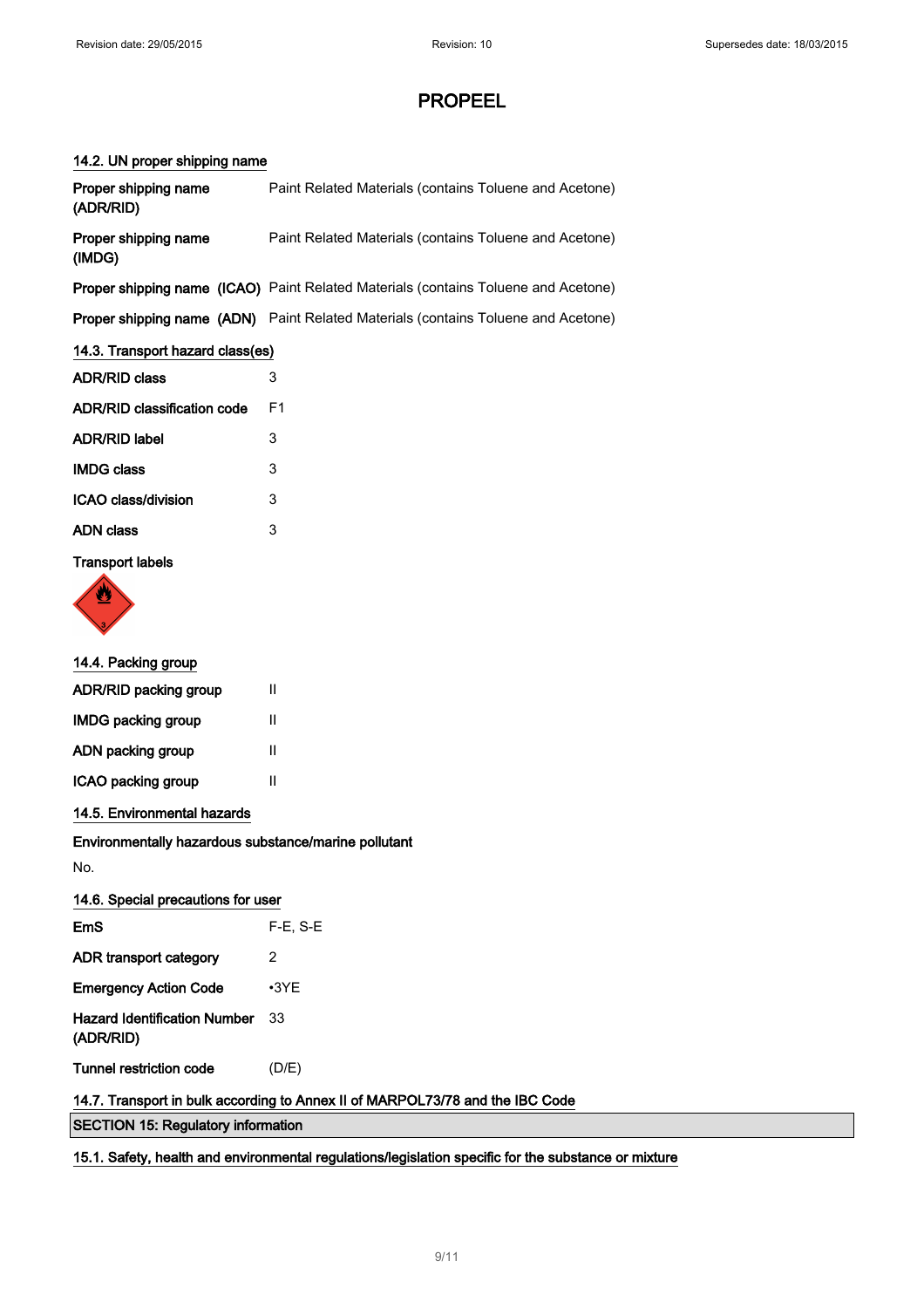| <b>National regulations</b> | Control of Substances Hazardous to Health Regulations 2002 (as amended).<br>The Carriage of Dangerous Goods and Use of Transportable Pressure Equipment<br>Regulations 2009 (SI 2009 No. 1348) (as amended) ["CDG 2009"].                                                                                                                                                                                  |
|-----------------------------|------------------------------------------------------------------------------------------------------------------------------------------------------------------------------------------------------------------------------------------------------------------------------------------------------------------------------------------------------------------------------------------------------------|
| EU legislation              | Regulation (EC) No 1907/2006 of the European Parliament and of the Council of 18<br>December 2006 concerning the Registration, Evaluation, Authorisation and Restriction of<br>Chemicals (REACH) (as amended).<br>Regulation (EC) No 1272/2008 of the European Parliament and of the Council of 16<br>December 2008 on classification, labelling and packaging of substances and mixtures (as<br>amended). |
| Guidance                    | Workplace Exposure Limits EH40.<br>Safety Data Sheets for Substances and Preparations.<br>Approved Classification and Labelling Guide (Sixth edition) L131.                                                                                                                                                                                                                                                |

### 15.2. Chemical safety assessment

No chemical safety assessment has been carried out.

## SECTION 16: Other information

| Abbreviations and acronyms<br>used in the safety data sheet | RID: Regulation Concerning the International Transport of Dangerous Goods by Rail.<br>ADR: European Agreement concerning the International Carriage of dangerous Goods by                                                   |
|-------------------------------------------------------------|-----------------------------------------------------------------------------------------------------------------------------------------------------------------------------------------------------------------------------|
|                                                             | Road.                                                                                                                                                                                                                       |
|                                                             | IMDG: International Maritime Code for Dangerous Goods.                                                                                                                                                                      |
|                                                             | GHS: Globally Harmonized System of Classification and Labelling of Chemicals.                                                                                                                                               |
|                                                             | EINECS: European Inventory of Existing Commercial Chemical Substances.                                                                                                                                                      |
|                                                             | <b>CAS: Chemical Abstract Service.</b>                                                                                                                                                                                      |
|                                                             | DNEL: Derived No-Effect Level.                                                                                                                                                                                              |
|                                                             | PNEC: Predicted No-Effect Concentration.                                                                                                                                                                                    |
|                                                             | LD50: Lethal dose, 50 percent.                                                                                                                                                                                              |
|                                                             | LC50: Lethal concentration, 50 percent.                                                                                                                                                                                     |
|                                                             | WEL: Workplace Exposure Limit.                                                                                                                                                                                              |
|                                                             | STEL: Short Term Exposure Limit.                                                                                                                                                                                            |
|                                                             | TWA: Time Weighted Average.                                                                                                                                                                                                 |
|                                                             | PBT: Persistent Bioaccumulative Toxic.                                                                                                                                                                                      |
|                                                             | vPvB: Very Persistent and Very Bioaccumulative.                                                                                                                                                                             |
| <b>General information</b>                                  | For further information or advice contact our technical service line during regular office hours<br>on 0121-524-1000.                                                                                                       |
|                                                             | This safety data sheet has been compiled for the product as supplied, properties and hazards<br>will vary if the product is diluted with water or mixed with any other material.                                            |
| <b>Revision comments</b>                                    | The information contained herein is based on known available data believed to be reliable but<br>does not constitute the users own assessment of the work place risk as required by other<br>Health and Safety Legislation. |
| <b>Revision date</b>                                        | 29/05/2015                                                                                                                                                                                                                  |
| Revision                                                    | 10                                                                                                                                                                                                                          |
| Supersedes date                                             | 18/03/2015                                                                                                                                                                                                                  |
| <b>SDS</b> status                                           | Approved.                                                                                                                                                                                                                   |
| Signature                                                   | Health and Safety Manager                                                                                                                                                                                                   |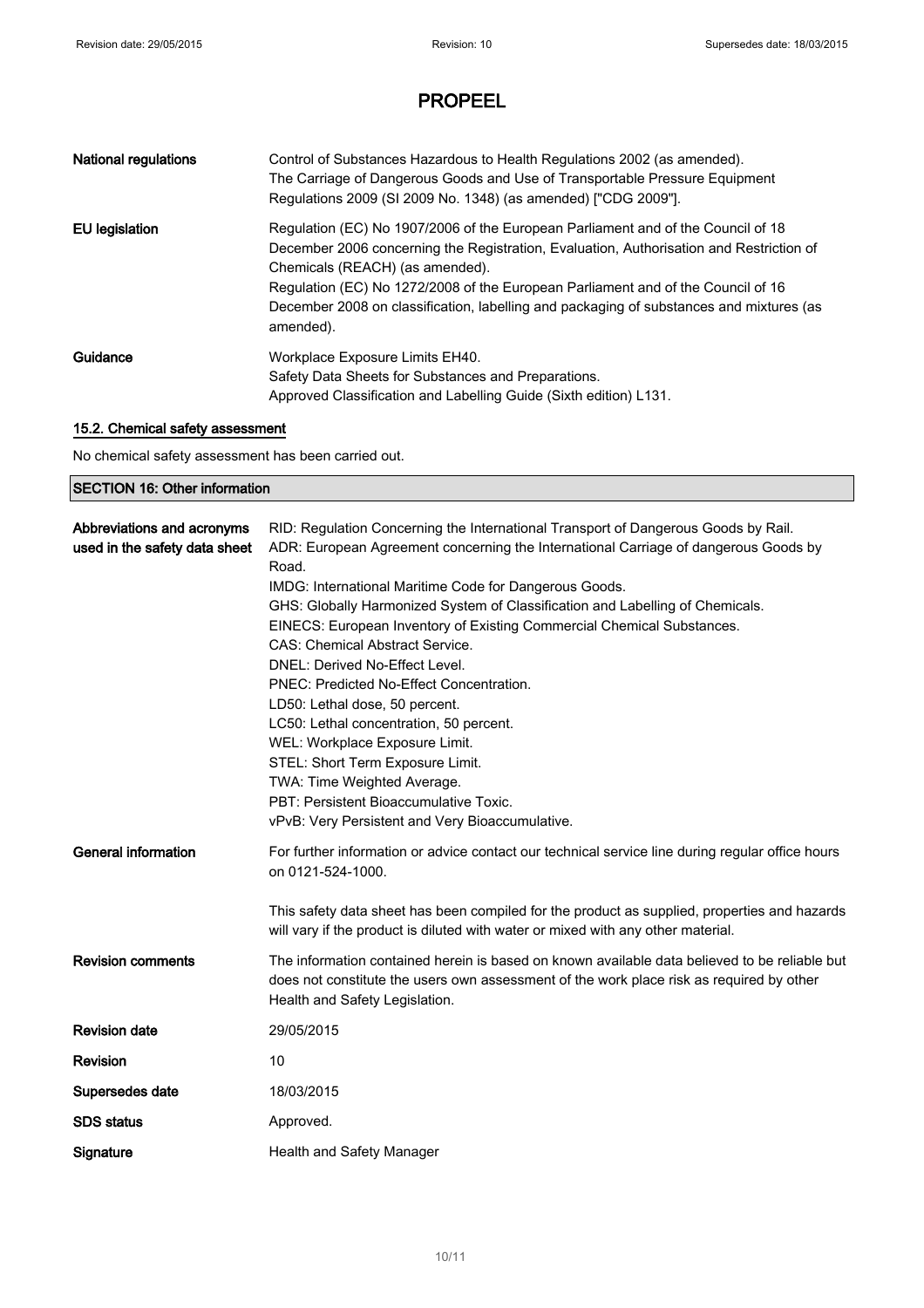| Risk phrases in full      | R <sub>11</sub> Highly flammable.                                                |  |
|---------------------------|----------------------------------------------------------------------------------|--|
|                           | R36 Irritating to eyes.                                                          |  |
|                           | R38 Irritating to skin.                                                          |  |
|                           | R48/20 Harmful: danger of serious damage to health by prolonged exposure through |  |
|                           | inhalation.                                                                      |  |
|                           | R63 Possible risk of harm to the unborn child.                                   |  |
|                           | R65 Harmful: may cause lung damage if swallowed.                                 |  |
|                           | R66 Repeated exposure may cause skin dryness or cracking.                        |  |
|                           | R67 Vapours may cause drowsiness and dizziness.                                  |  |
| Hazard statements in full | H225 Highly flammable liquid and vapour.                                         |  |
|                           | H304 May be fatal if swallowed and enters airways.                               |  |
|                           | H315 Causes skin irritation.                                                     |  |
|                           | H319 Causes serious eye irritation.                                              |  |
|                           | H336 May cause drowsiness or dizziness.                                          |  |
|                           | H361d Suspected of damaging the unborn child.                                    |  |
|                           | H373 May cause damage to organs through prolonged or repeated exposure.          |  |

This information relates only to the specific material designated and may not be valid for such material used in combination with any other materials or in any process. Such information is, to the best of the company's knowledge and belief, accurate and reliable as of the date indicated. However, no warranty, guarantee or representation is made to its accuracy, reliability or completeness. It is the user's responsibility to satisfy himself as to the suitability of such information for his own particular use.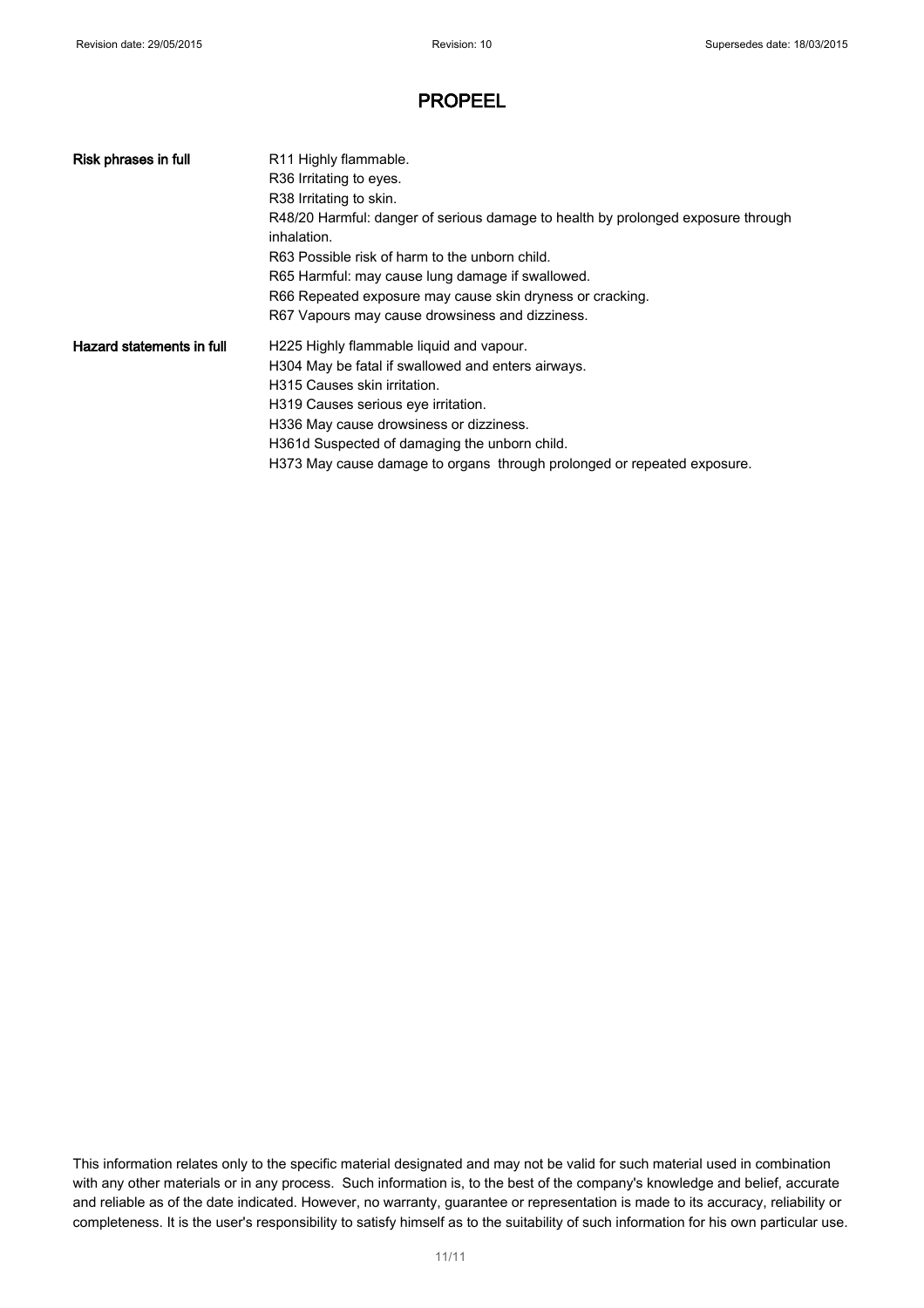## Pro Peel Product code G4602 *Formerly known as Gramos Product Code 6112.*  Solvent based peelable coating



#### **PRODUCT DESCRIPTION**

**PROPEEL** is a white pigmented temporary protective coating designed for application to all smooth, clean, metal spray booth walls in order to provide an easy method of booth maintenance

The dried film is readily peelable and enables even heavy overspray deposits to be quickly and cleanly removed.

Exposed areas can then be touched in or the entire area re-sprayed as necessary. By providing a white, light reflective surface better working conditions are obtained making for a consistent achievement of high quality work.

#### **FEATURES & BENEFITS**

- Strong easily peelable film.
- Enables heavy overspray to be removed quickly and cleanly.
- \* Light reflective surface for better working conditions.
- \* Reduces maintenance time.
- Heavily contaminated areas may be cut and painted in.

#### **DIRECTIONS FOR USE**

Use as supplied, stirring thoroughly before use to disperse any settled pigment.

Apply by conventional spraying techniques using normal pressure spraying equipment, pot pressure 20psi (1-2 bar), air pressure 40-60psi (3-4 bar); and using a 70 thou (1.78mm) tip, with appropriate air cap and needle.

Apply a double pass, wet on wet, to give a dense white film. Do not dry spray as this may lead to some film shrinkage and poor peelability.

Do not use suction feed guns.

Do not apply to painted or plastic surfaces.

After use clean all equipment with 6118 THINNERS

#### **COVERAGE**

2-3 square metres/litre, at 2-3thou (0.05-0.076mm) dry film thickness.

#### **SPECIAL STORAGE**

Store in a cool place in compliance with Petroleum Consolidation Act 1928 and Amendments, or Local/National Highly Flammable Liquids Regulations.

Protect from freezing.

**GRAMOS APPLIED LTD**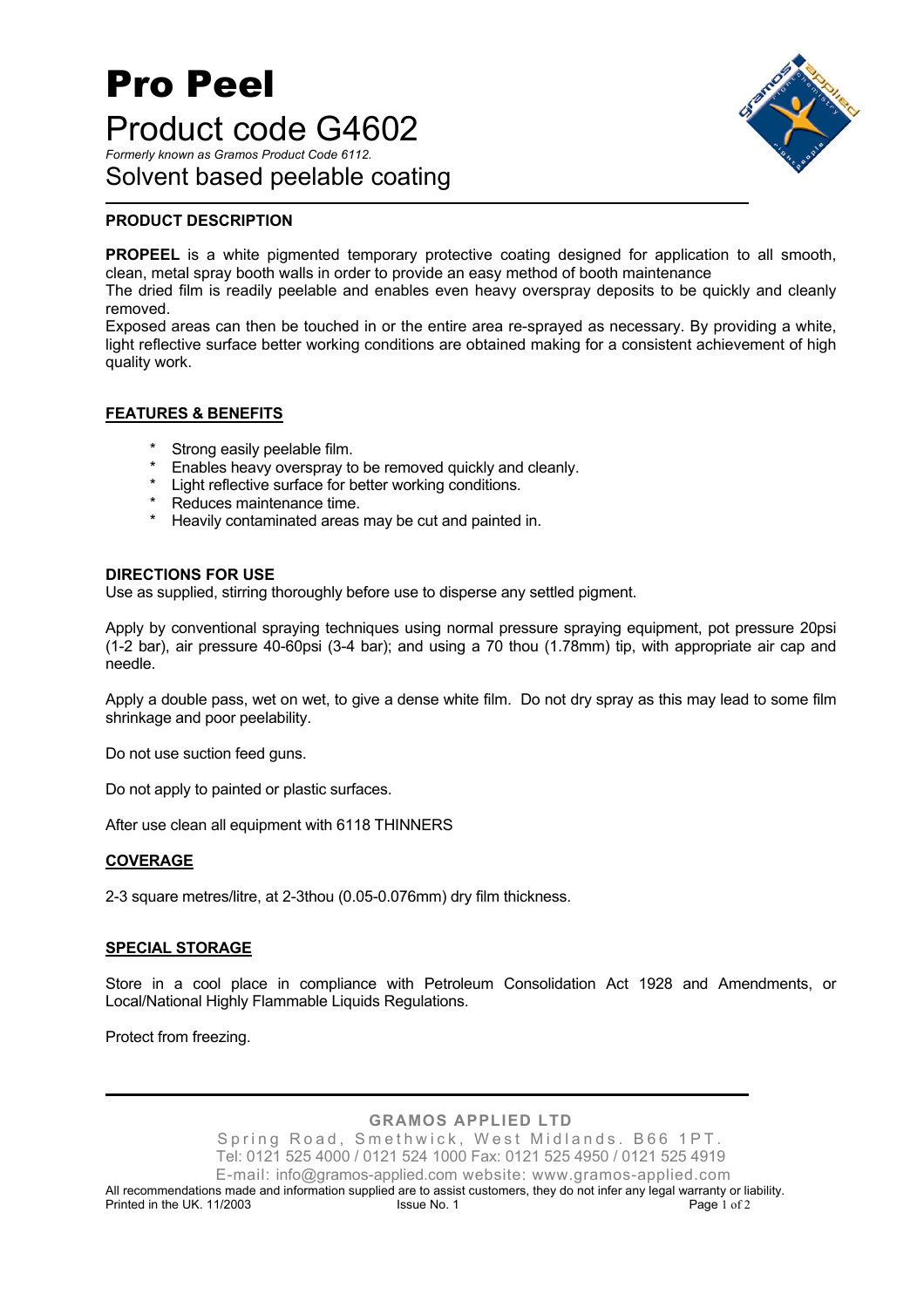# Pro Peel

#### **WARNING**

**Solvent based peelable coatings are not generally suitable for application to painted, plastic, or lacquered surfaces, and MUST be carefully patch tested before use to ensure no surface attack occurs and the product remains easily peelable after normal usage conditions.** 

**Any use of these products on solvent sensitive surfaces where natural evaporation of the solvent may be retarded can lead to aggravated solvent attack, for instance, seepage under a mask.** 

#### **HEALTH AND SAFETY INFORMATION – SEE SEPARATE HEALTH AND SAFETY SHEET**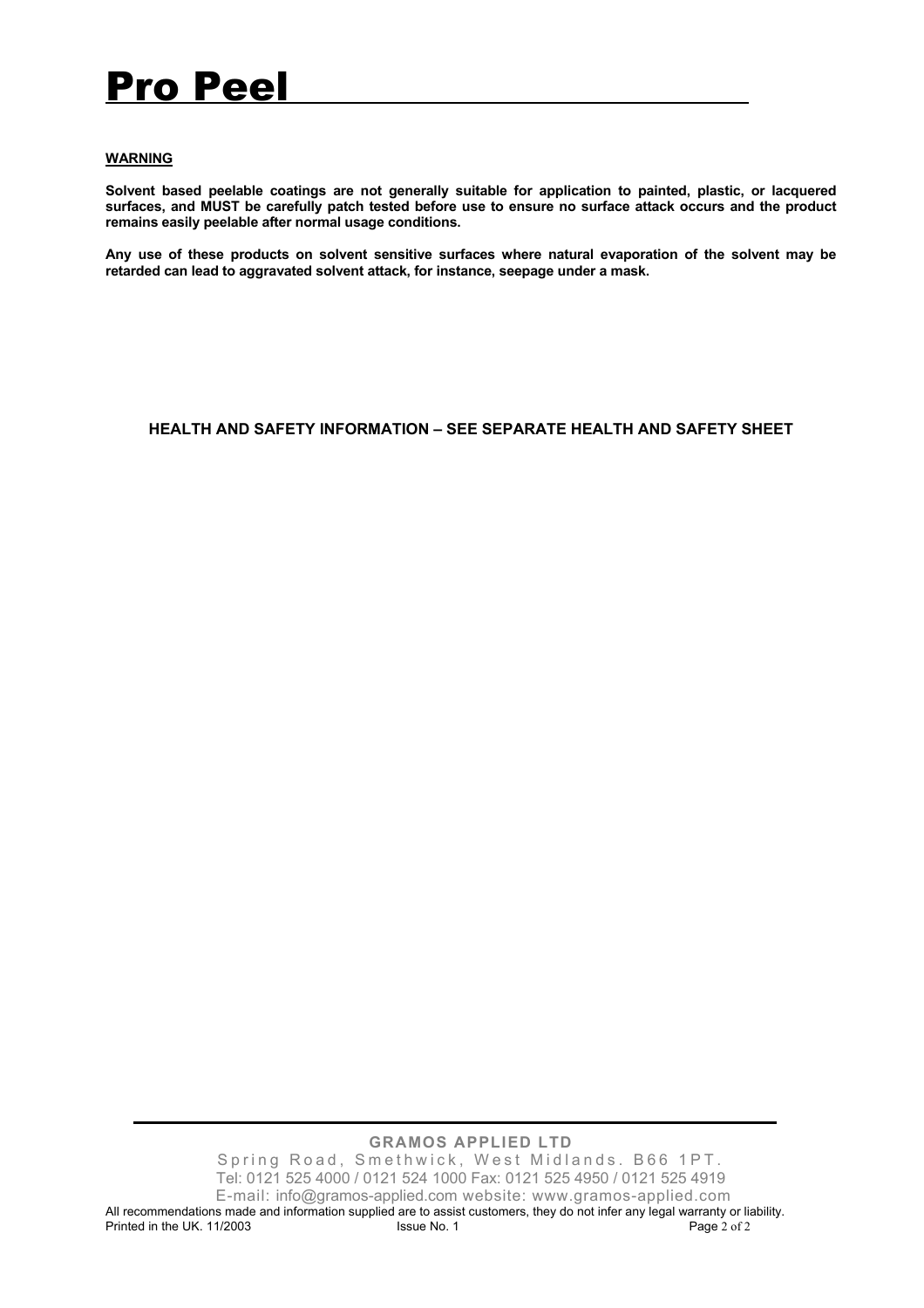## **TECHNICAL DATA SHEET**

## **PRONATUR ORANGE SOLVENT**

## **Biodegradable Degreasing & Cleaning Solvent**

## **Description**

**Pronatur Orange Solvent** is a specially formulated blend of degreasing solvents and citrus based cleaning agents designed for use in industrial applications. The product offers superior penetration and cleaning of difficult to remove contaminants, mineral oils, greases, tar/bitumen, semi-cured adhesives and sealants, uncured paints/varnishes and oil based printing inks.

**Pronatur Orange Solvent** is fully biodegradable and not miscible, but can be washed off with water therefore making it ideal for use where oil / water separation equipment is employed to minimise waste disposal. The products high flash point facilitates use in recirculating parts washers and ultrasonic baths where fluid loss through evaporation will be kept to a minimum.

**Pronatur Orange Solvent** is supplied ready for use in both liquid and Co<sub>2</sub> propelled aerosol formats.

## **Outstanding Features**

- Biodegradable
- Non Flammable
- Low residue
- Contains no chlorinated solvents
- Water rinse able

## **Applications**

- - Removal of The Cils & greases
		- Bitumen and carbon residues
		- Waxes
		- Semi-cured Adhesives
			-
			- Sealants
			- Oil based paints
			- Printing inks
- Dip tanks
- Parts washers
- Ultrasonic baths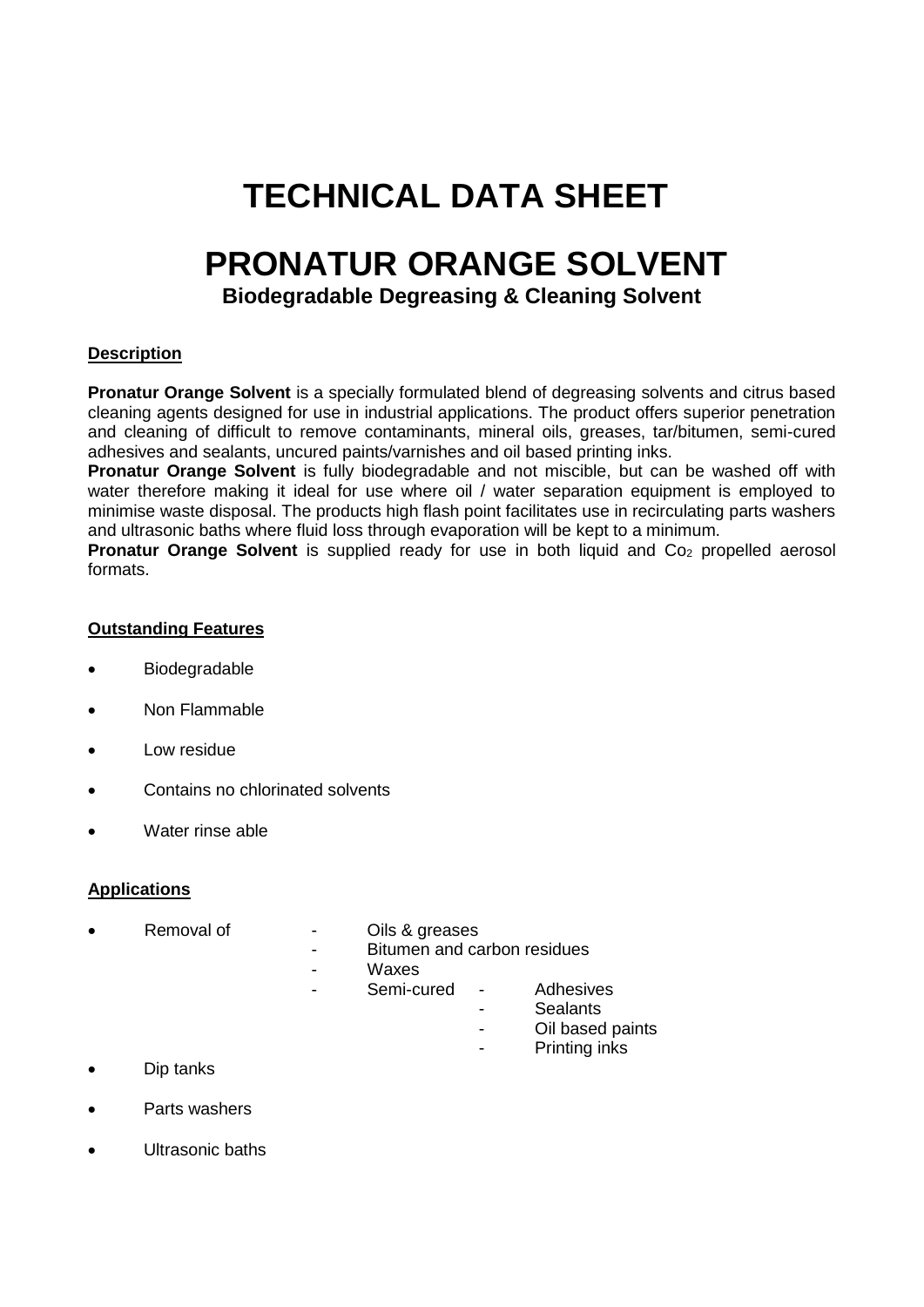## **TECHNICAL DATA**

## **PRONATUR ORANGE SOLVENT**

**Biodegradable Degreasing & Cleaning Solvent**

## **Directions for use**

**Pronatur Orange Solvent** is supplied ready for use and can be applied manually, brush, cloth, sponge etc or by using suitable application equipment e.g. spray systems, dip tanks, recirculating parts washers etc. Allow contact time for the product to penetrate the contaminant before removal. **Pronatur Orange Solvent** is water rinseable but not water emulsifiable. This allows for the product and contaminant to be washed off leaving a clean residue free surface and for phase separation to occur where an interceptor tank is employed to minimise waste disposal.

**Note**: Compatibility testing is advised prior to use where prolonged contact with plastics or rubbers is envisaged.

## **Typical Characteristics**

| Appearance                 |    | Pale yellow liquid |
|----------------------------|----|--------------------|
| Odour                      | I  | Oranges            |
| Specific gravity           |    | 0.8                |
| pH                         |    | 7.0                |
| Dielectric strength        | ÷  | 50kv               |
| Flash point                |    | $69^{\circ}$ C     |
| Auto ignition temperature  |    | $>230^{\circ}$ C   |
| Evaporation rate (water=1) |    | 0.06               |
| Solubility in water        | ×, | Insoluble          |

#### **Approved to:**

## **BS4870 part 2 for degreasing aluminium prior to welding**

## **Rolls Royce CSS255 (Non-Halogenated Organic Solvent Cleaners)**

## **OCNS listed (Offshore Chemical Notification Scheme) for products suitable for use offshore**

#### **Health & Safety**

Further Technical Data and Health & Safety (COSHH, MSDS) is available from the Technical Department Orapi Limited, Unit 1, Rosse Street, Bradford, BD8 9AS, West Yorkshire, England. Telephone +44 (0) 1274 822000 Fax +44 (0) 1274 822002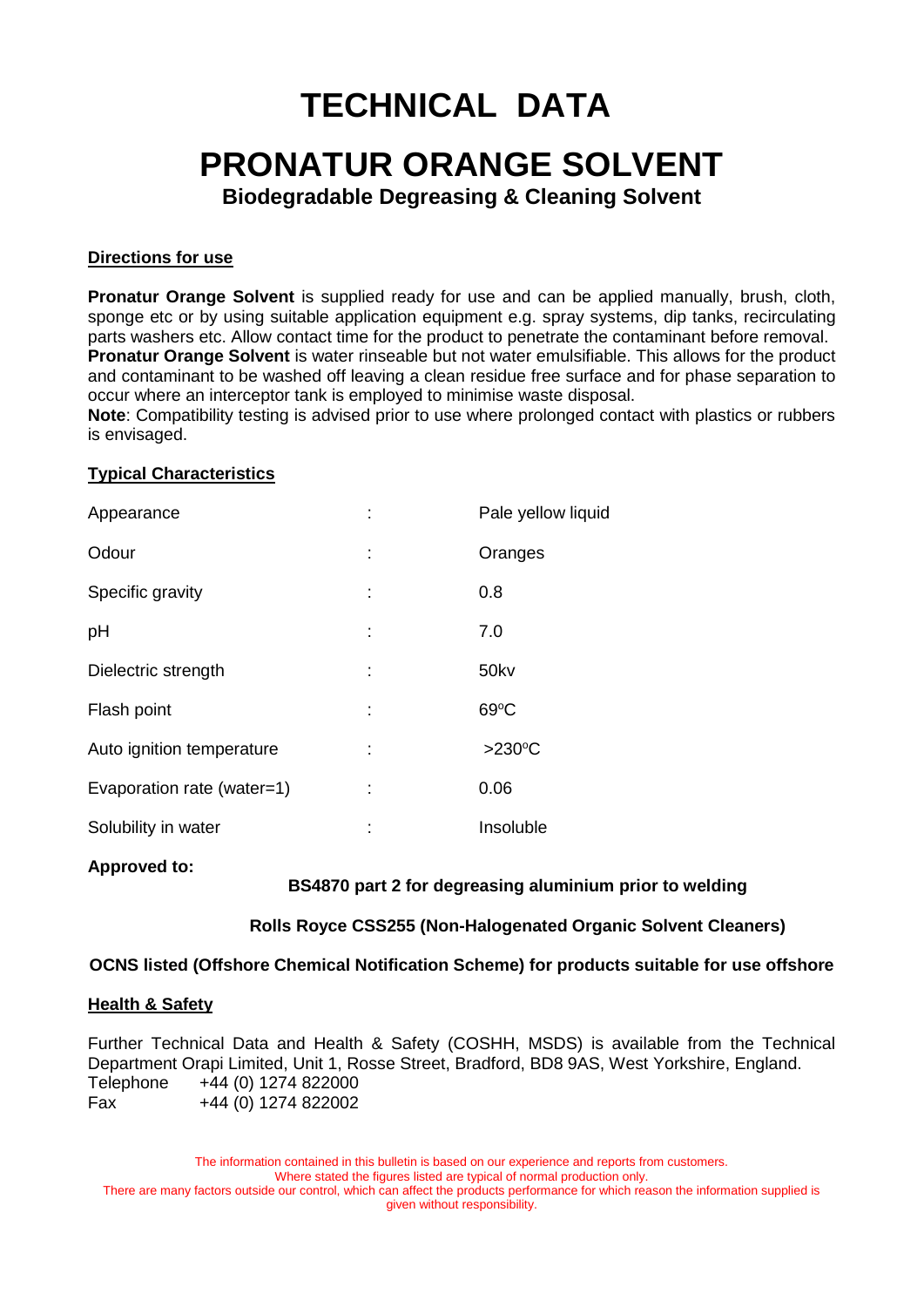## SAFETY DATA SHEET PRONATUR ORANGE SOLVENT

#### SECTION 1: IDENTIFICATION OF THE SUBSTANCE/MIXTURE AND OF THE COMPANY/UNDERTAKING

#### 1.1. Product identifier

| 1.2. Relevant identified uses of the substance or mixture and uses advised against |                                                |  |
|------------------------------------------------------------------------------------|------------------------------------------------|--|
| Product No.                                                                        | SLO128, SLO132, SLO136, SLO140, SLO119, SLO120 |  |
| Product Name                                                                       | PRONATUR ORANGE SOLVENT                        |  |

Identified uses Cleaning agent

#### 1.3. Details of the supplier of the safety data sheet

| Supplier: | ORAPI APPLIED LIMITED,          |
|-----------|---------------------------------|
|           | SPRING ROAD,                    |
|           | SMETHWICK,                      |
|           | WEST MIDLANDS, B66 1PT, ENGLAND |
|           | Tel: 0121-525-4000              |
|           | Fax: 0121-525-4919              |
|           | Lee Baughan                     |
|           | lee.baughan@orapiapplied.com    |
|           |                                 |

1.4. Emergency telephone number

0121 525 4000 (09:00 - 17:00 hrs)

#### SECTION 2: HAZARDS IDENTIFICATION

#### 2.1. Classification of the substance or mixture

Classification (1999/45/EEC) Not classified.

#### 2.2. Label elements

| <b>Risk Phrases</b> |     |                 |
|---------------------|-----|-----------------|
|                     | NC. | Not classified. |
| Safety Phrases      |     |                 |
|                     | NC. | Not classified. |

#### 2.3. Other hazards

#### SECTION 3: COMPOSITION/INFORMATION ON INGREDIENTS

#### 3.2. Mixtures

#### SECTION 4: FIRST AID MEASURES

#### 4.1. Description of first aid measures

Inhalation.

Remove victim immediately from source of exposure. Move the exposed person to fresh air at once. Get medical attention if any discomfort continues.

Ingestion

Immediately rinse mouth and drink plenty of water or milk. Keep person under observation. Do not induce vomiting. If vomiting occurs, keep head low. Transport immediately to hospital and bring along these instructions.

Skin Contact

Wash off promptly and flush contaminated skin with water. Promptly remove clothing if soaked through and flush skin with water. Eye Contact

Immediately flush with plenty of water for up to 15 minutes. Remove any contact lenses and open eyes wide apart.

#### 4.2. Most important symptoms and effects, both acute and delayed

**Inhalation** No specific symptoms noted. Ingestion No specific symptoms noted. Skin Contact No specific symptoms noted.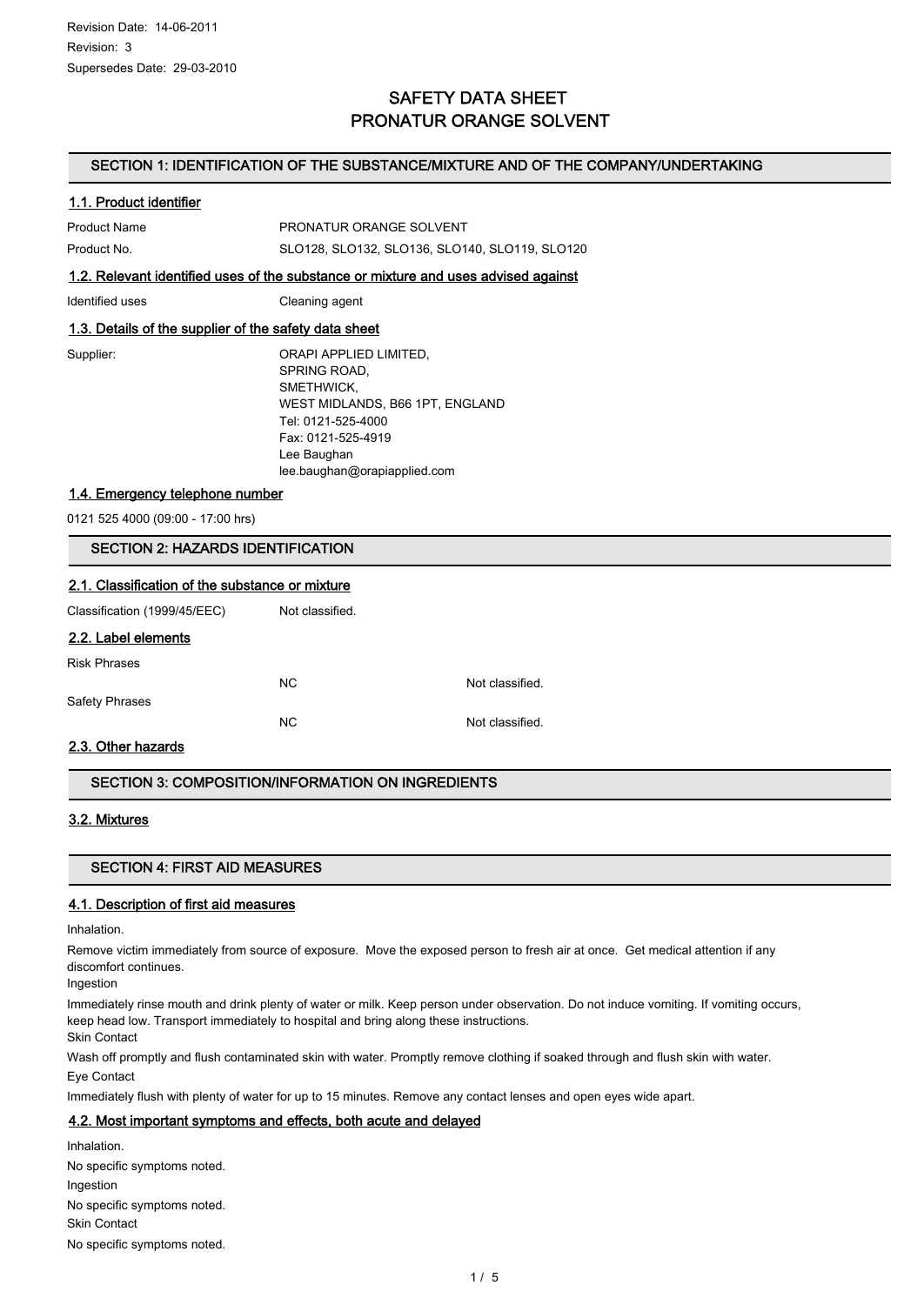Eye Contact

Visual disturbances including blurred vision

#### 4.3. Indication of any immediate medical attention and special treatment needed

No specific first aid measures noted.

#### SECTION 5: FIREFIGHTING MEASURES

#### 5.1. Extinguishing media

Extinguishing Media Extinguish with alcohol-resistant foam, carbon dioxide, dry powder or water fog.

#### 5.2. Special hazards arising from the substance or mixture

Hazardous Combustion Products None under normal conditions. During fire, toxic gases (CO, CO2) are formed. Unusual Fire & Explosion Hazards

No unusual fire or explosion hazards noted.

#### 5.3. Advice for firefighters

Special Fire Fighting Procedures Move container from fire area if it can be done without risk. Containers close to fire should be removed or cooled with water.

Protective Measures In Fire

Wear full protective clothing.

#### SECTION 6: ACCIDENTAL RELEASE MEASURES

#### 6.1. Personal precautions, protective equipment and emergency procedures

Avoid inhalation of vapours and contact with skin and eyes. Provide adequate ventilation.

#### 6.2. Environmental precautions

Do not discharge into drains, water courses or onto the ground.

#### 6.3. Methods and material for containment and cleaning up

Absorb in vermiculite, dry sand or earth and place into containers.

#### 6.4. Reference to other sections

#### SECTION 7: HANDLING AND STORAGE

#### 7.1. Precautions for safe handling

Avoid contact with skin and eyes. Avoid inhalation of vapours and spray mists. Provide good ventilation.

#### 7.2. Conditions for safe storage, including any incompatibilities

Keep in original container. Avoid contact with oxidising agents. Store in a cool and well-ventilated place. Storage Class

Chemical storage.

#### 7.3. Specific end use(s)

#### SECTION 8: EXPOSURE CONTROLS/PERSONAL PROTECTION

#### 8.1. Control parameters

Ingredient Comments No exposure limits noted for ingredient(s).

#### 8.2. Exposure controls

Protective Equipment



Respiratory Equipment

No specific recommendation made, but respiratory protection may still be required under exceptional circumstances when excessive air contamination exists.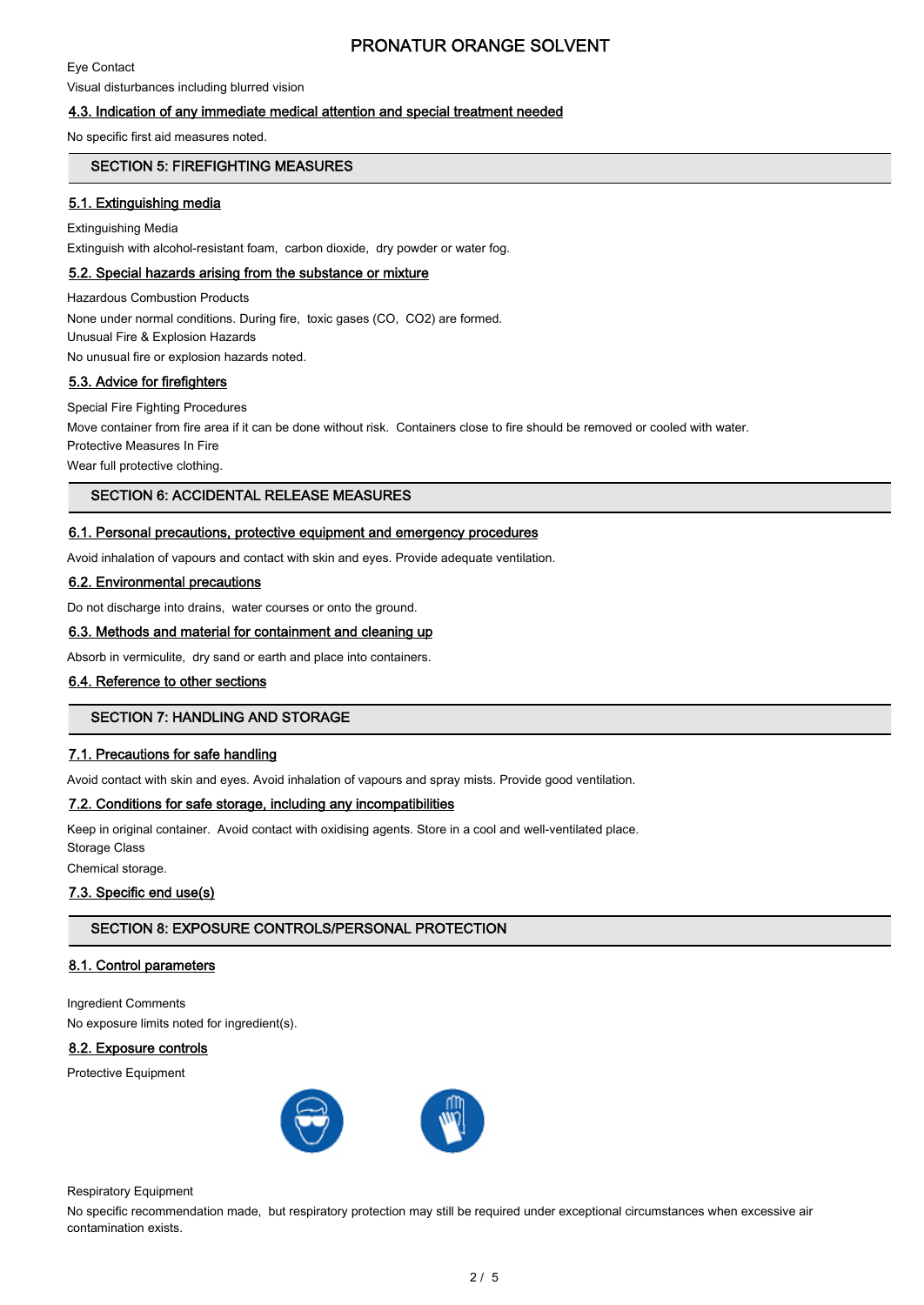Hand Protection

For prolonged or repeated skin contact use suitable protective gloves.

Eye Protection

Wear approved chemical safety goggles where eye exposure is reasonably probable.

Hygiene Measures

Wash at the end of each work shift and before eating, smoking and using the toilet.

## SECTION 9: PHYSICAL AND CHEMICAL PROPERTIES

#### 9.1. Information on basic physical and chemical properties

| Appearance                    | Clear liquid           |
|-------------------------------|------------------------|
| Colour                        | Light (or pale) Yellow |
| Odour                         | Orange.                |
| Solubility                    | Immiscible with water  |
| <b>Relative Density</b>       | 0.8                    |
| Vapour Density (Air=1)        | 4.5                    |
| <b>Evaporation Rate</b>       | 0.06                   |
| pH-Value, Conc. Solution      | 7                      |
| Flash Point (°C)              | $69^{\circ}c$          |
| Flammability Limit - Lower(%) | 0.6                    |
| Flammability Limit - Upper(%) | 0.7                    |
|                               |                        |

#### 9.2. Other information

#### SECTION 10: STABILITY AND REACTIVITY

#### 10.1. Reactivity

No specific reactivity hazards associated with this product.

#### 10.2. Chemical stability

No particular stability concerns. Stable under normal temperature conditions and recommended use.

#### 10.3. Possibility of hazardous reactions

#### 10.4. Conditions to avoid

Avoid contact with strong oxidisers. Avoid heat, flames and other sources of ignition. Avoid exposure to high temperatures or direct sunlight.

#### 10.5. Incompatible materials

Materials To Avoid

Strong oxidising substances. Acids, oxidising.

#### 10.6. Hazardous decomposition products

During fire, toxic gases (CO, CO2) are formed.

#### SECTION 11: TOXICOLOGICAL INFORMATION

#### 11.1. Information on toxicological effects

Inhalation

Not relevant at normal room temperatures. When heated, irritating vapours may be formed.

Ingestion.

No harmful effects expected in amounts likely to be ingested by accident.

Skin Contact

May cause defatting of the skin, but is not an irritant. Prolonged contact may cause dryness of the skin.

Eye Contact

Spray and vapour in the eyes may cause irritation and smarting.

#### SECTION 12: ECOLOGICAL INFORMATION

Ecotoxicity:

Not regarded as dangerous for the environment.

12.1. Toxicity

#### 12.2. Persistence and degradability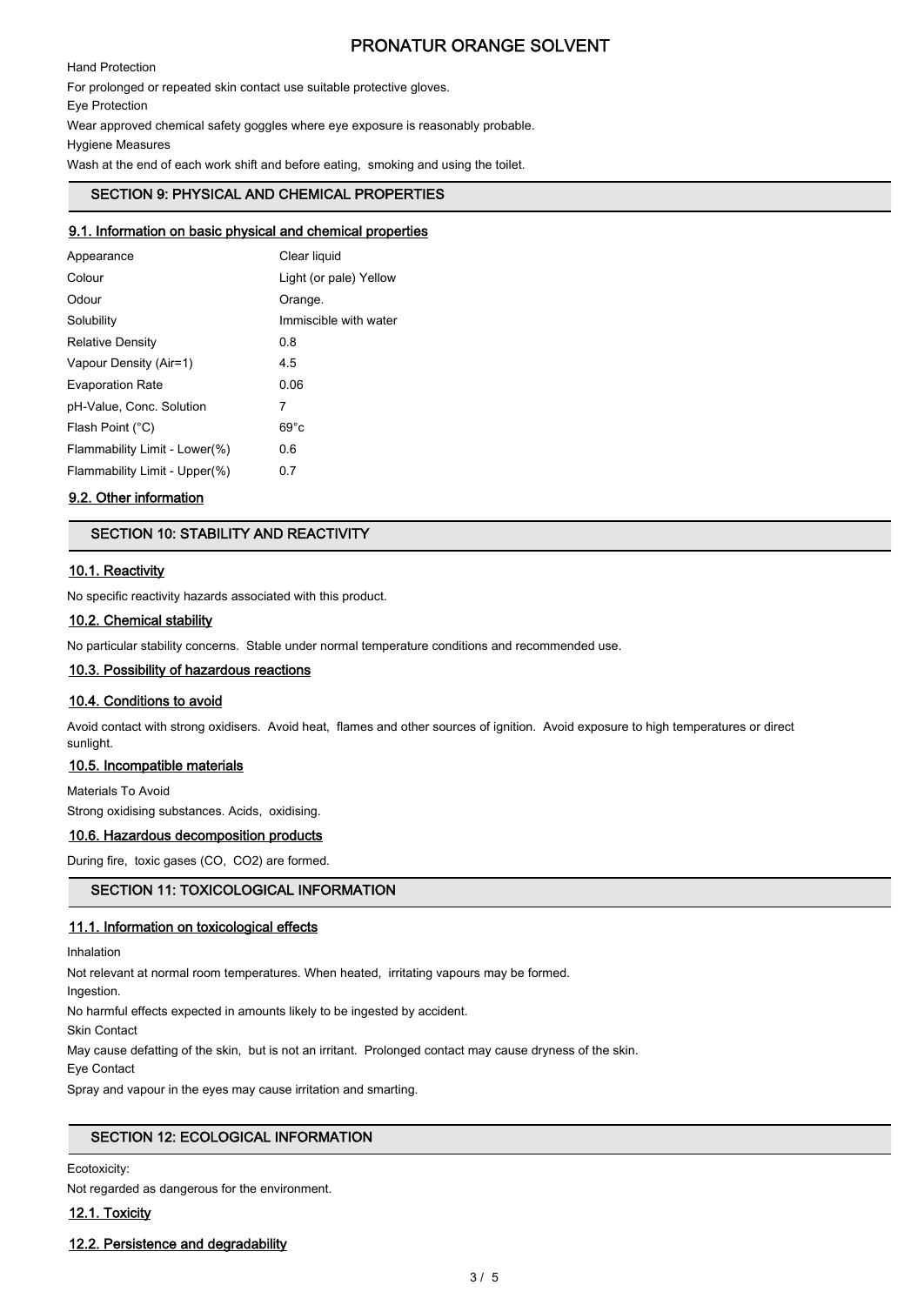#### 12.3. Bioaccumulative potential

#### 12.4. Mobility in soil

#### 12.5. Results of PBT and vPvB assessment

#### 12.6. Other adverse effects

#### SECTION 13: DISPOSAL CONSIDERATIONS

#### 13.1. Waste treatment methods

Dispose of waste and residues in accordance with local authority requirements. Contact specialist disposal companies.

#### SECTION 14: TRANSPORT INFORMATION

General The product is not covered by international regulation on the transport of dangerous goods (IMDG, IATA, ADR/RID). Road Transport Notes Not Classified Sea Transport Notes Not classified.

#### 14.1. UN number

#### 14.2 UN Proper shipping name

14.3 Transport hazard class(es)

#### 14.4. Packing group

14.5. Environmental hazards

#### 14.6. Special precautions for user

#### 14.7. Transport in bulk according to Annex II of MARPOL73/78 and the IBC Code

#### SECTION 15: REGULATORY INFORMATION

#### 15.1. Safety, health and environmental regulations/legislation specific for the substance or mixture

Uk Regulatory References

Chemicals (Hazard Information & Packaging) Regulations.

Statutory Instruments

The Chemicals (Hazard Information and Packaging for Supply) Regulations 2009 (S.I 2009 No. 716). Control of Substances Hazardous to Health.

Approved Code Of Practice

Safety Data Sheets for Substances and Preparations. Classification and Labelling of Substances and Preparations Dangerous for Supply. Guidance Notes

Workplace Exposure Limits EH40. CHIP for everyone HSG(108).

EU Legislation

Dangerous Preparations Directive 1999/45/EC.

National Regulations

The Chemicals (Hazard Information and Packaging for Supply) Regulations 2002. No. 1689. Control of Substances Hazardous to Health Regulations 2002 (as amended)

#### 15.2. Chemical Safety Assessment

## SECTION 16: OTHER INFORMATION

| <b>Revision Date</b>            | 14-06-2011                |
|---------------------------------|---------------------------|
| Revision                        | 3                         |
| Supersedes Date                 | 29-03-2010                |
| <b>Safety Data Sheet Status</b> | Approved.                 |
|                                 | 14-06-2011                |
| Signature                       | Health and Safety Manager |
| <b>Risk Phrases In Full</b>     |                           |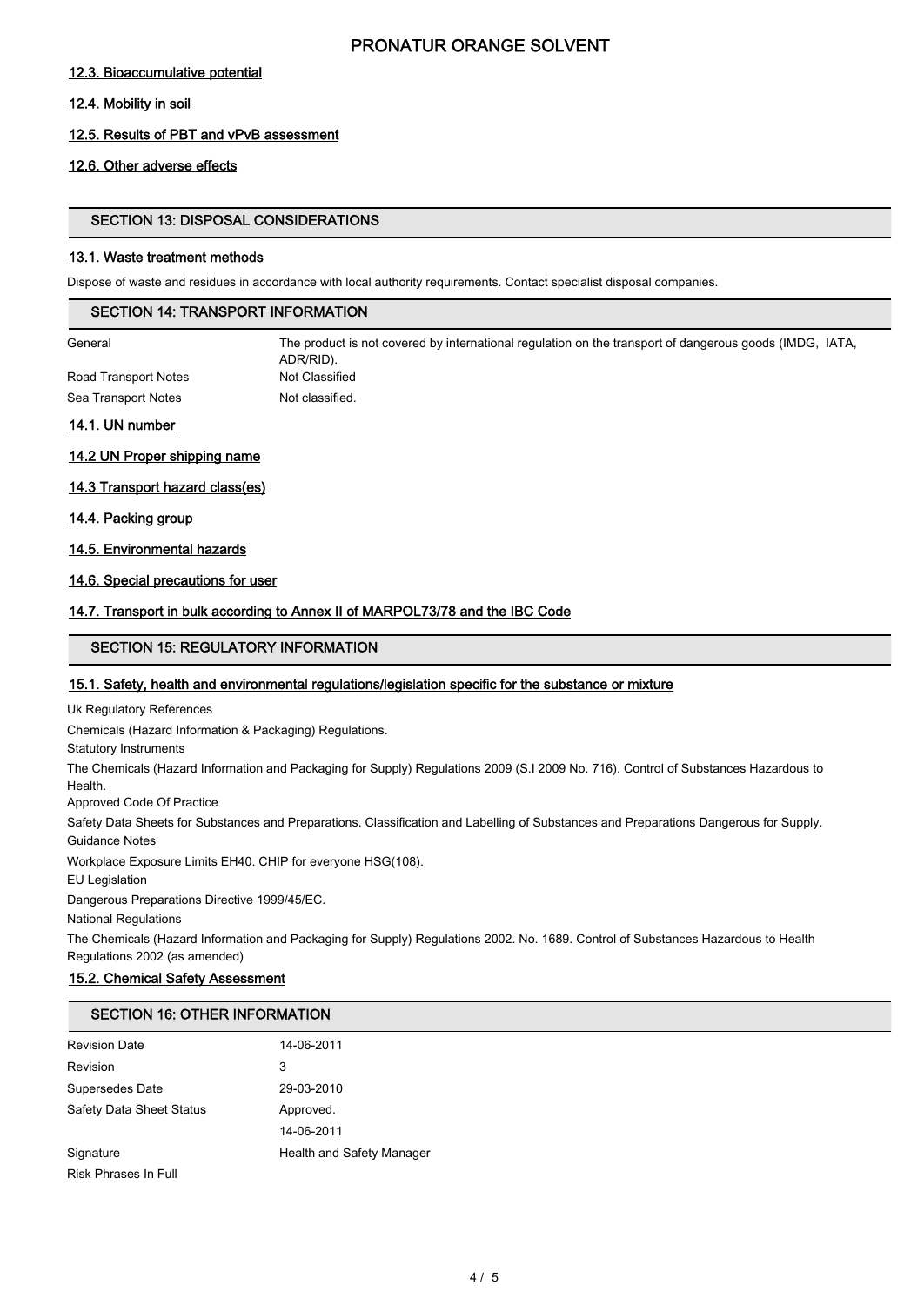#### Disclaimer

This information relates only to the specific material designated and may not be valid for such material used in combination with any other materials or in any process. Such information is, to the best of the company's knowledge and belief, accurate and reliable as of the date indicated. However, no warranty guarantee or representation is made to its accuracy, reliability or completeness. It is the user's responsibility to satisfy himself as to the suitability of such information for his own particular use.